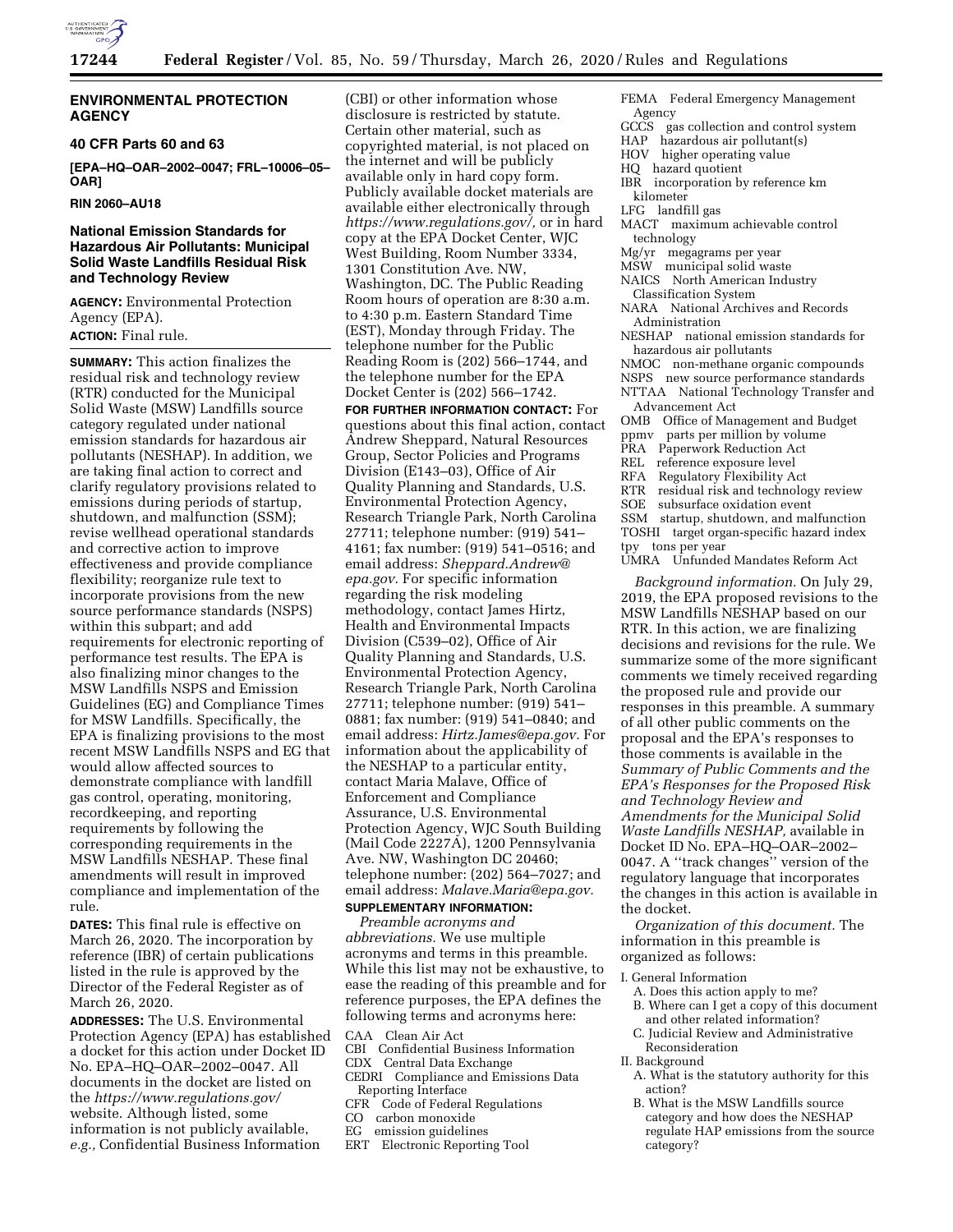- C. What changes did we propose for the MSW Landfills source category in our July 29, 2019, RTR proposal?
- III. What is included in this final rule?
	- A. What are the final rule amendments based on the risk review for the MSW Landfills source category?
	- B. What are the final rule amendments based on the technology review for the MSW Landfills source category?
	- C. What are the final rule amendments addressing emissions during periods of SSM?
	- D. What other changes have been made to the MSW Landfills NESHAP?
- E. What are the effective and compliance dates of the standards?
- IV. What is the rationale for our final decisions and amendments for the MSW Landfills source category?
	- A. Residual Risk Review for the MSW Landfills Source Category
	- B. Technology Review for the MSW Landfills Source Category
	- C. SSM for the MSW Landfills Source Category
	- D. Summary of Changes Since Proposal
- V. Summary of Cost, Environmental, and Economic Impacts and Additional Analyses Conducted
	- A. What are the affected facilities?
	- B. What are the air quality impacts?
	- C. What are the cost impacts?
	- D. What are the economic impacts?
	- E. What are the benefits?
	- F. What analysis of environmental justice did we conduct?
	- G. What analysis of children's
- environmental health did we conduct? VI. Incorporation by Reference
- VII. Statutory and Executive Order Reviews
	- A. Executive Orders 12866: Regulatory Planning and Review and Executive Order 13563: Improving Regulation and Regulatory Review
	- B. Executive Order 13771: Reducing Regulations and Controlling Regulatory Costs
	- C. Paperwork Reduction Act (PRA)
	- D. Regulatory Flexibility Act (RFA)
	- E. Unfunded Mandates Reform Act (UMRA)
	- F. Executive Order 13132: Federalism
	- G. Executive Order 13175: Consultation and Coordination With Indian Tribal Governments
	- H. Executive Order 13045: Protection of Children From Environmental Health Risks and Safety Risks
	- I. Executive Order 13211: Actions Concerning Regulations That Significantly Affect Energy Supply, Distribution, or Use
	- J. National Technology Transfer and Advancement Act (NTTAA) and 1 CFR Part 51
	- K. Executive Order 12898: Federal Actions To Address Environmental Justice in Minority Populations and Low-Income Populations
	- L. Congressional Review Act (CRA)

#### **I. General Information**

*A. Does this action apply to me?* 

*Regulated entities.* Categories and entities potentially regulated by this action are shown in Table 1 of this preamble.

TABLE 1—NESHAP AND INDUSTRIAL SOURCE CATEGORIES AFFECTED BY THIS FINAL ACTION

| NESHAP and source category                           | NAICS <sup>1</sup><br>code |
|------------------------------------------------------|----------------------------|
| Municipal Solid Waste Landfills                      | 562212                     |
| Air and Water Resource and Solid<br>Waste Management | 924110                     |
| State, Local, and Tribal Govern-<br>ment Agencies    | 924110                     |

1 North American Industry Classification System.

Table 1 of this preamble is not intended to be exhaustive, but rather to provide a guide for readers regarding entities likely to be affected by the final action for the source category listed. To determine whether your facility is affected, you should examine the applicability criteria in the appropriate NESHAP. If you have any questions regarding the applicability of any aspect of this NESHAP, please contact the appropriate person listed in the preceding **FOR FURTHER INFORMATION CONTACT** section of this preamble.

*B. Where can I get a copy of this document and other related information?* 

In addition to being available in the docket, an electronic copy of this final action will also be available on the internet. Following signature by the EPA Administrator, the EPA will post a copy of this final action at *https:// www.epa.gov/stationary-sources-airpollution/municipal-solid-wastelandfills-national-emission-standards.*  Following publication in the **Federal Register**, the EPA will post the **Federal Register** version and key technical documents at this same website.

Additional information is available on the RTR website at *https:// www.epa.gov/stationary-sources-airpollution/risk-and-technology-reviewnational-emissions-standardshazardous.* This information includes an overview of the RTR program and links to project websites for the RTR source categories.

## *C. Judicial Review and Administrative Reconsideration*

Under Clean Air Act (CAA) section 307(b)(1), judicial review of this final action is available only by filing a petition for review in the United States Court of Appeals for the District of Columbia Circuit (the court) by May 25, 2020. Under CAA section 307(b)(2), the requirements established by this final rule may not be challenged separately in any civil or criminal proceedings brought by the EPA to enforce the requirements.

Section 307(d)(7)(B) of the CAA further provides that only an objection to a rule or procedure which was raised with reasonable specificity during the period for public comment (including any public hearing) may be raised during judicial review. This section also provides a mechanism for the EPA to reconsider the rule if the person raising an objection can demonstrate to the Administrator that it was impracticable to raise such objection within the period for public comment or if the grounds for such objection arose after the period for public comment (but within the time specified for judicial review) and if such objection is of central relevance to the outcome of the rule. Any person seeking to make such a demonstration should submit a Petition for Reconsideration to the Office of the Administrator, U.S. EPA, Room 3000, WJC South Building, 1200 Pennsylvania Ave. NW, Washington, DC 20460, with a copy to both the person(s) listed in the preceding **FOR FURTHER INFORMATION CONTACT** section, and the Associate General Counsel for the Air and Radiation Law Office, Office of General Counsel (Mail Code 2344A), U.S. EPA, 1200 Pennsylvania Ave. NW, Washington, DC 20460.

#### **II. Background**

## *A. What is the statutory authority for this action?*

Section 112 of the CAA establishes a two-stage regulatory process to address emissions of hazardous air pollutants (HAP) from stationary sources. In the first stage, we must identify categories of sources emitting one or more of the HAP listed in CAA section 112(b) and then promulgate technology-based NESHAP for those sources. ''Major sources'' are those that emit, or have the potential to emit, any single HAP at a rate of 10 tons per year (tpy) or more, or 25 tpy or more of any combination of HAP. For major sources, these standards are commonly referred to as maximum achievable control technology (MACT) standards and must reflect the maximum degree of emission reductions of HAP achievable (after considering cost, energy requirements, and non-air quality health and environmental impacts). In developing MACT standards, CAA section 112(d)(2) directs the EPA to consider the application of measures, processes, methods, systems, or techniques, including, but not limited to, those that reduce the volume of or eliminate HAP emissions through process changes, substitution of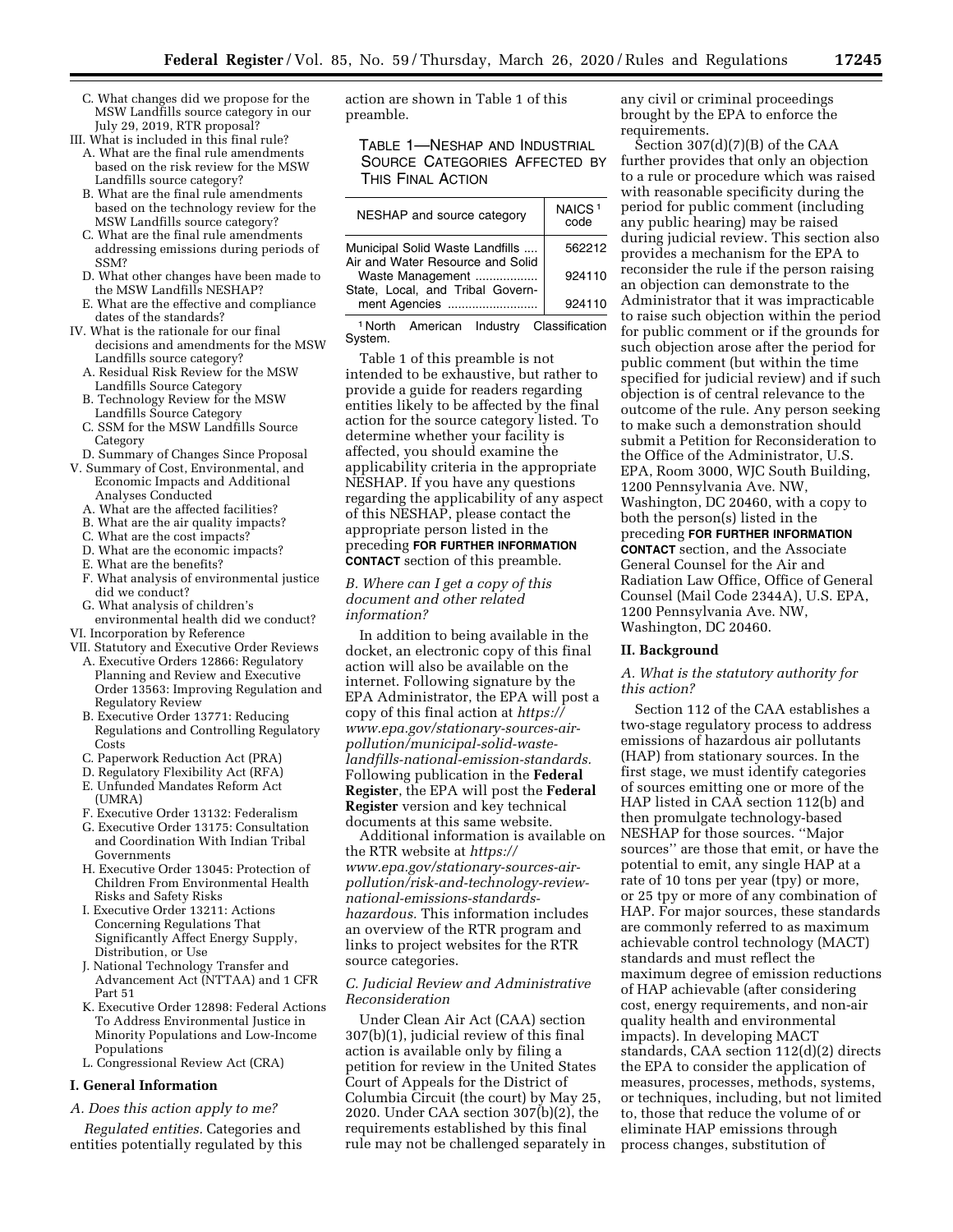materials, or other modifications; enclose systems or processes to eliminate emissions; collect, capture, or treat HAP when released from a process, stack, storage, or fugitive emissions point; are design, equipment, work practice, or operational standards; or any combination of the above.

For these MACT standards, the statute specifies certain minimum stringency requirements, which are referred to as MACT floor requirements, and which may not be based on cost considerations. See CAA section 112(d)(3). For new sources, the MACT floor cannot be less stringent than the emission control achieved in practice by the best-controlled similar source. The MACT standards for existing sources can be less stringent than floors for new sources, but they cannot be less stringent than the average emission limitation achieved by the bestperforming 12 percent of existing sources in the category or subcategory (or the best-performing five sources for categories or subcategories with fewer than 30 sources). In developing MACT standards, we must also consider control options that are more stringent than the floor under CAA section 112(d)(2). We may establish standards more stringent than the floor, based on the consideration of the cost of achieving the emissions reductions, any non-air quality health and environmental impacts, and energy requirements.

In the second stage of the regulatory process, the CAA requires the EPA to undertake two different analyses, which we refer to as the technology review and the residual risk review. Under the technology review, we must review the technology-based standards and revise them ''as necessary (taking into account developments in practices, processes, and control technologies)'' no less frequently than every 8 years, pursuant to CAA section 112(d)(6). Under the residual risk review, we must evaluate the risk to public health remaining after application of the technology-based standards and revise the standards, if necessary, to provide an ample margin of safety to protect public health or to prevent, taking into consideration costs, energy, safety, and other relevant factors, an adverse environmental effect. The residual risk review is required within 8 years after promulgation of the technology-based standards, pursuant to CAA section 112(f). In conducting the residual risk review, if the EPA determines that the current standards provide an ample margin of safety to protect public health, it is not necessary to revise the MACT standards pursuant

to CAA section  $112(f).<sup>1</sup>$  For more information on the statutory authority for this rule, see 84 FR 36670 (July 29, 2019).

*B. What is the MSW Landfills source category and how does the NESHAP regulate HAP emissions from the source category?* 

The EPA promulgated the MSW Landfills NESHAP on January 16, 2003 (68 FR 2227). The standards are codified at 40 CFR part 63, subpart AAAA. As promulgated in 2003 and further amended on April 20, 2006 (71 FR 20462), the NESHAP regulates HAP emissions from MSW landfills that are either major or area sources.

The NESHAP applies to MSW landfills that have accepted waste since November 8, 1987, or have additional capacity for waste deposition and are major sources, are collocated with major sources, or are area source landfills with a design capacity equal to or greater than 2.5 million megagrams (Mg) and 2.5 million cubic meters  $(m<sup>3</sup>)$  and have estimated uncontrolled emissions equal to or greater than 50 megagrams per year (Mg/yr) of non-methane organic compounds (NMOC). The NESHAP also applies to MSW landfills that have accepted waste since November 8, 1987, or have additional capacity for waste deposition and include a bioreactor and are major sources, are collocated with major sources, or are area source landfills with a design capacity equal to or greater than 2.5 million Mg and 2.5 million m<sup>3</sup> that were not permanently closed as of January 16, 2003.

The majority of HAP emissions at MSW landfills come from the continuous biodegradation of the MSW in the landfill and the formation of landfill gas (LFG) emissions. LFG emissions contain methane, carbon dioxide, and more than 100 different NMOC. The HAP emitted by MSW landfills include, but are not limited to, vinyl chloride, ethyl benzene, toluene, and benzene (61 FR 9906, March 12, 1996). The owner or operator of a landfill may control the gas by routing it to a non-enclosed flare, an enclosed combustion device, or a treatment system that processes the collected gas for subsequent sale or beneficial use.

The NESHAP regulates HAP emissions by requiring MSW landfills that exceed the size and emission thresholds to install and operate a

landfill gas collection and control system (GCCS). The NESHAP achieves emission reductions through a welldesigned and well-operated landfill GCCS with a control device (*i.e.,* nonenclosed flare, enclosed combustion device, or treatment system) capable of reducing NMOC by 98 percent by weight. NMOC is a surrogate for LFG. The GCCS must be installed within 30 months after an MSW landfill that equals or exceeds the design capacity threshold (2.5 million Mg and 2.5 million m3) reaches or exceeds an NMOC emissions level of 50 Mg/yr. The landfill must expand the system to collect gas from each area, cell, or group of cells in the landfill in which the initial solid waste has been placed for 5 years or more if active; or 2 years or more if closed or at final grade. The collection and control system may be capped or removed when the landfill is closed, the system has operated 15 years, and NMOC emissions are below 50 Mg/yr.

In addition, the NESHAP requires timely control of bioreactors. A bioreactor is an MSW landfill or portion of the landfill where any liquid other than leachate is added to the waste mass to reach a minimum average moisture content of at least 40 percent by weight to accelerate or enhance the biodegradation of the waste. New bioreactors must install the GCCS in the bioreactor prior to initiating liquids addition, regardless of whether the landfill emissions rate equals or exceeds the estimated uncontrolled emissions rate; existing bioreactors must install the GCCS before initiating liquids addition and must begin operating the GCCS within 180 days after initiating liquids addition or within 180 days after achieving a moisture content of 40 percent by weight, whichever is later.

Based on modeled emission estimates in the 2016 NSPS/EG datasets, and supplementary searching of the Greenhouse Gas Reporting Program data (located in 40 CFR part 98, subpart HH), the EPA Landfill Methane Outreach Program, Landfill and LFG Energy Project Database, and selected permits, as of 2014, there were between 664 and 709 MSW landfills subject to the LFG collection and control requirements of the NESHAP. The exact list of facilities subject to the NESHAP is unknown because many landfills collect sitespecific data for NMOC concentrations using the Tier 2 provisions allowed under the regulation to compute the NMOC annual emission rates. A list of facilities expected to be subject to the NESHAP based on modeled emissions and a default NMOC concentration of 595 parts per million by volume (ppmv)

<sup>1</sup>The court has affirmed this approach of implementing CAA section 112(f)(2)(A): *NRDC* v. *EPA,* 529 F.3d 1077, 1083 (D.C. Cir. 2008) (''If EPA determines that the existing technology-based standards provide an 'ample margin of safety,' then the Agency is free to readopt those standards during the residual risk rulemaking.'').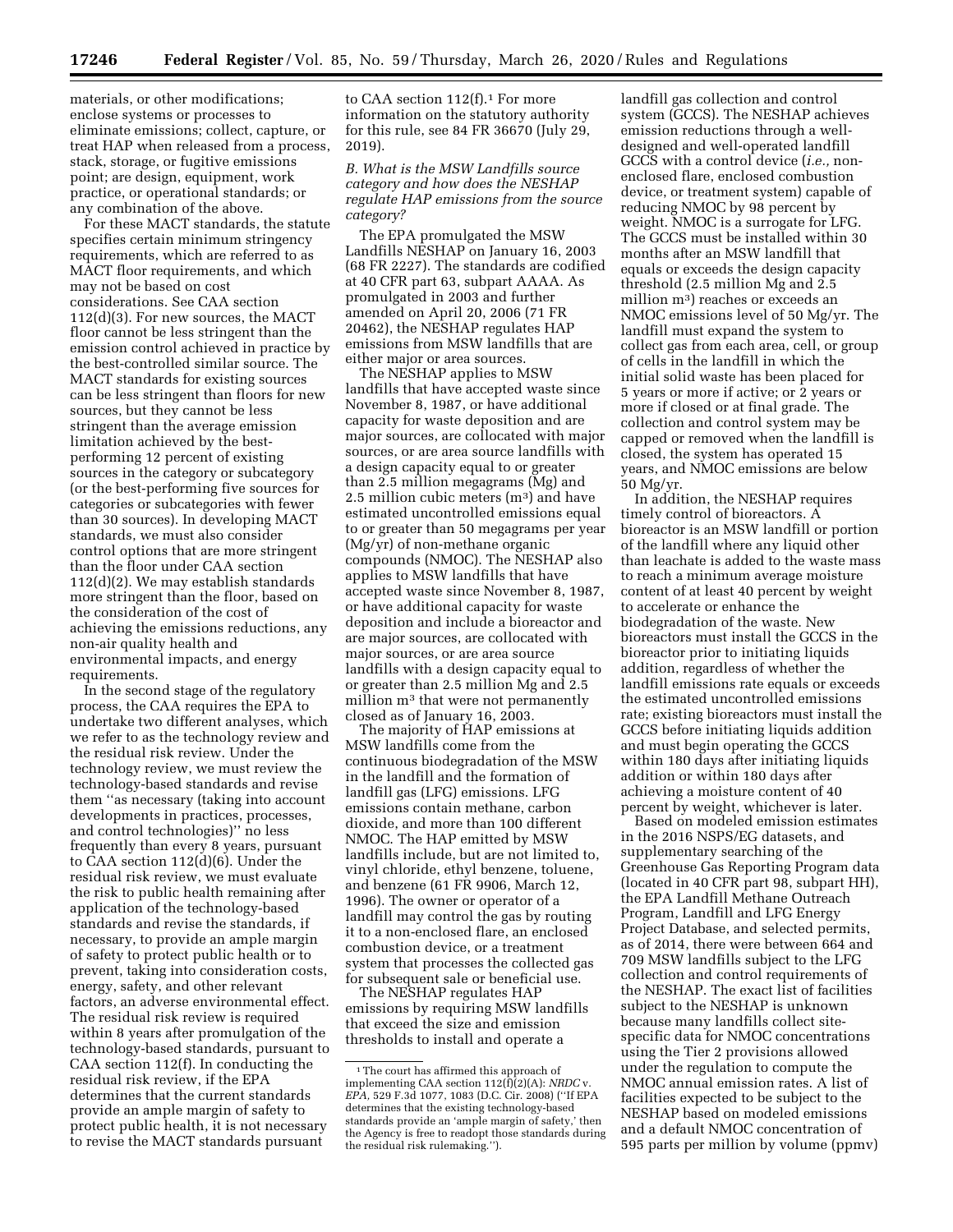is available in the RTR dataset.2 It is estimated that these landfills emit between 2,242 and 4,586 Mg/yr of HAP, after considering current control requirements. Most of these emissions are fugitive emissions.

## *C. What changes did we propose for the MSW Landfills source category in our July 29, 2019, RTR proposal?*

On July 29, 2019, the EPA published a proposed rule in the **Federal Register**  for the MSW Landfills NESHAP (40 CFR part 63, subpart AAAA), that took into consideration the RTR analyses (84 FR 36670). Based on the risk analysis, we proposed to find that the risks from the MSW Landfills source category are acceptable. The risk analysis estimated that the cancer risk to the individual most exposed is below 10-in-1 million from both actual and allowable emissions (estimated cancer incidence is 0.04 excess cancer cases per year, or 1 case every 20 years). The risk analysis also estimated a maximum chronic noncancer target organ-specific hazard index (TOSHI) value below 1.

Our risk analysis indicated the risks from this source category are low for both cancer and noncancer health effects, and, therefore, we proposed that any risk reductions to further control fugitive landfill emissions would result in minimal health benefits (84 FR 36686, July 29, 2019). We also proposed that the current NESHAP provides an ample margin of safety to protect public health (84 FR 36686, July 29, 2019). In addition, pursuant to the technology review for the MSW Landfills source category, we proposed that no revisions to the current standards are necessary because, after analyzing the available options, we determined that each is either not technically feasible or the cost is not justified for the level of emission reduction achievable (84 FR 36689, July 29, 2019).

In addition to the proposed decisions resulting from the RTR described above, we proposed revisions to the NESHAP to promote consistency between MSW landfills regulations under CAA sections 111 and 112. We also proposed changes to the wellhead temperature operating standards and associated monitoring, corrective action, and reporting and recordkeeping requirements for temperature. We proposed to adjust provisions for GCCS removal to provide additional flexibility for landfill owners and operators. In

addition, we proposed updates to SSM and electronic reporting requirements.

## **III. What is included in this final rule?**

This action finalizes the EPA's determinations pursuant to the RTR provisions of CAA section 112 for the MSW Landfills source category. This action also finalizes other changes to the MSW Landfills NESHAP (40 CFR part 63, subpart AAAA), including changes to promote consistency between MSW landfills regulations under CAA sections 111 and 112 and changes to the wellhead temperature operating standards, including associated monitoring, corrective action, and reporting and recordkeeping requirements for temperature. This final rule also provides additional flexibility for landfill owners and operators by adjusting the provisions for GCCS removal. In addition, SSM and electronic reporting requirements have been updated. This action also reflects several changes to the July 2019 RTR proposal in consideration of comments received during the public comment period described in section IV of this preamble.

## *A. What are the final rule amendments based on the risk review for the MSW Landfills source category?*

This section introduces the final amendments to the NESHAP being promulgated pursuant to CAA section 112(f). The risks from this source category are low for both cancer and noncancer health effects and we proposed that the risks are acceptable. We received only comments in support of the proposed determination. We are finalizing our determination that risks from this source category are acceptable and that the standards provide an ample margin of safety to protect public health and prevent an adverse environmental effect. Therefore, we are not finalizing any revisions to the NESHAP based on our analyses conducted under CAA section 112(f). Section IV.A.3 of this preamble provides a summary of key comments we received regarding risk review and our responses.

## *B. What are the final rule amendments based on the technology review for the MSW Landfills source category?*

The technology review identified three types of developments that could lead to additional control of HAP from MSW landfills. The three potential developments are practices to reduce HAP formation within a landfill, to collect more LFG for control or treatment, and to achieve a greater level of HAP destruction in the collected LFG. As stated in the proposal preamble

(84 FR 36686–36689, July 29, 2019) none of these developments were deemed to be cost effective. We are finalizing our determination, as proposed, that there are no developments in practices, processes, and control technologies that warrant revisions to the MACT standards for this source category. Therefore, we are not finalizing revisions to the MACT standards under CAA section 112(d)(6).

#### *C. What are the final rule amendments addressing emissions during periods of SSM?*

We are finalizing the proposed amendments to the MSW landfills standards to remove and revise provisions related to SSM. Within its 2008 decision in *Sierra Club* v. *EPA* 551 F.3d 1019 (D.C. Cir. 2008), the court vacated portions of two provisions in the EPA's CAA section 112 regulations governing the emissions of HAP during periods of SSM. Specifically, the court vacated the SSM exemption contained in 40 CFR 63.6(f)(1) and 40 CFR 63.6(h)(1), holding that under section 302(k) of the CAA, emissions standards or limitations must be continuous in nature and that the SSM exemption violates the CAA's requirement that some CAA section 112 standards apply continuously. As detailed in section IV.D.8 of the proposal preamble (84 FR 36693–36697, July 29, 2019), we proposed that the NESHAP standards apply at all times (see 40 CFR 63.1930(b)), consistent with the court's decision in *Sierra Club* v. *EPA,* 551 F. 3d 1019 (D.C. Cir. 2008). The EPA is finalizing the SSM provisions as proposed with minimal changes.

We are finalizing a work practice requirement that applies whenever the GCCS is not operating. The work practice requirement appears at 40 CFR 63.1958(e) and is explained in the proposal preamble (84 FR 36695, July 29, 2019).

Further, the EPA is not setting separate standards for malfunction events. As discussed in the proposal preamble (84 FR 36694, July 29, 2019), the EPA interprets CAA section 112 as not requiring emissions that occur during periods of malfunction to be factored into development of CAA section 112 standards, although the EPA has the discretion to set standards for malfunctions where feasible. Although we are not setting separate standards for malfunction events, we are setting a work practice standard for when the GCCS is not operating, which could include periods of malfunction. Whenever a landfill operator is complying with the work practice for periods when the GCCS is not operating,

<sup>2</sup>MSW Landfills NESHAP RTR Draft Emissions Modeling File. May 2018. Available at: *https:// www.epa.gov/stationary-sources-air-pollution/ municipal-solid-waste-landfills-national-emissionstandards.*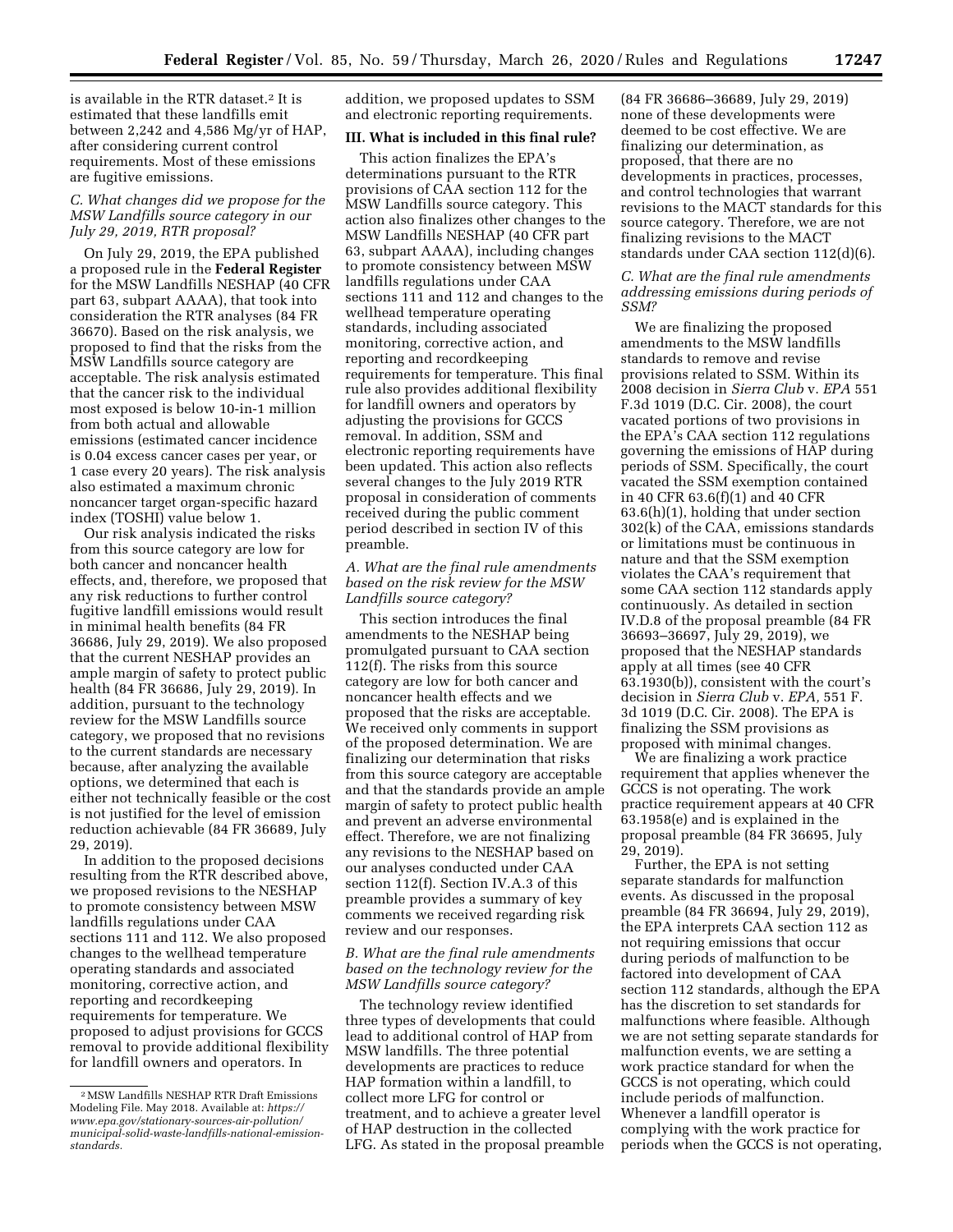it is unlikely that a malfunction would result in a violation of the standards, and no comments were submitted that would suggest otherwise. Refer to 84 FR 36694 of the proposal preamble for further discussion of the EPA's rationale for the decision not to set separate standards for malfunctions, as well as a discussion of the actions a source could take in the unlikely event that a source fails to comply with the applicable CAA section 112(d) standards as a result of a malfunction event. The administrative and judicial procedures for addressing exceedances of the standards fully recognize that violations may occur despite good faith efforts to comply and can accommodate those situations, including malfunction events.

We are also finalizing revisions to Table 1 of subpart AAAA, part 63, titled *Applicability of NESHAP General Provisions to Subpart AAAA,* as explained in more detail in the SSM section of the proposal preamble (84 FR 36693, July 29, 2019), to eliminate requirements that include rule language providing an exemption for periods of SSM. Additionally, we are finalizing our proposal to eliminate language related to SSM that treats periods of startup and shutdown the same as periods of malfunction.

The legal rationale and detailed changes for SSM periods that we are finalizing are set forth in the proposed rule (84 FR 36693, July 29, 2019). As discussed in section IV.C of this preamble, the EPA is making it clear that the semi-annual report must describe the date, time, and duration of periods during which an operating standard was exceeded, as well as when the GCCS was not operating. For more information, see the response to comments document, titled *Summary of Public Comments and the EPA's Responses for the Proposed Risk and Technology Review and Amendments for the Municipal Solid Waste Landfills NESHAP,* which is available in the docket for this action.

## *D. What other changes have been made to the MSW Landfills NESHAP?*

This rule finalizes, as proposed, revisions to several NESHAP requirements that promote consistency among MSW landfills regulations developed under CAA sections 111 and 112. This rule also finalizes revisions to the 2016 NSPS (40 CFR part 60, subpart XXX) and EG (40 CFR part 60, subpart Cf) to promote consistency among MSW landfills regulations under the CAA. Most of these changes are the same as those proposed at 84 FR 36670 on July 29, 2019.

This rule also finalizes minor changes to other provisions of the NESHAP since proposal. Specific changes made since proposal are discussed in section IV.C of this preamble. Revisions to the NESHAP, NSPS, and EG include:

#### 1. Reorganization of the NESHAP

We are finalizing the reorganization of the NESHAP to incorporate the major compliance provisions from the MSW Landfills NSPS program directly into the NESHAP, thus, minimizing crossreferencing to other subparts and consolidating requirements between the NSPS program and the NESHAP. With the incorporation of the major compliance provisions from the 2016 NSPS (subpart XXX), we, thus, incorporated revisions to subpart XXX that were finalized in 2016. In addition, we clarified which of the reorganized provisions apply no later than 18 months after publication of the final rule.

2. Revisions to the 1996 NSPS (40 CFR Part 60, Subparts WWW) and the 2016 NSPS and EG (40 CFR Part 60, Subparts XXX and Cf)

The EPA is clarifying that subpart Cf (once implemented via a state or federal plan) supersedes subparts WWW and Cc. The final rule revises the title and applicability of subpart WWW (at 40 CFR 60.750(a)) to distinguish the applicability dates from other landfills subparts. We clarify that after the effective date of an EPA-approved state or tribal plan implementing subpart Cf, or after the effective date of a federal plan implementing subpart Cf, owners and operators of MSW landfills must comply with the approved and effective state, tribal, or federal plan implementing subpart Cf instead of subpart WWW or the state or federal plan implementing subpart Cc.

## 3. NSPS and EG (Subparts XXX and Cf) Opt-In Provisions for NESHAP

We are finalizing minor edits to the 2016 NSPS and EG regulations allowing MSW landfills affected by the NSPS and EG to demonstrate compliance with the ''major compliance provisions'' of the NESHAP in lieu of complying with the analogous provisions in the NSPS and EG. This change allows landfills to follow one set of operational, compliance, monitoring, and reporting provisions for pressure and temperature. The differences between the landfills subparts are identified in the memorandum titled *Comparison of Municipal Solid Waste (MSW) Landfills Regulations,* which is available in the docket for this action.

4. Operational Standards for Wellheads

a. Nitrogen and Oxygen Concentrations

The EPA is finalizing the elimination of the operational standards and the corresponding corrective action for nitrogen and oxygen concentrations in the NESHAP for consistency with the 2016 NSPS and EG (subparts XXX and Cf). The EPA concluded that nitrogen and oxygen concentrations are not, by themselves, effective indicators of proper operation of the LFG collection system (see 81 FR 59346, August 29, 2016).

b. Increased Wellhead Temperature Operating Standard

The EPA is finalizing an increase of temperature standard to 145 degrees Fahrenheit (°F). The EPA is finalizing the increased wellhead temperature operating standard in the NESHAP to reduce the burden on regulated entities and delegated state, local, and tribal agencies. This change is expected to reduce the number of requests and burden associated with submitting and reviewing the requests for higher operating values (HOVs) for temperature, as well as reduce the frequency of corrective actions for exceeding the temperature limit. This change provides landfill owners and operators greater flexibility and autonomy with regards to wellhead monitoring and operations.

5. Corrective Action for Wellhead Operating Standards

The EPA is finalizing the elimination of the requirements for corrective action for nitrogen and oxygen concentrations in the NESHAP to maintain consistency with the requirements in the 2016 NSPS and EG (subparts XXX and Cf). The operating standard for nitrogen and oxygen has already been eliminated in those rules. In the NESHAP, the EPA is finalizing changes to the corrective action procedures to address positive pressure and elevated temperature to provide flexibility to owners or operators in determining the appropriate remedy, as well as the timeline for implementing the remedy. The changes to the timeline and the process for correcting for positive pressure and elevated temperature make the NESHAP requirements consistent with the current requirements of the NSPS and EG, except that the requirements for corrective action procedures being proposed in the NESHAP are tied to the exceedance of the 145 °F standard, instead of the 131 °F standard that still applies in the NSPS and EG.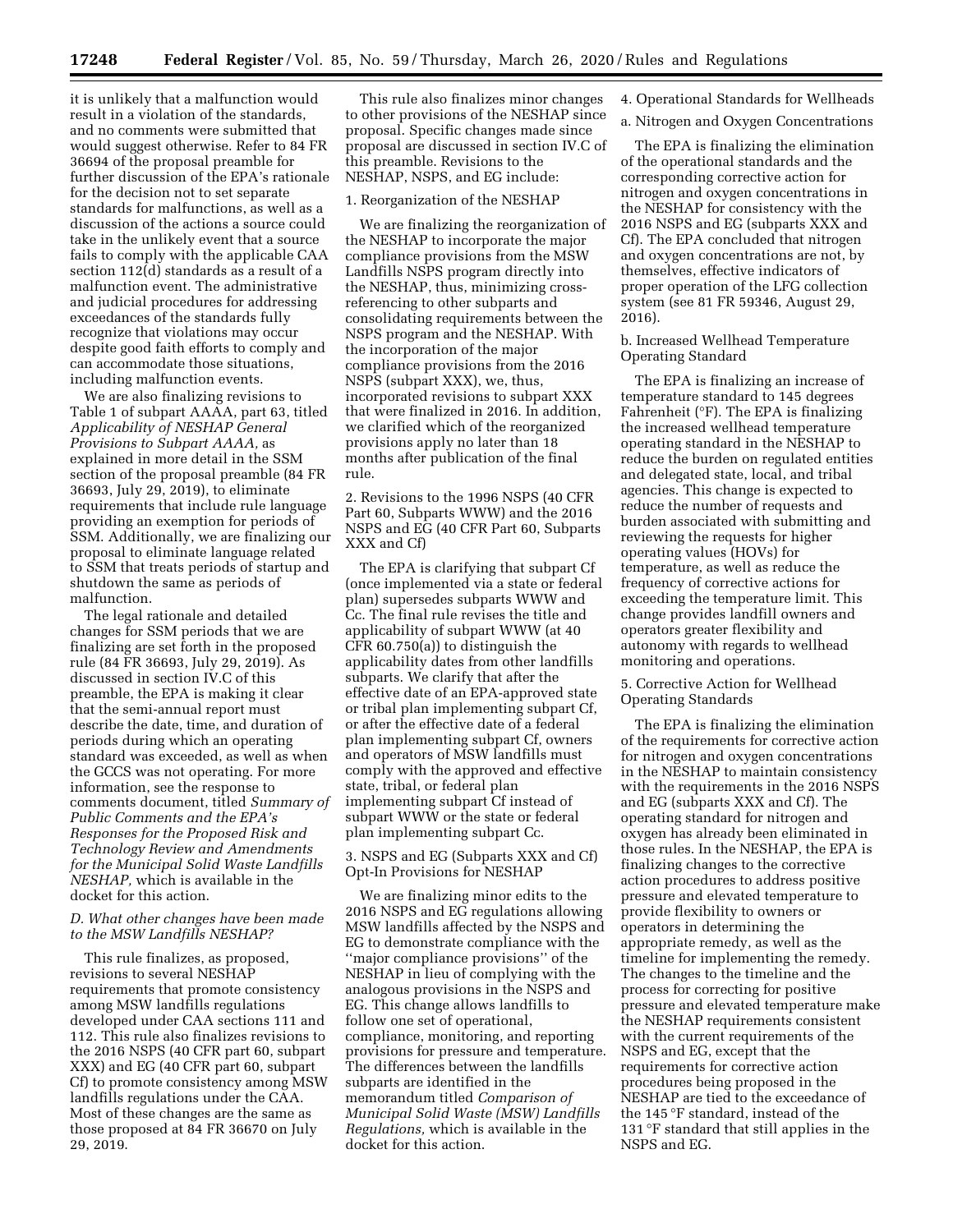6. Enhanced Monitoring, Recordkeeping, and Reporting for High Wellhead Temperatures

The EPA is finalizing the addition of enhanced wellhead monitoring and visual inspection requirements for any landfill with wellhead temperature exceeding 145 °F. Enhanced monitoring in the final rule involves weekly observations for subsurface oxidation events (SOE), as well as weekly monitoring of wellhead temperature, carbon monoxide (CO), oxygen, and methane using an analyzer that meets all quality assurance and quality control requirements for EPA Methods 10, 3C, or 18. Enhanced monitoring begins 7 days after the first reading exceeding 145 °F is recorded and continues until the measured wellhead operating temperature is 145 °F or less, or an HOV is approved. The proposed rule required a landfill to continue weekly enhanced monitoring until an HOV was approved or until the LFG temperature at the wellhead reached less than or equal to 62.8 degrees Celsius (°C) (145 °F). In the final rule, the EPA is allowing monthly CO monitoring if the wellhead has CO readings below 100 ppmv for four consecutive weeks. If the CO level exceeds 100 ppmv again, the landfill must return to weekly monitoring (see section IV.D of this preamble). Consistent with our proposal, the final rule requires enhanced monitoring data to be submitted in the semi-annual report and maintained as records. The EPA is finalizing the enhanced monitoring requirements as proposed except for the following changes:

• The EPA is removing the proposed requirement for an independent laboratory analysis of each CO measurement (see section IV.D of this preamble).

• The EPA is finalizing the proposed 24-hour electronic report for any well with highly elevated temperature (76.7  $\mathrm{C}$  or 170  $\mathrm{F}$ ) and CO readings (40  $CFR 63.1981(k)$ . In the final rule, the EPA reduced the CO threshold for the 24-hour electronic report from 1,500 ppmv to 1,000 ppmv (see section IV.D of this preamble). The EPA adjusted the corresponding corrective action for wells that have any wellhead temperature reading of 170 °F or above and CO reading of 1,000 ppmv. The report is not required for landfills that have an HOV approved by the Administrator.

• The EPA is finalizing the proposed downwell monitoring. However, in the final rule, downwell monitoring is conducted annually, instead of weekly. Additionally, the annual downwell monitoring is only required for

wellheads that have any temperature reading of 165 °F or above (see section IV.D of this preamble).

#### 7. Criteria for Removing GCCS

The EPA is finalizing as proposed the added flexibility to the NESHAP for determining when it is appropriate to cap, remove, or decommission a portion of the GCCS (40 CFR 63.1957(b)). The NESHAP requires three criteria to be met to remove controls: (1) The landfill is closed, (2) the calculated NMOC emission rate at the landfill is less than 50 Mg/yr on three successive test dates, and (3) the GCCS has operated for at least 15 years. In this final rule, we updated the third criterion to allow the landfill owner or operator to choose between the 15 years of GCCS operation or demonstrate that the GCCS will be unable to operate for 15 years due to declining gas flows.

## 8. Definition of Cover Penetration

To clarify the implementation concerns, the EPA is finalizing as proposed the phrase, ''. . . at all cover penetrations'' to the regulatory text of the NESHAP (40 CFR 63.1958(d)), consistent with this phrase in the 2016 NSPS and EG (subparts XXX and Cf). We are also adding a definition of cover penetration as proposed. At 40 CFR 63.1958(d), we are clarifying the surface monitoring provisions by requiring monitoring at any ''cover penetrations'' rather than at ''any openings.'' And we are clarifying that the landfill owner or operator must determine the latitude and longitude coordinates ''of each exceedance.''

#### 9. Electronic Reporting

The EPA is requiring owners and operators of new or modified MSW landfills to electronically submit required performance test reports, NMOC Emission Rate Reports, Bioreactor 40-percent moisture reports, and semi-annual reports through the EPA's Central Data Exchange (CDX) using the Compliance and Emissions Data Reporting Interface (CEDRI) (40 CFR 63.1981(l)). The final rule requires that performance test results be submitted using the Electronic Reporting Tool (ERT). Alternatively, MSW landfills may submit an electronic file consistent with the extensible markup language (XML) schema listed on the EPA's ERT website. For more details, see the Electronic Reporting section of the proposal preamble (84 FR 36693, July 29, 2019). For NMOC Emission Rate Reports, Bioreactor 40 percent moisture reports, and semiannual reports, the final rule requires that owners and operators use the

appropriate spreadsheet template/forms to submit information to CEDRI when it becomes available on the CEDRI website (*https://www.epa.gov/electronicreporting-air-emissions/cedri*). The electronic submittal of the reports addressed in this rulemaking will increase the usefulness of the data contained in those reports, is in keeping with current trends in data availability and transparency, will further assist in the protection of public health and the environment, will improve compliance by facilitating the ability of regulated facilities to demonstrate compliance with requirements and by facilitating the ability of delegated state, local, tribal, and territorial air agencies and the EPA to assess and determine compliance, and will ultimately reduce burden on regulated facilities, delegated air agencies, and the EPA. Electronic reporting also eliminates paper-based, manual processes, thereby saving time and resources, simplifying data entry, eliminating redundancies, minimizing data reporting errors, and providing data quickly and accurately to the affected facilities, air agencies, the EPA, and the public. For a more thorough discussion of electronic reporting, see the memorandum, *Electronic Reporting Requirements for New Source Performance Standards (NSPS) and National Emission Standards for Hazardous Air Pollutants (NESHAP) Rules,* available in Docket ID No. EPA– HQ–OAR–2002–0047.

10. Other Clarifications and Changes To Conform With the NSPS

In 2016, the EPA finalized its review of the 1996 NSPS (40 CFR part 60, subpart WWW) and made revisions (40 CFR part 60, subpart XXX) to simplify and streamline implementation of the rule. Note that some of the revisions were proposed as early as 2002 and 2006. With the incorporation of compliance provisions from the NSPS into the NESHAP as part of this rulemaking, we are likewise finalizing the following provisions from the NSPS:

• Allowing the use of portable gas composition analyzers to monitor the oxygen level at a wellhead (40 CFR 63.1961(a)).

• Requiring owners and operators to report more precise locational data for each surface emissions exceedance to provide a more robust and long-term record of GCCS performance and more easily locate and correct breaches in the landfill cover (40 CFR 63.1961(f)).

• Refining the criteria for updating a design plan by requiring landfill owners or operators to submit an updated design plan for approval based on the following criteria: (1) Within 90 days of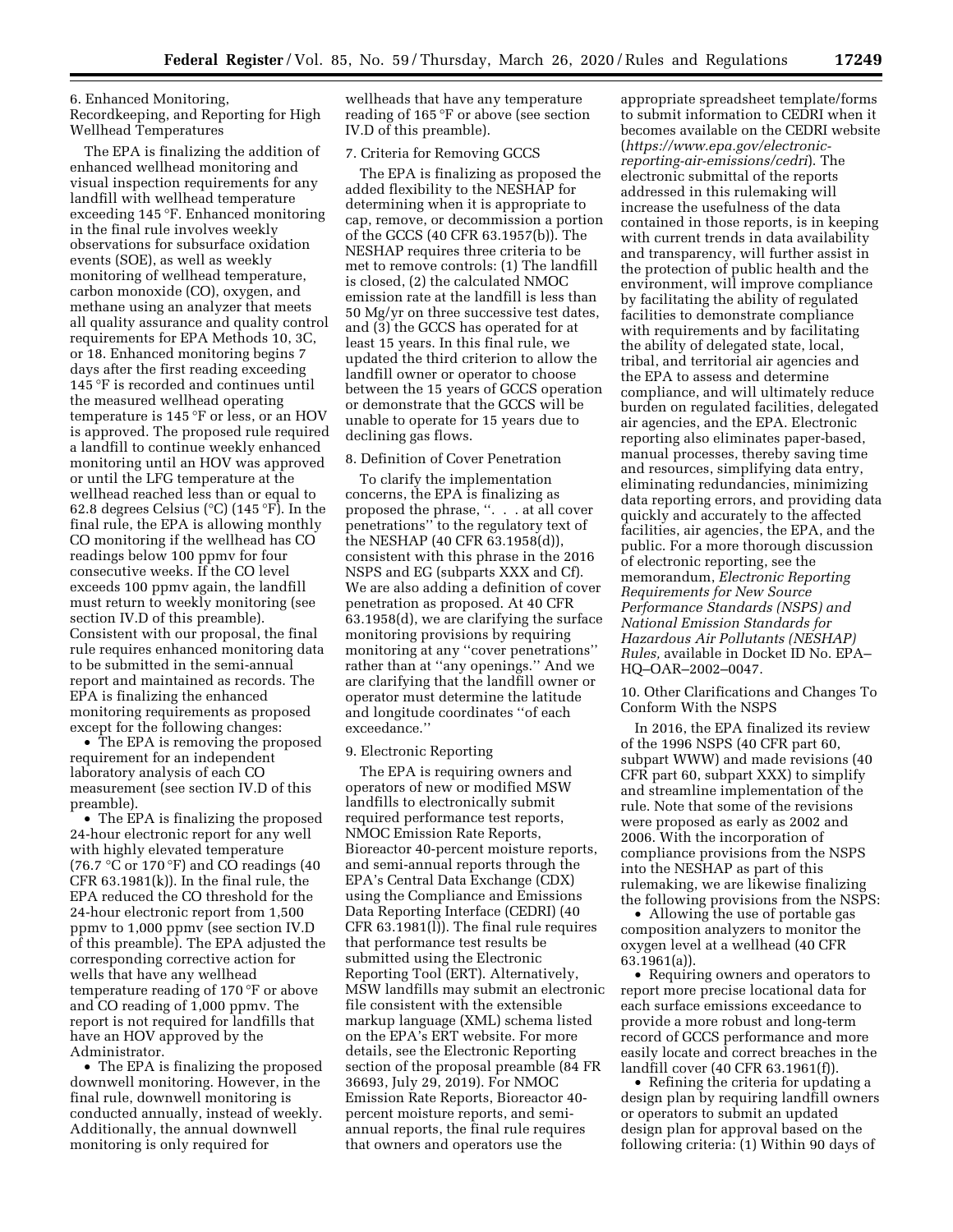expanding operations to an area not covered by the previously approved design plan; and (2) before installing or expanding the gas collection system in a way that is not consistent to the previous design plan (40 CFR 63.1981(e)).

• Clarifying that in addition to use as a fuel for stationary combustion devices, use of treated LFG also includes other uses such as the production of vehicle fuel, production of high-Btu gas for pipeline injection, or use as a raw material in a chemical manufacturing process (40 CFR 63.1959(b)).

• Standardizing the terms ''control system'' and ''collection and control system'' in the NESHAP in order to use consistent terminology throughout the regulatory text.

• Exempting owners/operators of boilers and process heaters with design capacities of 44 megawatts or greater from the requirement to conduct an initial performance test since large boilers and process heaters consistently achieve the required level of control (67 FR 36478, May 23, 2002).

• Removing the term ''combustion'' from the requirement to monitor temperature of enclosed combustors to clarify that temperature could be monitored at another location, as long as the monitored temperature relates to proper operation of the enclosed combustor (71 FR 53276, September 8, 2006).

• Refining definitions to ensure consistent use across federal landfills regulations (40 CFR 63.1990) of the terms: Treated landfill gas, Treatment system, Modification, Household waste, and Segregated yard waste.

## 11. Closed Areas

The EPA is maintaining the current approach to closed areas so that landfills subject to both the 2016 NSPS and EG and the NESHAP have a streamlined set of requirements to follow. The 2016 NSPS and EG allow landfill owners or operators to model NMOC emissions or take actual measurements of NMOC emissions at physically separated, closed areas of open landfills. The EPA has not expanded the term ''closed area'' to include areas that are not physically separated (*e.g.,* separately lined).

#### 12. Changes to Definitions

The EPA expanded the list of definitions in the NESHAP to create a list that improves consistency between the 2016 NSPS, 1996 NSPS, and the NESHAP. The changes fall into the following categories:

• The 2003 MSW Landfills NESHAP included eight definitions. Five of these definitions remain the same. The EPA made changes to two of the original defined phrases. One of these phrases also has had a definition change. The original definition for ''deviation'' has been refined to reflect the updated SSM requirements.

• The EPA added a new definition for ''cover penetration'' based on public comments.

• To address public comments about definition consistency, the EPA included an additional 32 definitions that correspond to definitions in NSPS subparts XXX, WWW, or both. The EPA made minor updates to reflect current regulation references.

## *E. What are the effective and compliance dates of the standards?*

The revisions to the MACT standards being promulgated in this action are effective on March 26, 2020.

The compliance date for existing sources is January 16, 2004.

New sources must comply by January 16, 2003, or upon startup, whichever is later.

The compliance dates remain the same as proposed. The EPA is allowing facilities up to 18 months after March 26, 2020, to begin complying with the final rule. Affected MSW landfills must continue to comply with the existing requirements until they meet the new requirements.

## **IV. What is the rationale for our final decisions and amendments for the MSW Landfills source category?**

For each issue, this section provides a description of what we proposed and what we are finalizing for the issue, the EPA's rationale for the final decisions and amendments, and a summary of key comments and responses. For all comments not discussed in this preamble, please see the comment summaries and the EPA's Response to Comments document, which are available in the docket.

## *A. Residual Risk Review for the MSW Landfills Source Category*

1. What did we propose pursuant to CAA section 112(f) for the MSW Landfills source category?

Pursuant to CAA section 112(f), the EPA conducted a residual risk review and presented the results of this review, along with our proposed decisions regarding risk acceptability and ample margin of safety, in the July 29, 2019, proposed rule for 40 CFR part 63, subpart AAAA (84 FR 36670). The results of the risk assessment are presented briefly in Table 2 of this preamble. More detail is in the residual risk technical support document, *Residual Risk Assessment for the MSW Landfills Source Category in Support of the 2020 Risk and Technology Review Final Rule,* which is available in the docket for this rulemaking.

## TABLE 2—MSW LANDFILLS INHALATION RISK ASSESSMENT RESULTS

|                                      | Maximum individual lifetime cancer risk<br>(in 1 million) $2$ |                                                    | Based on actual emissions                                                      |                                                                                        |                                                                |                                                    |                                                                    |  |
|--------------------------------------|---------------------------------------------------------------|----------------------------------------------------|--------------------------------------------------------------------------------|----------------------------------------------------------------------------------------|----------------------------------------------------------------|----------------------------------------------------|--------------------------------------------------------------------|--|
| Number of<br>facilities <sup>1</sup> | Based on actual<br>emissions $3 \ldots$                       | Based on allowable<br>emissions                    | Estimated<br>population at<br>increased risk<br>of cance<br>$>1$ -in-1 million | Estimated<br>population at<br>increased risk<br>of cancer<br>$\geq$ 10-in-1<br>million | Estimated<br>annual cancer<br>incidence<br>(cases per<br>year) | Maximum chronic<br>noncancer<br>TOSHI <sup>4</sup> | Maximum<br>screening acute<br>noncancer hazard<br>quotient<br>(HQ) |  |
| 706                                  | 10 (p-dichlorobenzene,<br>ethyl benzene, benzene).            | 10 (p-dichlorobenzene,<br>ethyl benzene, benzene). | 18.300                                                                         | 11                                                                                     | 0.04                                                           | 0.1 (neuro-logical)                                | $HQ_{BFL}$ <sup>5</sup> = 0.07<br>(chloroform).                    |  |

<sup>1</sup> Number of facilities evaluated in the risk analysis.

2 Maximum individual excess lifetime cancer risk due to HAP emissions from the source category. 3Whole facility emissions are equal to actual emissions and have the same risk.

4 Maximum TOSHI. The target organ systems with the highest TOSHI for the source category are neurological, with risk driven by emissions of trichloroethylene, mxylene, xylenes (mixed), and tetrachloroethene from fugitive emissions.<br><sup>5</sup> Reference Exposure Level (REL).

The results of the chronic baseline inhalation cancer risk assessment indicate that, based on estimates of

current actual, allowable, and whole facility emissions under the NESHAP, the maximum individual risk posed by the source category is 10-in-1 million. The total estimated cancer incidence based on actual emission levels is 0.04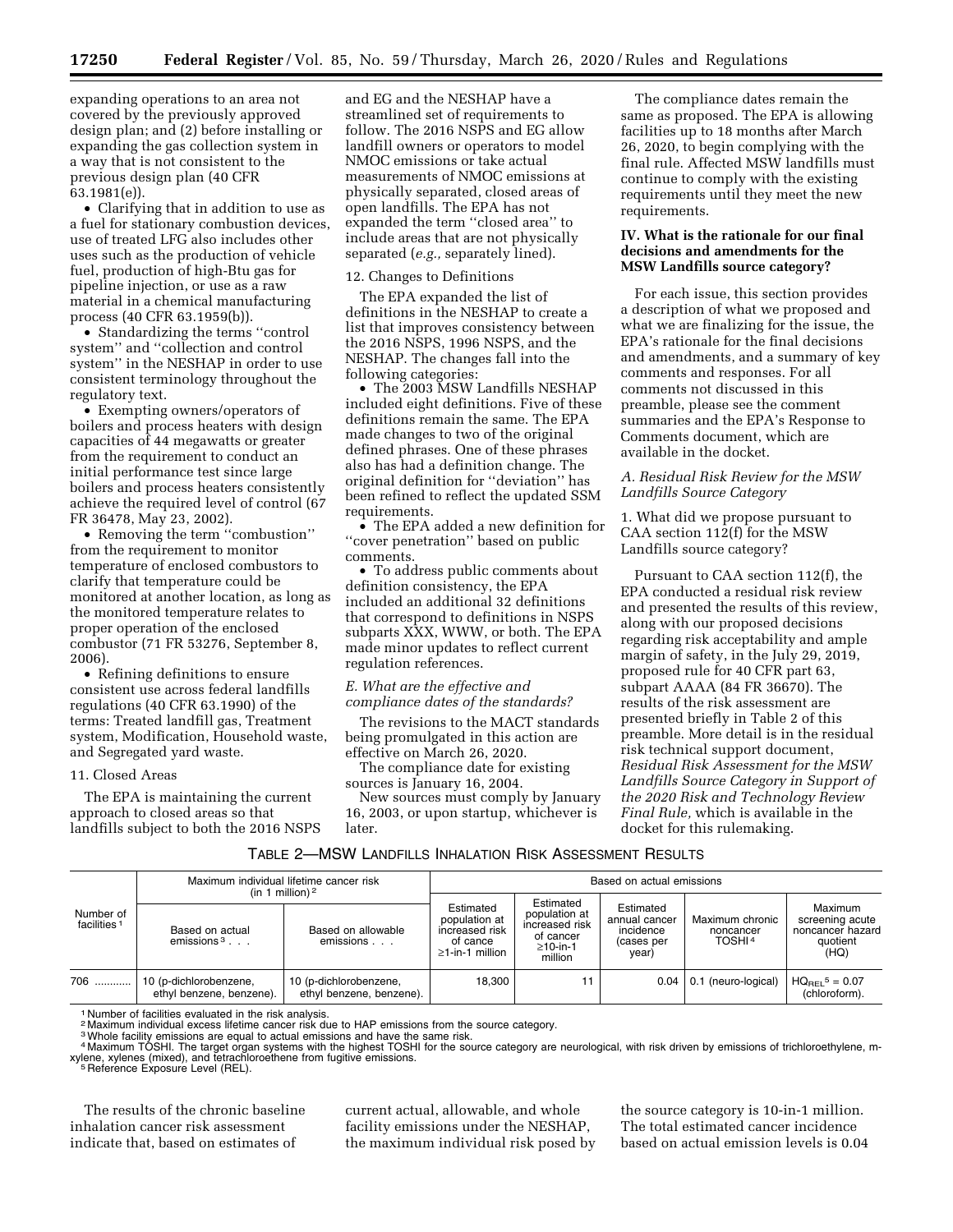excess cancer cases per year, or 1 case every 25 years. The total estimated cancer incidence based on allowable emission levels is 0.05 excess cancer cases per year, or 1 case every 20 years. Fugitive air emissions of benzene-based pollutants contributed approximately 50 percent to the cancer incidence. The population exposed to cancer risks greater than or equal to 1-in-1 million based upon actual emissions is 18,300. The population exposed to cancer risks greater than or equal to 10-in-1 million based upon actual emissions is 11. No individuals or groups are exposed to a chronic noncancer TOSHI greater than 1. The screening analysis for worst-case acute impacts indicates that no pollutants exceed an acute HQ value of 1 based upon the REL. Because none of the screening HQs were greater than 1, further refinement of the estimates was not warranted. A separate assessment of inhalation risk from facility-wide emissions was unnecessary because facility-wide emissions were the same as source category emissions. The multipathway risk screening assessment resulted in a maximum Tier 2 noncancer screening value of less than 1 for mercury. Mercury was the only persistent and bioaccumulative HAP emitted by the source category. Based on these results, we are confident that the human-health noncancer risks are below a level of concern. Mercury was the only environmental HAP identified from the category and the ecological risk screening assessment indicated that all modeled points were below the Tier 1 screening threshold. Therefore, we do not expect an adverse environmental effect as a result of HAP emissions from this source category.

We weighed all human health risk factors in our risk acceptability determination, and we proposed that the residual risks from the MSW Landfills source category are acceptable. We then considered whether the NESHAP provides an ample margin of safety to protect public health, and whether more stringent standards were necessary to prevent an adverse environmental effect, by taking into consideration costs, energy, safety, and other relevant factors. In determining whether the standards provide an ample margin of safety to protect public health, we examined the same risk factors that we investigated for our acceptability determination and also considered the costs, technological feasibility, and other relevant factors related to emissions control options that might reduce risk (or potential risks) associated with emissions from the source category. Our risk analysis

indicated the risks from this source category are low for both cancer and noncancer health effects, and, therefore, any additional emissions reductions would result in minimal health benefits or reductions in risk. We note that fugitive landfill emissions result in 84 percent of the cancer incidence for this source category. Based upon results of the risk analysis and our evaluation of the technical feasibility and cost of the option(s) to reduce landfill fugitive emissions, we proposed that the current NESHAP provides an ample margin of safety to protect the public health. We also proposed, based on the results of our environmental screening assessment, that more stringent standards are not necessary to prevent an adverse environmental effect.

2. How did the risk review change for the MSW Landfills source category?

Since proposal, neither the risk assessment nor our determinations regarding risk acceptability, ample margin of safety, or adverse environmental effects have changed.

3. What key comments did we receive on the risk review, and what are our responses?

We received comments that were generally supportive of the proposed residual risk review and our determination that no revisions were warranted under CAA section 112(f)(2) for the MSW Landfills source category. Commenters stated that the EPA's residual risk review approach was sufficiently conservative in its assumptions relating to facility emission profiles and supported the EPA's conclusion that the residual risk is acceptable and provides an ample margin of safety. One commenter stated that the modeling includes conservative features that is consistent with the National Ambient Air Quality Standards and conforms to many state programs and that EPA appropriately considered maximum exposed individuals, multipathway assessments, as well as specific populations by census blocks near actual facilities. The commenter also stated the EPA's emission factor data used for the proposed NESHAP is comprehensive considering the number of facilities referenced and the number of analytes assessed. However, another commenter expressed concern regarding the EPA's use of emission factors calculated using 2008 AP-42,<sup>3</sup> Chapter 2.4. The commenter stated that the

modeling inputs were based on use of draft emission factors from an AP–42 section that was proposed in 2008 and remains a draft. The commenter stated that the use of a draft section creates confusion regarding the information it contains and sets an unclear precedent.

We disagree with the comment that the use of draft AP–42 emission factors introduces confusion or sets precedent for using these factors in other regulations. In the development of the risk analysis, we documented the rationale for using the emission factors from 2008 AP–42 Chapter 2.4 in the docketed memorandum, *Residual Risk Modeling File Documentation for the Municipal Solid Waste Landfill Source Category.*4 Specifically, the 2008 AP–42 draft emission factor data, with subsequent adjustments made to reflect comments received on the draft for the risk analysis, represent the best available data for HAP emissions from landfills. The 1998 Final AP–42 chapter had factors for only 23 HAP, whereas the updated factors used in the risk analysis cover 49 HAP derived from a significantly larger dataset. By including a larger number of HAP in the factors used in the risk analysis, the analysis was conservative. The EPA is not suggesting in this preamble or in background documentation that the factors used are appropriate for other permitting or regulatory uses.

After review of these comments, we determined that no changes needed to be made to the underlying risk assessment methodology. The comments and our specific responses can be found in the response to comments document titled *Summary of Public Comments and the EPA's Responses for the Proposed Risk and Technology Review and Amendments for the Municipal Solid Waste Landfills NESHAP,* which is available in the docket for this action.

4. What is the rationale for our final approach and final decisions for the risk review?

We evaluated all of the comments on the EPA's risk review and determined that no changes to the review are needed. For the reasons explained in the proposed rule, we proposed that the risks from the MSW Landfills source category are acceptable, and the current standards provide an ample margin of safety to protect public health and prevent an adverse environmental

<sup>3</sup>U.S. EPA, AP–42, Fifth Edition, *Compilation of Air Pollutant Emission Factors, Volume 1: Stationary Point and Area Sources.* 1995. *http:// www.epa.gov/ttnchie1/ap42*/.

<sup>4</sup>See Appendix 1, Section 7 to docket item, *Residual Risk Assessment for the Municipal Solid Waste Landfill Source Category in Support of the 2019 Risk and Technology Review Proposed Rule.*  May 2019. Docket ID Item No. EPA–HQ–OAR– 2002–0047–0091.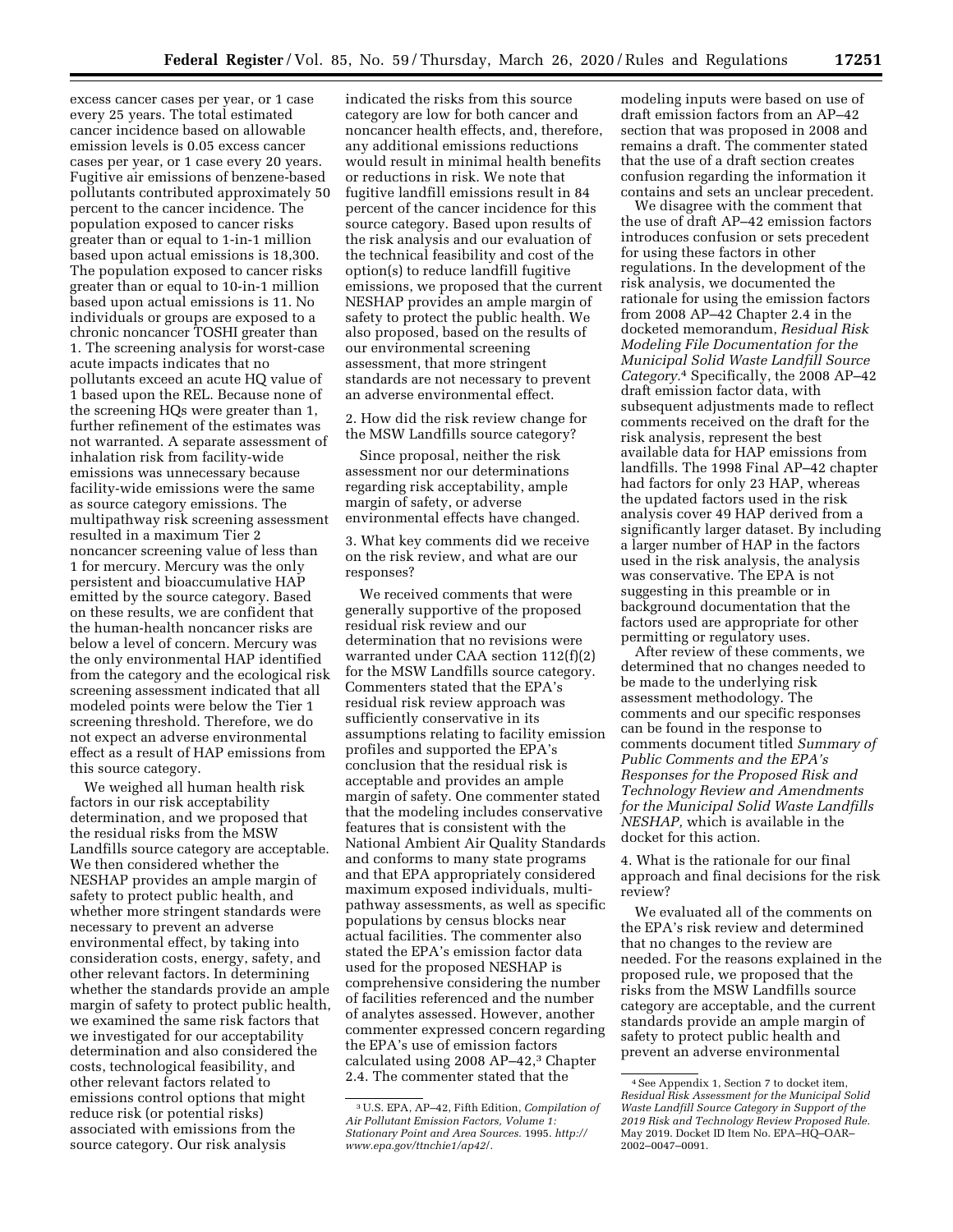effect. Therefore, pursuant to CAA section 112(f)(2), we are finalizing the risk review as proposed.

## *B. Technology Review for the MSW Landfills Source Category*

## 1. What did we propose pursuant to CAA section 112(d)(6) for the MSW Landfills source category?

Pursuant to CAA section 112(d)(6), we proposed to conclude that no revisions to the current NESHAP are necessary (section IV.C of the proposal preamble 84 FR 36686). In conducting the review, we identified developments in work practices and technologies to reduce HAP formation, collect additional HAP, and destroy additional HAP from MSW landfills. We ruled out developments in waste diversion programs, which can reduce HAP formation, as technically infeasible, because programs to ban or recycle wastes instead of placing the wastes in the landfill are not typically under the control of landfill owners or operators. We analyzed the costs and emission reductions associated with earlier gas collection strategies, including a lower NMOC threshold and shortening the time in which a GCCS is required to expand into new areas of the landfill. Based on these analyses, we concluded that these options are not cost effective for HAP. We also analyzed the cost and emission reductions associated with destroying additional HAP in higher efficiency flares, and based on these analyses, we concluded that these options are not cost effective for HAP.

2. How did the technology review change for the MSW Landfills source category?

We have not changed any aspect of the technology review since the July 29, 2019, proposal for the MSW Landfills source category.

3. What key comments did we receive on the technology review, and what are our responses?

The comments received by the EPA on the technology review were generally supportive, with only one commenter challenging the EPA's findings regarding GCCS installation lag times. One commenter agreed that the EPA's findings regarding mandated source separation, earlier LFG collection, criteria, and timeframe for removing GCCS, early installation of landfill cover systems, enclosed flares, thermal oxidizers, energy recovery projects, and use of biocovers were infeasible, not cost-effective, or did not result in emissions reductions. Another commenter noted the limited innovation in HAP-reducing technologies and requested increased government funding for research in this area. One commenter challenged the EPA's determination that earlier gas collection, via shorter expansion lag times, is not economically feasible and asked the EPA to reevaluate its determination.

The EPA has not revised the technology review for the NESHAP to analyze the costs of shorter expansion lag times for certain landfills. The EPA agrees with the commenter that shorter lag times are commercially available. However, the installation of well components to achieve these shorter lag times requires site-specific analysis. For example, the timing of well installation is affected by waste placement patterns and annual acceptance rates. The EPA explored shorter lag times as part of the review for the 2016 NSPS and EG and received several comments related to site-specific costs and safety concerns associated with reduced lag times, urging the EPA to retain flexibility in any lag-time adjustments. See 79 FR 41807 (July 17, 2014) and 80 FR 52121 (August 27, 2015) for more details. The EPA has not received any comments suggesting that the cost and safety concerns brought forth as part of the 2016 rulemaking have changed, and as a result, no changes to the lag times are being finalized.

4. What is the rationale for our final approach for the technology review?

As explained in the proposal preamble (84 FR 36686, July 29, 2019), we conducted a technology review to identify developments in practices, processes, and control technologies that may warrant revisions to the current NESHAP. We identified three types of developments that could lead to additional control of HAP from MSW landfills, but we determined that there are no cost-effective developments in practices, processes, or control technologies to warrant revisions to the standards. We also evaluated the public comments on the EPA's technology review and determined that no changes to the review are needed. More information concerning our technology review is in the memorandum titled *CAA section 112(d)(6) Technology Review for the MSW Landfills Source Category,* in the docket for this action, and in the preamble to the proposed rule (84 FR 36686–36689, July 29, 2019). Therefore, pursuant to CAA section 112(d)(6), we are finalizing the results of the technology review as proposed.

## *C. SSM for the MSW Landfills Source Category*

1. What did we propose for the MSW Landfills source category?

We proposed amendments to the NESHAP to remove and revise provisions related to SSM that are not consistent with the requirement that the standards apply at all times. More information concerning the elimination of SSM provisions is in the preamble to the proposed rule (84 FR 36693).

2. How did the SSM provisions change for the MSW Landfills source category?

We are finalizing the SSM provisions as proposed (84 FR 36693, July 29, 2019) with the minor changes described in section IV.C.3 of this preamble.

3. What key comments did we receive on the SSM provisions and what are our responses?

We received two comments related to our proposed revisions to the SSM provisions. The first commenter agreed that the NESHAP must apply at all times and with the approach of applying a work practice standard under CAA section 112(h) during periods of SSM. The second commenter requested that the EPA clarify that SSM events be reported as stated in the proposal preamble (84 FR 36696, July 29, 2019). A summary of the SSM comments on the proposal and the EPA's responses to those comments is available in the response to comments document titled *Summary of Public Comments and the EPA's Responses for the Proposed Risk and Technology Review and Amendments for the Municipal Solid Waste Landfills NESHAP,* which is available in Docket ID No. EPA–HQ– OAR–2002–0047.

The first commenter agreed that the work practice requirements of proposed 40 CFR 63.1958(e) are appropriate and consistent with a well-designed and operated LFG collection system. However, the commenter objected to the EPA's proposed preamble statements and rule revisions that specify that compliance with these provisions during SSM does not necessarily constitute compliance with the NESHAP. The commenter stated that these provisions are inconsistent with prior EPA decisions about appropriate landfill operation and are not compelled by the *Sierra Club* v. *EPA* decision.

Landfill emissions are produced by a continuous biological process that cannot be stopped or restarted. Therefore, the primary concern related to SSM is with malfunction of the landfill GCCS and associated monitoring equipment, not with the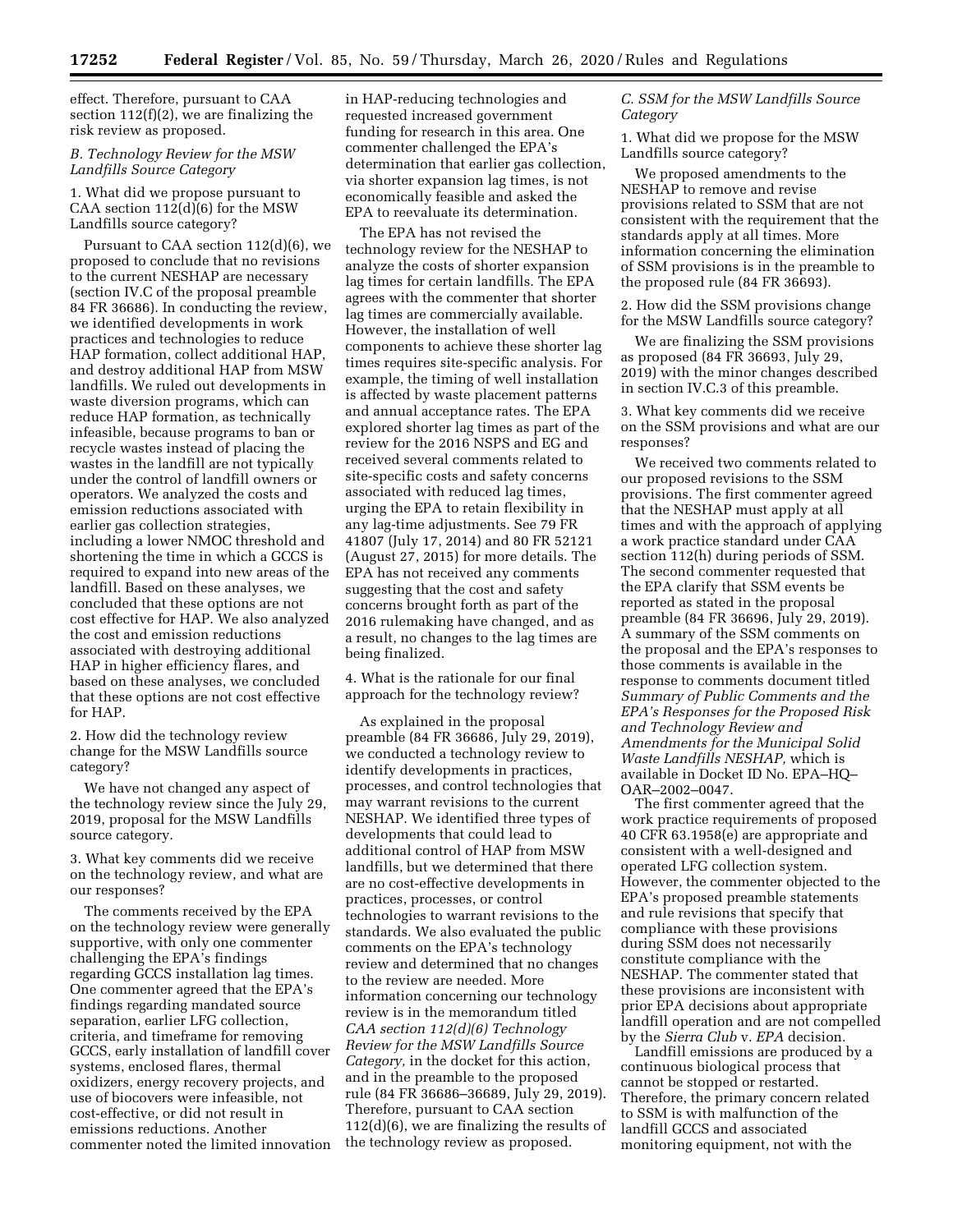startup or shutdown of the entire source. The SSM periods that are covered by the proposed additional work practice standard of 40 CFR 63.1958(e) are those periods when the landfill GCCS and associated monitoring equipment are not operating for any reason. During such periods, excess emissions to the atmosphere will occur. This additional work practice requires the owner or operator to shut down all valves in the collection and control system contributing to venting of the gas to the atmosphere within 1 hour and to minimize the downtime for making repairs to the collection and control system. Although this additional practice is necessary to reduce emissions associated with a GCCS outage, to minimize emissions also requires actions to prevent the shutdown of the GCCS. Although we agree with the commenter that some unavoidable circumstances may require that the GCCS system be shut down for short periods of time (*e.g.,* for tying in a system expansion, repair, and preventative maintenance), the frequency of shutdowns also can be affected by carelessness, ineffective operation and maintenance procedures, failure to properly train landfill operations staff, and other site-specific factors. Actions to prevent the shutdown of a GCCS may include a preventative maintenance program, expeditious repair or replacement of equipment that frequently fails, the use of valves and bypass systems to segregate portions of the GCCS that are undergoing expansion, maintenance, or repairs from those portions that are unaffected by the work, and the use of redundant equipment and controls so that the system can remain online even if one component fails to operate properly. Additional reasonable steps include the controls of vehicular equipment on the landfill to avoid damage to the GCCS or crushed pipes. This may include speed limits and traffic routes that avoid passing over buried ductwork or other equipment.

Another commenter requested the EPA clarify that SSM events be reported as stated in the proposal preamble (84 FR 36696, July 29, 2019) in order to evaluate whether the general duty to minimize emissions is being met. The commenter stated that while the preamble stated that reporting will be required (84 FR 36696, July 29, 2019), the rule only requires records of SSM events.

The EPA proposed to add recordkeeping requirements for startup and shutdown to 40 CFR 63.1983(c) (84 FR 36696, July 29, 2019). Because 40 CFR 63.1958(e) specifies a different

standard for periods when the GCCS is not operating under normal conditions (which would include periods of startup, shutdown, and maintenance or repair), we noted that it will be important to know when such startup and shutdown periods begin and end in order to determine compliance with the appropriate standard. Thus, we proposed language in 40 CFR 63.1983(c)(6) to require that a landfill owner or operator report the date, time, and duration of each startup and shutdown period. However, the paragraphs we cited in the preamble and revised in the rule require only the records of such events.

The EPA agrees with the commenter that recordkeeping and reporting for SSM events needs to be clarified in the final rule. Thus, the EPA revised 40 CFR 63.1981(h)(1) to make it clear that the semi-annual report must describe the date, time, and duration of periods during which an operating standard was exceeded, as well as when the GCCS was not operating. The semi-annual report in 40 CFR 63.1981(h) does not require separate reporting of SSM events, but every exceedance, including when operating standards are exceeded and when the GCCS is not operating, must be reported including during SSM.

4. What is the rationale for our final approach for the SSM provisions?

We evaluated the comments on the EPA's proposed amendments to the SSM provisions. For the reasons explained in the proposed rule, we determined that the proposed amendments appropriately remove and revise provisions related to SSM not consistent with the requirement that the standards apply at all times. More information concerning the amendments we are finalizing for SSM is in the preamble to the proposed rule (84 FR 36693, July 29, 2019). Therefore, we are finalizing our approach for the SSM provisions as proposed with the clarifications described in section IV.C.3 of this preamble.

## *D. Summary of Changes Since Proposal*

1. Enhanced Monitoring, Recordkeeping, and Reporting for Elevated Wellhead Temperature

Given concerns with fire risks from elevated temperatures, and the fact that parameters other than temperature can be indicators of a SOE, we proposed enhanced wellhead monitoring and visual inspections for subsurface oxidation events (40 CFR 63.1961(a)), and in some cases more frequent reporting (40 CFR 63.1981(k)), for any landfill with wellhead temperature

exceeding 145 °F. The proposed enhanced monitoring included weekly monitoring of CO, oxygen, and methane. For each CO measurement, the EPA proposed to require an independent laboratory analysis (84 FR 36691, July 29, 2019). As part of enhanced monitoring, the EPA proposed weekly temperature monitoring every 10 vertical feet down the well (downwell monitoring).

Several commenters expressed concerns with the requirement for independent laboratory CO testing. One commenter observed that laboratory testing is expensive, and three commenters stated that requiring laboratory testing would extend the response time and not provide timely information that can help the landfill owner or operator improve compliance. One commenter also noted several concerns with the logistics of independent laboratory analysis, including concerns with the proposed test methods and sample transportation.

The EPA agrees with commenters that independent laboratory analysis could present logistical challenges and potentially increase costs. Shipping passivated canisters or multi-layer foil gas sampling bags could require specialized shipping and could delay results that could improve operation of the GCCS. Therefore, based on public comments, the EPA is removing the requirement for an independent laboratory to analyze each CO measurement. In the final rule, landfill owners or operators have the option to collect the sample and conduct analysis on-site, using purchased or rented equipment that meets the requirements of EPA Method 10. This could generate results quicker, enabling the owner or operator to adjust the GCCS in a more timely manner. Conducting the analysis on-site would also prevent the need to package and ship the canisters or bags, thus, saving shipping costs and eliminating the logistical concerns of shipping the samples.

One commenter expressed concerns with the indefinite term of the enhanced monitoring. The commenter advised that if CO readings are less than 1,500 ppmv, monitoring should not be required indefinitely, but instead cease after 3 consecutive months. The commenter observed that this approach is consistent with the requirements of the consent decrees in the docket and with historical HOV demonstrations.

Regarding when to stop enhanced CO monitoring, the EPA agrees with commenters because the weekly enhanced monitoring is not intended to continue indefinitely. In the proposal, there were two means to stop enhanced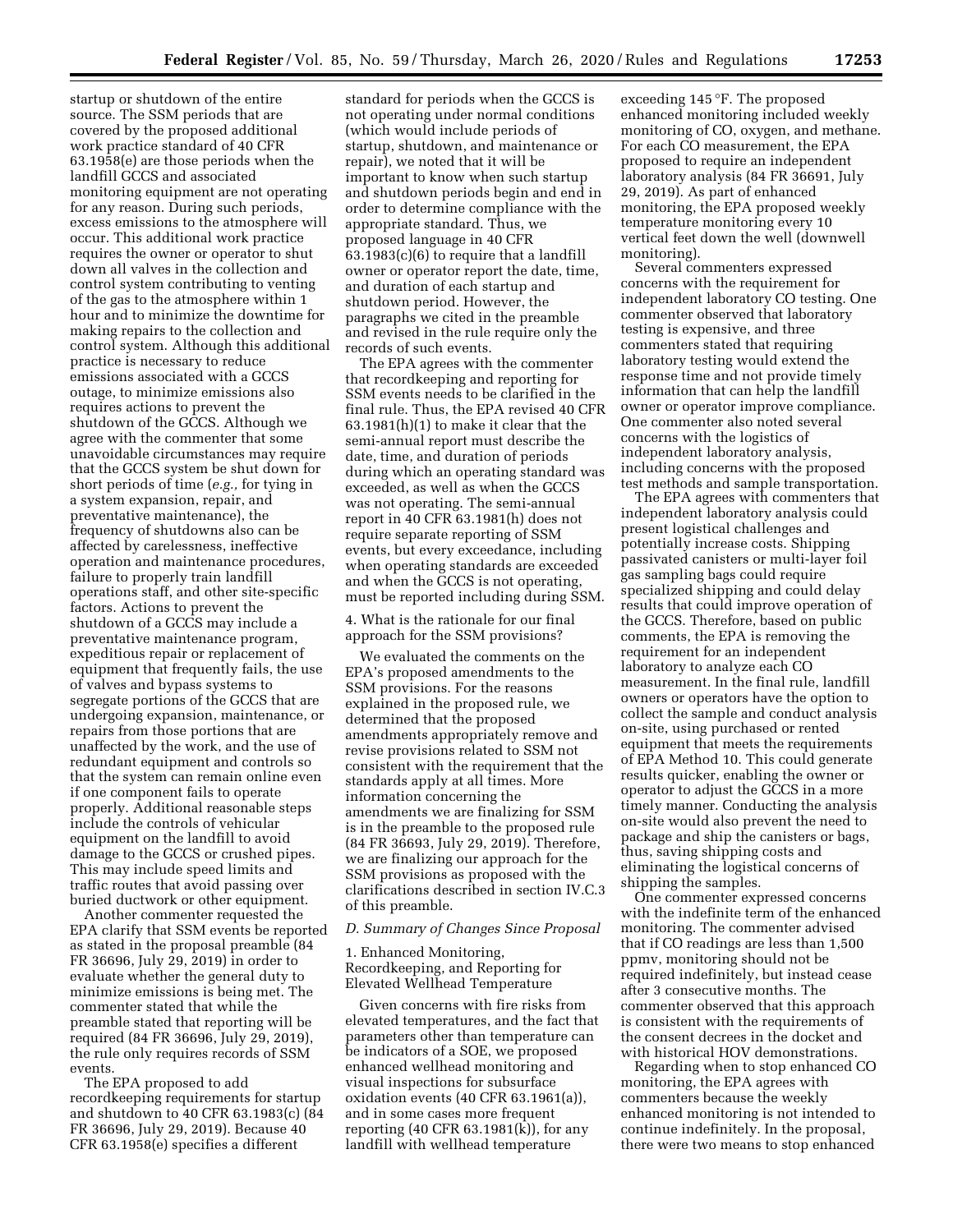weekly CO monitoring. Enhanced monitoring could be stopped once an HOV is approved, at which time the monitoring provisions issued with the HOV should be followed (40 CFR 63.1961(a)(5)(viii)). Alternatively, the enhanced monitoring could stop once the measurement of LFG temperature at the wellhead is below 145 °F (40 CFR  $63.1961(a)(5)(viii)$ . In the final rule, the EPA is retaining these two means to stop enhanced CO monitoring. The EPA is also providing an opportunity to reduce the frequency of monitoring in the final rule while still maintaining sufficient data availability of wellhead parameters for those wells that consistently operate at higher temperatures. Specifically, the EPA is extending the frequency of enhanced monitoring. Enhanced monitoring must be conducted on a weekly basis. However, if four consecutive weekly CO readings are below 100 ppmv, then monitoring may be decreased to a monthly basis. If the CO level exceeds 100 ppmv again, the landfill must return to weekly monitoring. Additionally, the EPA is specifically clarifying in the final rule that HOVs that have been previously approved under another MSW Landfill NSPS or EG regulation will not have to seek pre-approval for that HOV under the provisions in the NESHAP (40 CFR 63.1961(a)(5)).

One commenter expressed concern with the proposed 1,500 ppmv threshold for CO, asserting that 1,000 ppmv would be a more reasonable upper limit for detecting or preventing landfill fires. The EPA agrees with the commenter. The EPA reexamined the MSW Landfills consent decrees cited in the proposed rule; documents from CalRecycle, the Federal Emergency Management Agency (FEMA), the U.S. Army Corps of Engineers, and the Solid Waste Association of North America. These documents (see Docket ID No. EPA–HQ–OAR–2002–0047) all cite a 1,000 ppmv CO concentration as an indication of an underground landfill fire, in combination with other factors. Additionally, a guidance document from the Ohio EPA for subsurface heating events refers to the CO concentration cited in the FEMA and CalRecycle documents. Two of the consent decrees, Forward and Central Maui, require 24-hour electronic notification to the delegated authority for any CO reading of 1,000 ppmv or above. For these reasons, the EPA is reducing the reporting threshold for CO from 1,500 ppmv to 1,000 ppmv in the final rule.

One commenter expressed support for the downwell temperature reading requirement. However, another

commenter warned that the downwell monitoring may not be achievable or yield meaningful data, noting that installation of thermocouples to measure well temperature may not be possible on a well that is already constructed due to shifting in the well as settlement occurs. The commenter also noted that if wells have been raised with solid pipe, or the boring log does not provide accurate as-built information, the data may not be meaningful. Another commenter requested that the EPA eliminate the downwell temperature monitoring requirement. The commenter observed that the EPA claims that the proposed enhanced monitoring for well temperature is intended to facilitate the detection of a subsurface fire, yet the solid waste industry has long recognized that subsurface fires occur near the surface, require oxygen, are visually recognizable, and are addressed with known remedies. The commenter asserted that weekly downwell measurements could be counterproductive and inconsistent with the GCCS best management practices or challenging to implement.

The EPA reexamined the consent decrees and supporting documents and agrees with the commenters that weekly downwell monitoring could be potentially burdensome to implement. Requirements for conducting downwell temperature monitoring is in only the referenced consent decrees and not prescribed in the other supporting documents. Although the 2009 Ohio EPA best management practices document<sup>5</sup> suggests that inter-well and intra-well temperature data may be useful, it does not require those data in all cases. For these reasons, the EPA is reducing the frequency of downwell monitoring from weekly to annually. Annual downwell temperature monitoring will provide more robust data on waste temperatures throughout the radius of influence of the well. In addition, the EPA is increasing the wellhead temperature threshold that triggers downwell monitoring. In the final rule, downwell monitoring is required for wellhead temperatures of 165 °F or greater rather than 145 °F. The EPA believes the downwell monitoring data to be critical for assessing the operations of wells with these higher temperatures in order to minimize fire risks. The EPA expects that these changes will reduce the burden and

implementation challenges associated with downwell monitoring.

Because the EPA has changed the frequency of CO monitoring and downwell temperature monitoring, the EPA has modified the requirement to include a well-specific summary trend analysis in the semi-annual report (40 CFR  $63.1981(h)(8)(ii)$  to remove the downwell temperature and recognizes that CO monitoring may occur on a monthly or weekly basis depending on the level at the well. Additionally, the EPA has removed the requirement to submit a 24-hour high temperature report if the well is subject to an approved HOV for temperature (40 CFR 63.1981(k)).

The EPA has also adjusted the enhanced monitoring provisions at 40 CFR 63.1961(a)(5) to remove the upper bound limitation of 170 °F. Enhanced monitoring should continue until both this temperature level and a CO level of 1,000 ppmv have been reached, at which point the provisions 40 CFR 63.1960(a)(4)(i)(D) and 63.1981(k) apply. Consistent with the proposed preamble (80 FR 36692, July 29, 2019), high temperatures in combination with high levels of CO are considered a positive indication of an active underground fire. The EPA has adjusted the requirements for the records and reports associated with these enhanced monitoring data to remove the upper bound limitation.

#### 2. Delegation of Authority

Commenters expressed concerns with the EPA's proposed delegation of authority language (40 CFR 63.1985(c)). The EPA proposed at 40 CFR 63.1985(c) that the EPA will not delegate ''approval of alternatives to the standards'' in 40 CFR 63.1955–63.1962, which the commenters interpreted to include authority to approve alternatives to monitoring (*i.e.,* HOVs). Thus, the commenters contend that the language restricts delegated state or local agencies from approving or disapproving HOVs and other alternatives that are needed to reflect a source's site-specific conditions. The commenters claim that the proposed provision will lead to confusion in the compliance and enforcement work of the delegated states or create conflicts wherein a state agency and the EPA disagree. One commenter contended that the proposal allows the EPA to approve an HOV by incorporating additional monitoring requirements. The commenter questioned whether incorporation of applicable NSPS-required limits and corrective actions in the title V permits would preclude the applicability of flexibility outside these terms. Another commenter was concerned that the

<sup>5</sup>Ohio EPA. *Guidance Document for Higher Operating Value Demonstrations. http:// web.epa.state.oh.us/eBusinessCenter/Agency/ DAPC/HOV%20Demonstration.doc.*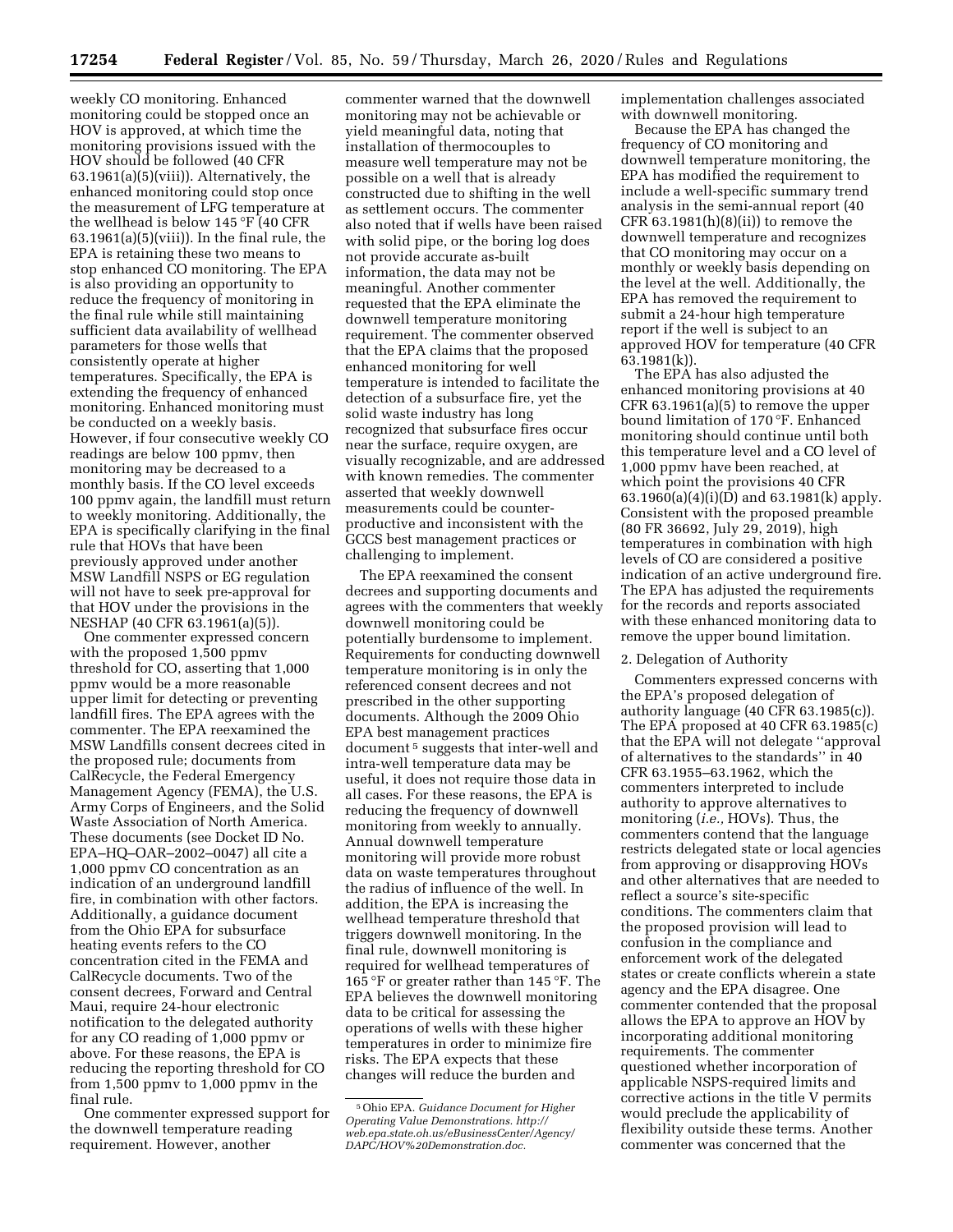NESHAP was much more restrictive in the items that could be delegated than the NSPS and that this would create conflict between the EPA and delegated authorities.

The EPA disagrees that proposed 40 CFR 63.1985(c) includes authority to approve HOVs. The EPA did not intend to preclude state or local agencies from approving or disapproving HOVs and other alternatives that are needed to reflect a source's site-specific conditions. The final NESHAP directly incorporates the major compliance provisions of the NSPS rules (subparts WWW and XXX). Consistent with the NSPS rules, the final NESHAP allows owners or operators to establish an HOV for temperature at a particular well (40 CFR 63.1958(c)(1)). The owner or operator must submit a request for an HOV, along with supporting data, to the Administrator for approval. Also consistent with the NSPS rules, the collection and control system design plan may include for Administrator approval collection and control systems that include any alternatives to the operational standards, test methods, procedures, compliance measures, monitoring, recordkeeping, or reporting provisions. The Administrator or delegated authority would review and approve the HOV or design plan.

The EPA recognizes that proposed 40 CFR 63.1985(c) does not reflect its intent and may have caused confusion. In 40 CFR  $63.1985(c)$ , the EPA retains authority to approve ''alternatives to the standards'' in 40 CFR 63.1955–63.1962. Commenters incorrectly interpreted that the term ''alternative emission standards'' includes authority to approve HOVs. The term ''emission standards'' is defined in 40 CFR 60.21(f) as ''a legally enforceable regulation setting forth an allowable rate of emissions into the atmosphere, establishing an allowance system, or prescribing equipment specifications for control of air pollution emissions.'' The EPA intends the use of the phrase ''alternative emission standards'' to refer to the ''Standards'' for MSW landfill emissions in 40 CFR 63.1955–63.1962. The EPA does not intend ''alternative emission standards'' to include alternatives for wellhead monitoring in 40 CFR 63.1958. The EPA also does not intend to retain authority to review and approve gas collection and control design plans.

Thus, based on public comments, the EPA is revising 40 CFR 63.1985(c) to reflect the EPA's intent, which is not to preclude states or other delegated authorities from approving HOVs and design plans. The EPA will delegate authority to approve HOVs and design

plans. However, consistent with the NSPS, the final rule retains the EPA's authority to approve alternative methods for determining the NMOC concentration in 40 CFR 63.1959(a)(3) and a site-specific methane generation rate constant in 40 CFR 63.1959(a)(4).

#### 3. Technical Corrections

Based on public comments, the EPA made several technical corrections and clarifications to make clear the requirements of the regulation.

• 40 CFR 60.38f(k) and 60.767(j). Clarified that if an MSW landfill owner or operator is complying with the major compliance provisions of the NESHAP, then the owner or operator must follow the corrective action and the corresponding timeline reporting requirements in the NESHAP (40 CFR 63.1981(j)) in lieu of the corresponding timeline reporting requirements of the EG or NSPS, respectively.

• 40 CFR 60.39f(e)(6). Corrected a typographical error. Removed the word ''you'' and retained ''owner or operator.''

• 40 CFR 60.750. Clarified that an affected MSW landfill continues to comply with 40 CFR part 60, subpart WWW until it becomes subject to the more stringent requirements in an approved and effective state or federal plan that implements 40 CFR part 60, subpart Cf of this part, or until it modifies or reconstructs after July 17, 2014, and, thus, becomes subject to subpart XXX.

• 40 CFR 60.768(e)(6). Corrected a typographical error. Removed the word ''you'' and retained ''owner or operator.''

• 40 CFR 63.1947(a)(2). Corrected typographical error. Refer to 40 CFR 63.1982(c) and (d) instead of 40 CFR 63.1980(g) and (h) for moisture calculations.

• 40 CFR 63.1955(a). Clarified that alternatives to the operational standards, test methods, procedures, compliance measures, monitoring, recordkeeping, or reporting provisions that have already been approved under 40 CFR part 60, subpart XXX can be used to comply with the NESHAP.

• 40 CFR 63.1960(a)(4)(i). Corrected typographical error. Removed the phrase, ''for the purpose of identifying whether excess air infiltration exists'' because the phrase does not apply to temperature.

• 40 CFR 63.1960(a)(4)(i)(D). Clarified that if the LFG temperature measured at either the wellhead or at any point in the well is greater than or equal to 76.7 °C (170 °F) and the CO concentration measured is greater than or equal to 1,000 ppmv, the owner or operator must

complete the corrective action(s) for the wellhead temperature standard (62.8 °C or 145 °F) within 15 days.

• 40 CFR 63.1960(e). Corrected reference from 40 CFR 63.1958(c) to 40 CFR 63.1958(e) to refer to SSM requirements.

• 40 CFR 63.1961(a)(5). Clarified that landfills with previously approved HOVs for temperature under various landfills subparts are not required to conduct enhanced monitoring.

• 40 CFR 63.1961(a)(5)(vii). Corrected reference from paragraph (a)(4) to (a)(5) to reference enhanced monitoring requirements.

• 40 CFR 63.1981(h)(1), (h)(1)(i), and (h)(1)(ii). Clarified that the semi-annual report must include the date, time, and duration of ''each exceedance'' of the applicable monitoring parameters, not ''each failure.''

• 40 CFR 63.1983(e)(2)(i). Corrected paragraph numbering to be (i), (ii), and (iii) instead of (i), (i), and (ii) and corrected cross-reference to the enhanced monitoring provisions in 40 CFR 63.1961(a)(5).

• 40 CFR 63.1990. Definition of controlled landfill. Clarified that the landfill is a controlled landfill when a collection and control system design plan is submitted in compliance with 40 CFR 60.752(b)(2)(i) or in compliance with 40 CFR 63.1959(b)(2)(i), regardless of whether that submittal is within 18 months after date of publication of the final rule in the **Federal Register**.

• Table 1 to subpart AAAA of part 63. Expanded to indicate which initial notifications apply before and which notifications apply after the date 18 months after publication of the final rule in the **Federal Register**. Added ''Yes'' entries for 40 CFR 63.6(i) and (j), and 40 CFR 63.10(a) to show applicability after the initial 18-month timeframe. Added a ''No'' entry for 40 CFR 63.10(c).

## **V. Summary of Cost, Environmental, and Economic Impacts and Additional Analyses Conducted**

#### *A. What are the affected facilities?*

We anticipate that approximately 738 active or closed MSW landfills in the United States and territories will be affected by these final amendments in the year 2023. This number is based on all landfills that accepted waste after November 8, 1987, that have a design capacity of at least 2.5 million Mg and 2.5 million m3. In addition, this number reflects the subset of landfills meeting these two criteria with modeled emission estimates of 50 Mg/yr NMOC or greater that have installed controls on or before 2023. While the EPA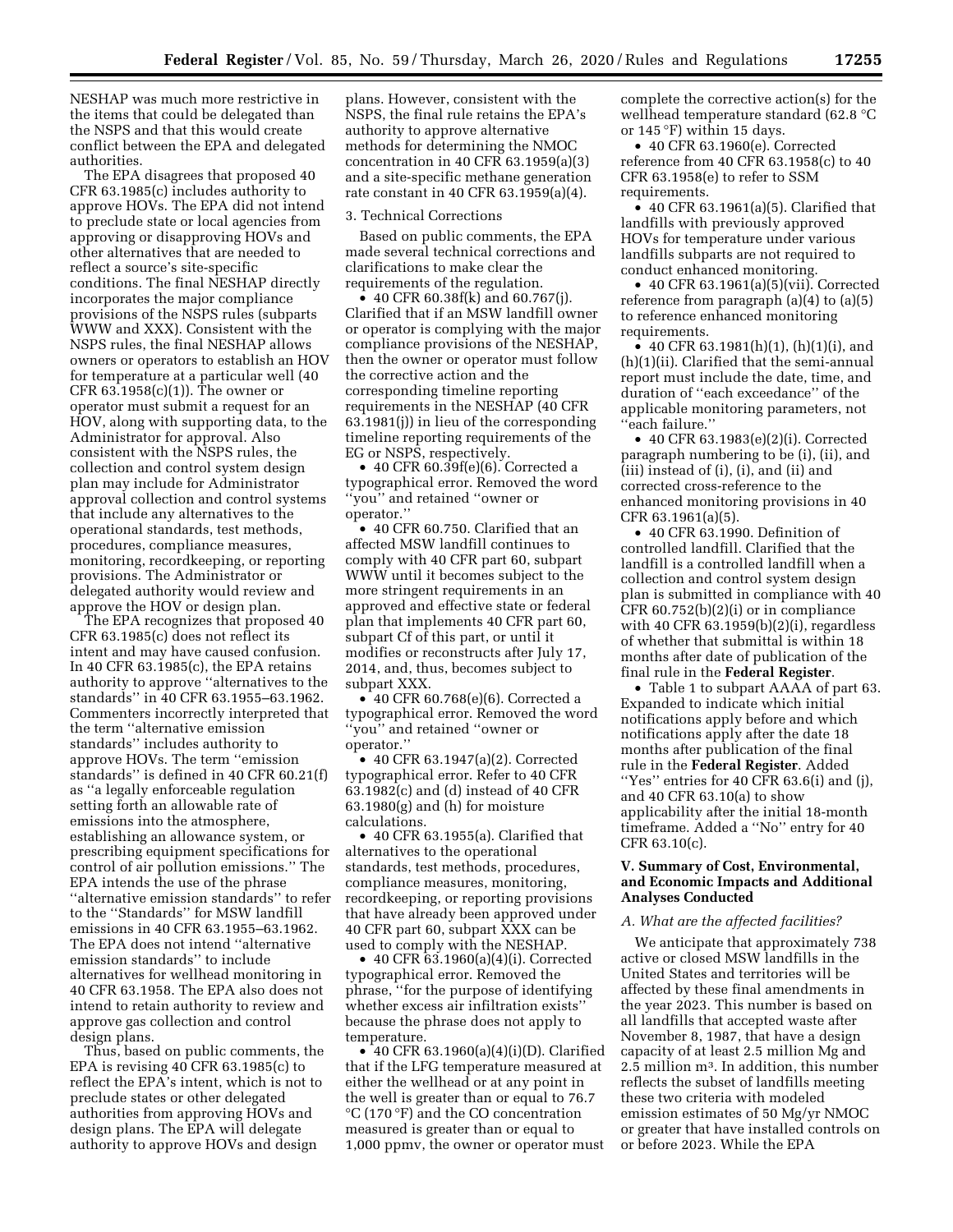recognizes some uncertainty regarding which landfills have actually exceeded the emission threshold, given the allowance of sites to estimate emissions using Tiers 1, 2, or 3, and the sitespecific nature of NMOC concentrations, the number of MSW landfills that are collocated with major sources and, therefore, also subject to control requirements under this rule is also unknown. Therefore, 738 is the best estimate of the affected sources.

### *B. What are the air quality impacts?*

The final amendments are expected to have a minimal impact on air quality. While these amendments do not require stricter control requirements or work practice standards on landfills to comply with the proposed amendments, some landfills may find that the adjustments made to the oxygen, nitrogen, and temperature wellhead standards finalized herein provide enough operational flexibility to install, expand, and operate additional voluntary GCCS, which could reduce emissions. The other proposed revisions that affect testing, monitoring, recordkeeping, and reporting will ensure that the GCCS equipment continues to perform as expected and provide reliable data from each facility to be reported for compliance.

#### *C. What are the cost impacts?*

The EPA has estimated \$0 compliance costs for all new and existing sources affected by this final rule, beyond what is already required under the existing NESHAP and what is already included in the previously approved information collection activities contained in the existing NESHAP (Office of Management and Budget (OMB) control number 2060–0505), as described in section VI.C of this preamble. Furthermore, landfills accepting waste after November 8, 1987, must comply with the similar, yet, more stringent requirements of the 2016 NSPS or a plan implementing 40 CFR part 60, subpart Cf. Many of the changes in these amendments better align the NESHAP with the requirements of the NSPS and plans implementing subpart Cf. These changes simplify compliance, which in turn could reduce costs. For example, elimination of the wellhead operating standards for oxygen and nitrogen to match requirements in the NSPS will reduce the number of requests for HOVs, which in turn could decrease compliance costs.

The EPA maintains that final changes to enhanced monitoring for wellhead temperature are not estimated to incur a cost. The EPA is finalizing a temperature standard that is 14 °F

higher than the standard that currently exists in the baseline regulations in order to provide additional flexibility to controlled landfills. However, ultimately, the requirement in the final NESHAP remains to install and operate a well-designed and well-operated GCCS. The EPA is not requiring enhanced monitoring from all controlled landfills, but this option is being made available as a compliance flexibility to the population of wells that do not already have an approved HOV and for which temperature cannot be adjusted downward through routine GCCS adjustments. Based on feedback provided in public comments, over 6,000 HOV requests have been submitted and reviewed by regulatory agencies, and the enhanced monitoring requirements would not apply to any of the HOV requests that have received approval. Furthermore, the concern that the enhanced monitoring requirements would continue in perpetuity is unsubstantiated. First, landfills have up to 7 days to adjust the well to achieve a lower temperature before the enhanced monitoring requirements are triggered (40 CFR 63.1961(a)(5)(vii)). Second, the enhanced monitoring can stop once the well temperature drops back to 145 °F or less. The EPA did not receive any comments on the number of wells that are operating above 145 °F without an approved HOV, which would have helped the EPA quantify how many wells would be affected and the corresponding costs. Additionally, the EPA did not receive any data on how long the wells without an approved HOV typically exceed 145 °F. Given insufficient data on the number and length of each temperature exceedance to make an estimate, the EPA has not quantified any cost impacts for the enhanced monitoring.

The EPA also contends that many of the parameters required in the enhanced monitoring are also parameters that are required to obtain an approval of an HOV request under the baseline regulations and so these costs are not an incremental cost that is not otherwise happening outside of the NESHAP amendments. For example, the Ohio EPA already requires 6 months of historical data, narrative discussion of the visual evidence of fire, and CO measurements using appropriate laboratory techniques.<sup>6</sup> Under the final amendments, the EPA anticipates that landfill operators will immediately implement corrective actions to lower

well temperatures, as well as immediately file appeals for HOVs for their wells, if appropriate. The EPA anticipates that processing requests for HOVs will be quicker because fewer requests are expected to be submitted due to the higher temperature standard and elimination of the oxygen and nitrogen standard.

The EPA also maintains that removal of the requirement to prepare an SSM plan and removal of the associated recordkeeping and reporting requirements will not result in additional costs for new or modified facilities, but instead result in a cost savings. Owners or operators will not incur the cost of preparing an SSM plan. To meet their obligation under 40 CFR 63.1955(c) to minimize emissions during collection or control system downtime, owners or operators are expected to rely on existing standard operating procedures and safety practices. The EPA expects that some landfills may incorporate automated controls that would shut down the gas mover system and valves in the event of detection of a collection or control system malfunction. Such systems are expected to have existing corresponding written or automated standard operating procedures and safety practices.

The recordkeeping and reporting requirements will not result in additional costs for new or modified facilities. The final work practice requirements mandate a shutdown of the gas mover system and all valves within the collection and control system within 1 hour of the collection or control system not operating and then require repair efforts to proceed in a way that keeps downtime to a minimum (40 CFR 63.1958(e)(1)(i)–(ii)). A landfill demonstrates compliance with these requirements via recordkeeping as specified in 40 CFR 63.1983(c)(6)–(7). The work practice requirement to record and report all instances of downtime will not result in an increased recordkeeping and reporting burden as compared to the 2003 NESHAP. Via cross-reference to the 1996 NSPS (40 CFR part 60, subpart WWW) to (40 CFR 63.1955(a)(1)), the 2003 NESHAP already required landfill owners to keep continuous records of the indication of flow to the control device, report periods when the control device was not operating for a period exceeding 1 hour. The records required by existing regulations serve as the records of system downtime.

Note that this work practice itself does not add incremental cost to new or modified landfills subject to the proposed regulation because this requirement already appears in the

<sup>6</sup>Ohio EPA. *Guidance Document for Higher Operating Value Demonstrations. http:// web.epa.state.oh.us/eBusinessCenter/Agency/ DAPC/HOV%20Demonstration.doc.*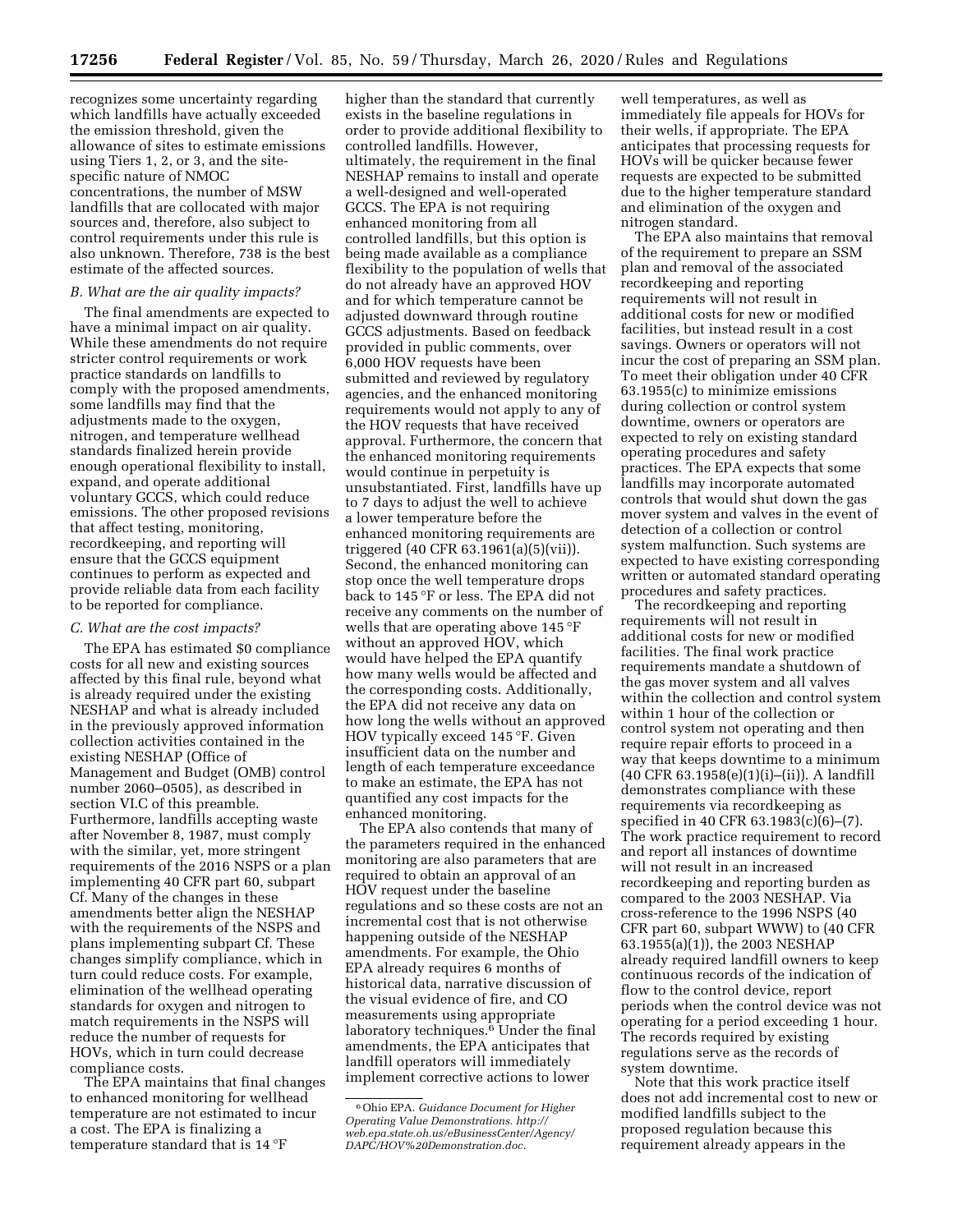NESHAP as promulgated in 2003 at 40 CFR 63.1955(a)(1), which says affected landfills must comply with the requirements of the 1996 NSPS. 40 CFR 60.753(e) already requires owners or operators to shut down the gas mover system and close all valves in the collection and control system contributing to venting of the gas to the atmosphere within 1 hour.

Given that the costs for these enhanced monitoring requirements cannot be quantified, in addition to the fact that there are some cost savings previously documented to offset these costs,7 the EPA concludes that the final rule is best characterized as a no-cost action.

#### *D. What are the economic impacts?*

The economic impact analysis is designed to inform decision makers about the potential economic

consequences of a regulatory action. Because there are no costs associated with the final rule, no economic impacts are anticipated.

## *E. What are the benefits?*

As stated in section V.B of this preamble, we were unable to quantify the specific emissions reductions associated with adjustments made to the oxygen and nitrogen wellhead operating standards, although this change has the potential to reduce emissions. Any reduction in HAP emissions would be expected to provide health benefits in the form of improved air quality and less exposure to potentially harmful chemicals.

## *F. What analysis of environmental justice did we conduct?*

To examine the potential for any environmental justice issues that might be associated with the MSW Landfills source category, we performed a demographic analysis, which is an assessment of risk to individual demographic groups of the populations living within 5 kilometers (km) and within 50 km of the facilities. In the analysis, we evaluated the distribution of HAP-related cancer and noncancer risk from the source category across different demographic groups within the populations living near facilities.8

The results of the demographic analysis are summarized in Table 3 of this preamble. These results, for various demographic groups, are based on the estimated risk from actual emissions levels for the population living within 50 km of the facilities.

| TABLE 3—MSW LANDFILLS SOURCE CATEGORY DEMOGRAPHIC RISK ANALYSIS RESULTS |  |  |
|-------------------------------------------------------------------------|--|--|
|-------------------------------------------------------------------------|--|--|

|                 | Population with<br>cancer risk greater<br>than or equal to<br>1 in 1 million | Population with<br>hazard index<br>greater than 1 |  |
|-----------------|------------------------------------------------------------------------------|---------------------------------------------------|--|
| Nationwide      | Source category                                                              |                                                   |  |
| 317,746,049     | 18,217                                                                       | 0                                                 |  |
| Race by Percent |                                                                              |                                                   |  |
| 62<br>38        | 58<br>42                                                                     | 0<br>0                                            |  |
| Race by Percent |                                                                              |                                                   |  |
| 12<br>0.8<br>18 | 13<br>0.1<br>20<br>8                                                         | 0<br>0                                            |  |
|                 | Income by Percent                                                            |                                                   |  |
| 14<br>86        | 15<br>85                                                                     | 0<br>0                                            |  |
|                 | <b>Education by Percent</b>                                                  |                                                   |  |
| 14<br>86        | 17<br>83                                                                     | 0<br><sup>0</sup>                                 |  |
|                 | Linguistically Isolated by Percent                                           |                                                   |  |
| 6               | 8                                                                            | 0                                                 |  |

## *G. What analysis of children's environmental health did we conduct?*

This action is not subject to Executive Order 13045 because it is not economically significant as defined in

Executive Order 12866, and because the EPA does not believe the environmental health or safety risks addressed by this action present a disproportionate risk to children. This action's health and risk

assessments are summarized in section IV.A of this preamble and are further documented in the report, *Risk and Technology Review-Analysis of Demographic Factors for Populations* 

<sup>7</sup>U.S. EPA, *Cost Impacts of National Emission Standards for Hazardous Air Pollutants: Municipal Solid Waste (MSW) Landfills Risk and Technology Review,* May 20, 2019, Docket ID Item No. EPA– HQ–OAR–2002–0047–0081.

<sup>8</sup> Demographic groups included in the analysis are: White, African American, Native American, other races and multiracial, Hispanic or Latino, children 17 years of age and under, adults 18 to 64 years of age, adults 65 years of age and over, adults

without a high school diploma, people living below the poverty level, people living two times above the poverty level, and linguistically isolated people.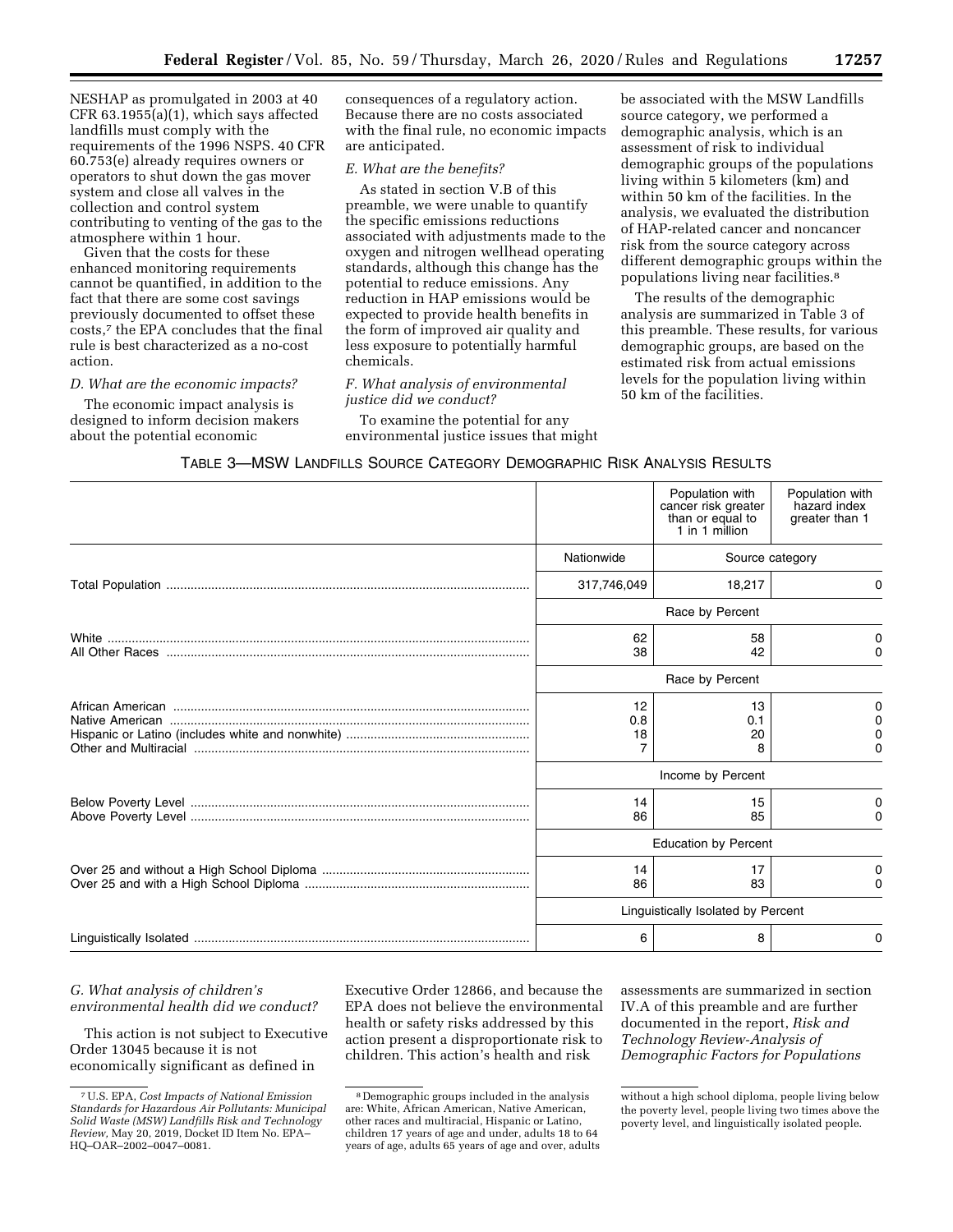*Living Near Municipal Solid Waste Landfill Source Category Operations,*  available in the docket for this action.

#### **VI. Incorporation by Reference**

In accordance with the requirements of 1 CFR 51.5, we are finalizing regulatory text in 40 CFR 63.1961(a)(2)(ii) and (2)(iii)(B) that includes the IBR of ASTM D6522–11— Standard Test Method for Determination of Nitrogen Oxides, Carbon Monoxide, and Oxygen Concentrations in Emissions from Natural Gas-Fired Reciprocating Engines, Combustion Turbines, Boilers, and Process Heaters Using Portable Analyzers (Approved December 1, 2011), as an alternative for determining oxygen for wellhead standards in 40 CFR 63.1961(a)(2). For this test method, a gas sample is continuously extracted from a duct and conveyed to a portable analyzer for determination of nitrogen oxides, CO, and oxygen gas concentrations using electrochemical cells. Analyzer design specifications, performance specifications, and test procedures are provided to ensure reliable data. This method is an alternative to EPA methods and is consistent with the methods already allowed under the 2016 NSPS and EG (subparts XXX and Cf). The ASTM standards are available from the American Society for Testing and Materials, 100 Barr Harbor Drive, Post Office Box C700, West Conshohocken, PA 19428–2959. See *http://www.astm.org.* You may inspect a copy at the EPA Docket Center, WJC West Building, Room Number 3334, 1301 Constitution Ave. NW, Washington, DC; phone number: (202) 566–1744; Docket ID No. EPA–HQ– OAR–2019–0338. This IBR has been approved by the Office of the Federal Register and the method is federally enforceable under the CAA as of the effective date of this final rulemaking.

## **VII. Statutory and Executive Order Reviews**

Additional information about these statutes and Executive Orders can be found at *https://www.epa.gov/lawsregulations/laws-and-executive-orders.* 

## *A. Executive Orders 12866: Regulatory Planning and Review and Executive Order 13563: Improving Regulation and Regulatory Review*

This action is not a significant regulatory action and was, therefore, not submitted to the OMB for review.

*B. Executive Order 13771: Reducing Regulations and Controlling Regulatory Costs* 

This action is considered an Executive Order 13771 deregulatory action. This final rule provides meaningful burden reduction by removing the requirements for SSM plans and periodic SSM reports, removing the oxygen and nitrogen wellhead operating standards, increasing the temperature wellhead standard, revising the corrective action timeline and procedures, providing flexibility for landfills to remove controls, and adding electronic reporting.

## *C. Paperwork Reduction Act (PRA)*

This action does not impose any new information collection burden under the PRA. OMB has previously approved the information collection activities contained in the existing regulations and has assigned OMB control number 2060–0505. The only burden associated with the final rule is limited to affected sources becoming familiar with the changes in the final rule. The burden for respondents to review rule requirements each year is already accounted for in the previously approved information collection activities contained in the existing regulations (40 CFR part 63, subpart AAAA), which were assigned OMB control number 2060–0505. Additionally, changes to 40 CFR part 60, subpart WWW, subpart XXX, and subpart Cf only add clarifying language for affected sources and provide alternatives for any deviations from the respective standards. These changes would not increase any burden for affected sources.

### *D. Regulatory Flexibility Act (RFA)*

I certify that this action will not have a significant economic impact on a substantial number of small entities under the RFA. In making this determination, the impact of concern is any significant adverse economic impact on small entities. An agency may certify that a rule will not have a significant economic impact on a substantial number of small entities if the rule relieves regulatory burden, has no net burden, or otherwise has a positive economic effect on the small entities subject to the rule. This action is projected to affect 738 MSW landfills, and approximately 60 of these facilities are owned by a small entity. The small entities subject to the requirements of this final rule may include private small business and small governmental jurisdictions that own or operate landfills, but the cost for complying

with the final amendments is expected to be \$0. We have, therefore, concluded that this action will have no net regulatory burden for all directly regulated small entities.

## *E. Unfunded Mandates Reform Act (UMRA)*

This action does not contain an unfunded mandate of \$100 million or more as described in UMRA, 2 U.S.C. 1531–1538, and does not significantly or uniquely affect small governments. While state, local, or tribal governments own and operate landfills subject to these final amendments, the impacts resulting from this regulatory action are far below the applicable threshold.

#### *F. Executive Order 13132: Federalism*

This action does not have federalism implications. It will not have substantial direct effects on the states, on the relationship between the national government and the states, or on the distribution of power and responsibilities among the various levels of government.

## *G. Executive Order 13175: Consultation and Coordination With Indian Tribal Governments*

This action has tribal implications. However, it will neither impose substantial direct compliance costs on federally recognized tribal governments, nor preempt tribal law. The database used to estimate impacts of these final amendments identified one tribe, the Salt River Pima-Maricopa Indian Community, that owns three landfills potentially subject to the NESHAP. Two of these landfills are already controlling emissions—the Salt River Landfill and the Tri Cities Landfill. Although the permits for these landfills indicate they are subject to this subpart, these final changes are not expected to increase the costs. The other landfill, North Center Street Landfill, is not estimated to install controls under the NESHAP. The EPA offered to consult with tribal officials under the EPA Policy on Consultation and Coordination with Indian Tribes in the process of developing this regulation to permit them to have meaningful and timely input into its development. A copy of the letter offering consultation is in the docket for this action.

## *H. Executive Order 13045: Protection of Children From Environmental Health Risks and Safety Risks*

This action is not subject to Executive Order 13045 because it is not economically significant as defined in Executive Order 12866, and because the EPA does not believe the environmental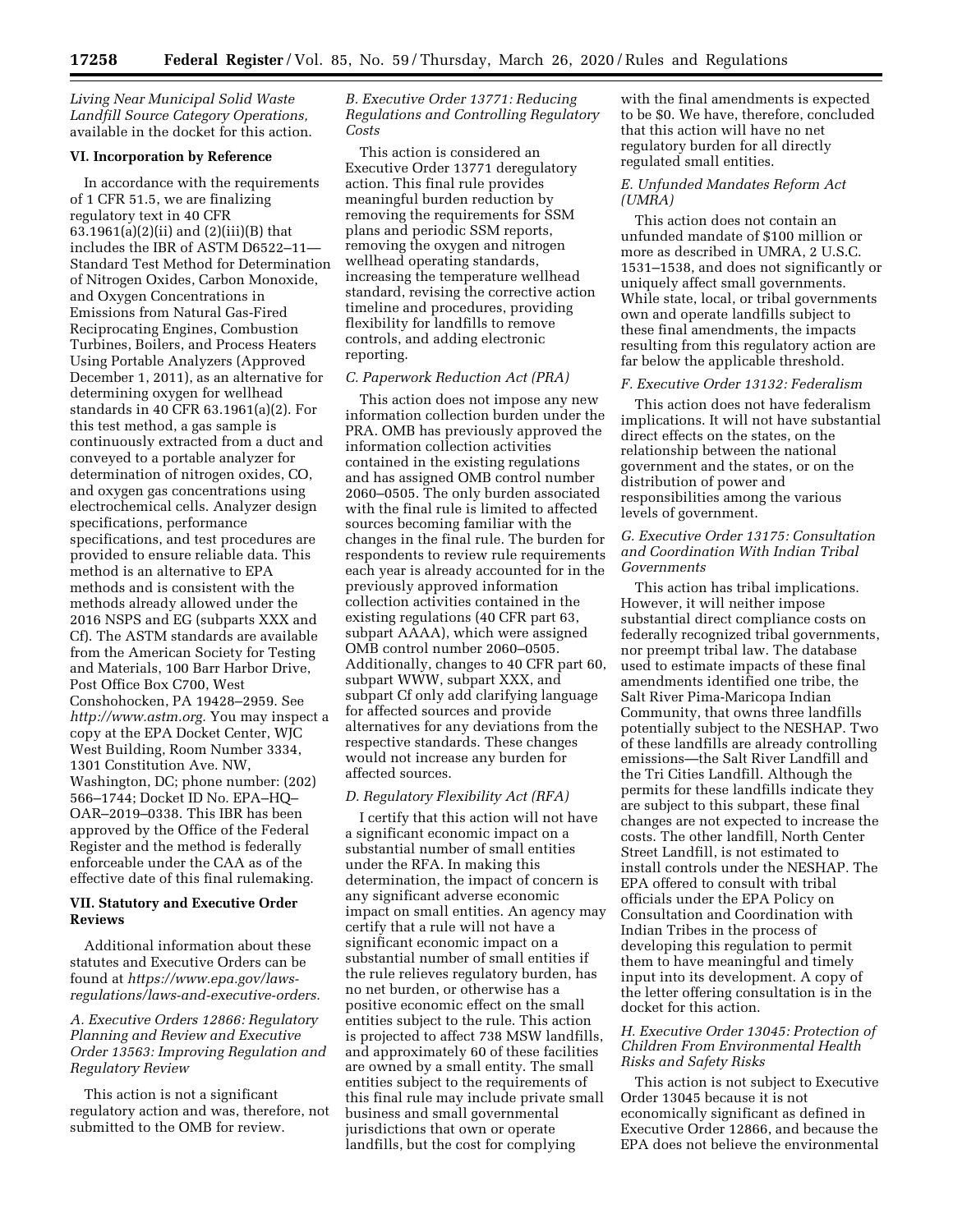health or safety risks addressed by this action present a disproportionate risk to children. This action's health and risk assessments are contained in sections III.A and IV.A of this preamble.

## *I. Executive Order 13211: Actions Concerning Regulations That Significantly Affect Energy Supply, Distribution, or Use*

This action is not subject to Executive Order 13211, because it is not a significant regulatory action under Executive Order 12866.

## *J. National Technology Transfer and Advancement Act (NTTAA) and 1 CFR part 51*

This action involves technical standards. The EPA has decided to use voluntary consensus standards ASTM D6522–11, ''Standard Test Method for the Determination of Nitrogen Oxides, Carbon Monoxide, and Oxygen Concentrations in Emissions from Natural Gas-Fired Reciprocating Engines, Combustion Turbines, Boilers, and Process Heaters Using Portable Analyzers,'' as an acceptable alternative to EPA Method 3A when used at the wellhead before combustion. It is advisable to know the flammability and check the lower explosive limit of the flue gas constituents prior to sampling, in order to avoid undesired ignition of the gas. The results of ASTM D6522–11 may be used to determine nitrogen oxides and CO emission concentrations from natural gas combustion at stationary sources. This test method may also be used to monitor emissions during short-term emission tests or periodically in order to optimize process operation for nitrogen oxides and CO control. The EPA's review is documented in the memorandum, *Voluntary Consensus Standard Results for National Emission Standards for Hazardous Air Pollutants: Municipal Solid Waste Landfills Residual Risk and Technology Review,* in the docket for this rulemaking (Docket ID No. EPA– HQ–OAR–2002–0047).

In this rule, the EPA is finalizing regulatory text for 40 CFR part 63, subpart AAAA that includes IBR in accordance with requirements of 1 CFR 51.5. Specifically, the EPA is incorporating by reference ASTM D6522–11. See section VI of this preamble for information on the availability of this material.

## *K. Executive Order 12898: Federal Actions To Address Environmental Justice in Minority Populations and Low-Income Populations*

The EPA believes that this action does not have disproportionately high and

adverse human health or environmental effects on minority populations, lowincome populations, and/or indigenous peoples, as specified in Executive Order 12898 (58 FR 7629, February 16, 1994).

Our analysis of the demographics of the population with estimated risks greater than 1-in-1 million indicates potential disparities in risks between demographic groups, including the African American, Hispanic or Latino, Over 25 Without a High School Diploma, and Below the Poverty Level groups. In addition, the population living within 50 km of MSW landfills has a higher percentage of minority, lower income, and lower education people when compared to the nationwide percentages of those groups. However, acknowledging these potential disparities, the risks for the source category were determined to be acceptable, and any emissions reductions from the final revisions will benefit these groups the most.

The documentation for this decision is contained in section IV.B and C of this preamble, and the technical report, *Risk and Technology Review—Analysis of Demographic Factors for Populations Living Near Municipal Solid Waste Landfill Source Category Operations,*  which is available in the docket for this action.

### *L. Congressional Review Act (CRA)*

This action is subject to the CRA, and the EPA will submit a rule report to each House of the Congress and to the Comptroller General of the United States. This action is not a ''major rule'' as defined by 5 U.S.C. 804(2).

#### **List of Subjects**

#### *40 CFR Part 60*

Environmental protection, Administrative practice and procedure, Air pollution control, Hazardous substances, Intergovernmental relations, Reporting and recordkeeping requirements.

#### *40 CFR Part 63*

Environmental protection, Administrative practice and procedure, Air pollution control, Hazardous substances, Incorporation by reference, Intergovernmental relations, Reporting and recordkeeping requirements.

Dated: February 25, 2020.

## **Andrew R. Wheeler,**

## *Administrator.*

For the reasons set forth in the preamble, the EPA amends 40 CFR parts 60 and 63 as follows:

## **PART 60—STANDARDS OF PERFORMANCE FOR NEW STATIONARY SOURCES**

■ 1. The authority citation for part 60 continues to read as follows:

**Authority:** 42 U.S.C. 7401 *et seq.* 

## **Subpart Cf—Emission Guidelines and Compliance Times for Municipal Solid Waste Landfills**

■ 2. Section 60.34f is amended by revising the introductory text to read as follows:

#### **§ 60.34f Operational standards for collection and control systems.**

For approval, a state plan must include provisions for the operational standards in this section (as well as the provisions in §§ 60.36f and 60.37f), or the operational standards in § 63.1958 of this chapter (as well as the provisions in §§ 63.1960 of this chapter and 63.1961 of this chapter), or both as alternative means of compliance, for an MSW landfill with a gas collection and control system used to comply with the provisions of § 60.33f(b) and (c). Once the owner or operator begins to comply with the provisions of § 63.1958 of this chapter, the owner or operator must continue to operate the collection and control device according to those provisions and cannot return to the provisions of this section. Each owner or operator of an MSW landfill with a gas collection and control system used to comply with the provisions of § 60.33f(b) and (c) must:

\* \* \* \* \*

■ 3. Section 60.36f is amended by revising the introductory text and paragraph (a)(3)(ii) to read as follows:

#### **§ 60.36f Compliance provisions.**

For approval, a state plan must include the compliance provisions in this section (as well as the provisions in §§ 60.34f and 60.37f), or the compliance provisions in § 63.1960 of this chapter (as well as the provisions in §§ 63.1958 of this chapter and 63.1961 of this chapter), or both as alternative means of compliance, for an MSW landfill with a gas collection and control system used to comply with the provisions of § 60.33f(b) and (c). Once the owner or operator begins to comply with the provisions of § 63.1960 of this chapter, the owner or operator must continue to operate the collection and control device according to those provisions and cannot return to the provisions of this section.

- $(a) * * * *$
- $(3) * * * *$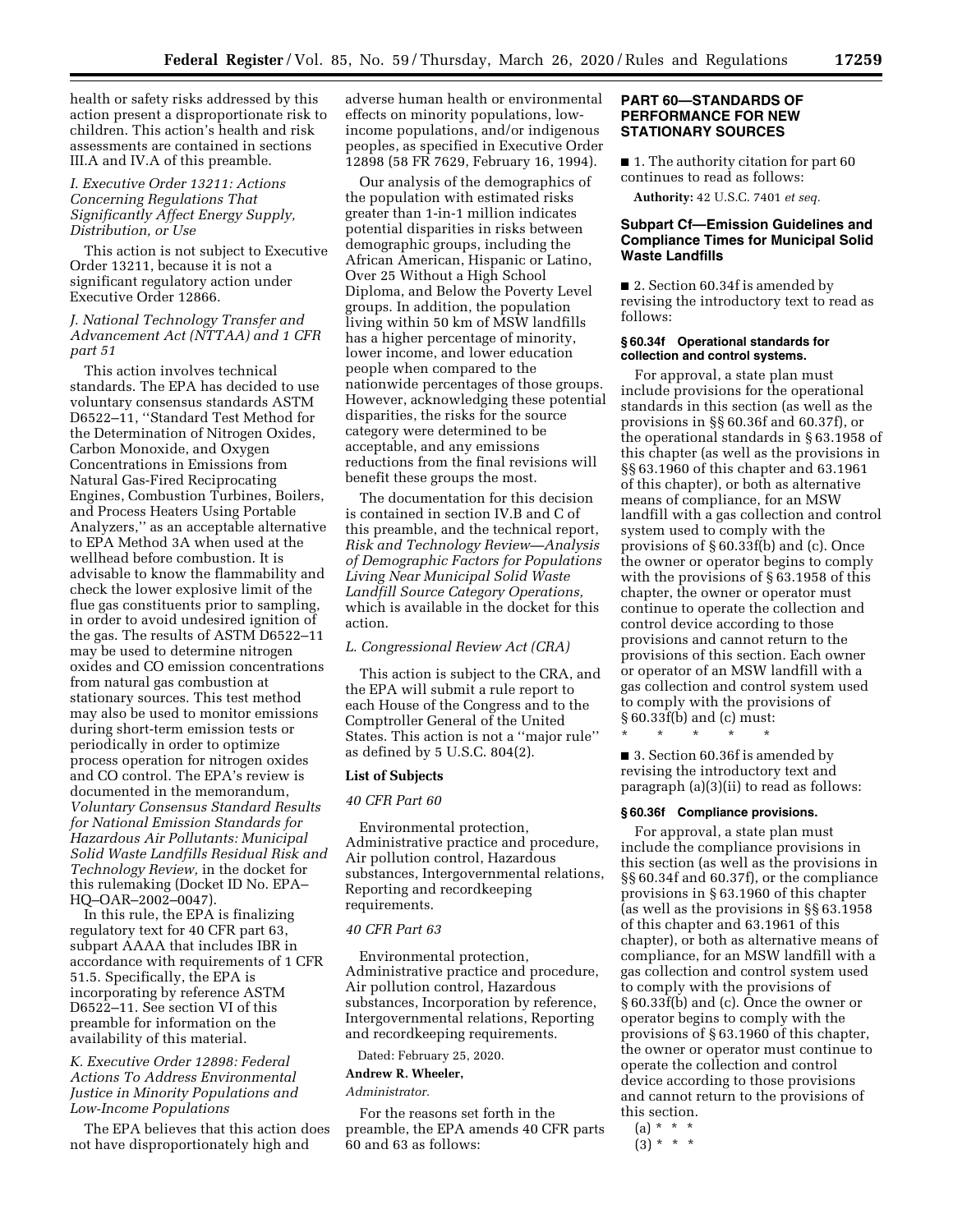(ii) If corrective actions cannot be fully implemented within 60 days following the positive pressure or elevated temperature measurement for which the root cause analysis was required, the owner or operator must also conduct a corrective action analysis and develop an implementation schedule to complete the corrective action(s) as soon as practicable, but no more than 120 days following the measurement of landfill gas temperature greater than 55 degrees Celsius (131 degrees Fahrenheit) or positive pressure. The owner or operator must submit the items listed in § 60.38f(h)(7) as part of the next annual report. The owner or operator must keep records according to § 60.39f(e)(4).

\* \* \* \* \*

■ 4. Section 60.37f is amended by revising the introductory text to read as follows:

#### **§ 60.37f Monitoring of operations.**

For approval, a state plan must include the monitoring provisions in this section, (as well as the provisions in §§ 60.34f and 60.36f) except as provided in § 60.38f(d)(2), or the monitoring provisions in § 63.1961 of this chapter (as well as the provisions in §§ 63.1958 of this chapter and 63.1960 of this chapter), or both as alternative means of compliance, for an MSW landfill with a gas collection and control system used to comply with the provisions of § 60.33f(b) and (c). Once the owner or operator begins to comply with the provisions of § 63.1961 of this chapter, the owner or operator must continue to operate the collection and control device according to those provisions and cannot return to the provisions of this section.

\* \* \* \* \*

■ 5. Section 60.38f is amended by revising paragraphs (h) introductory, (h)(7), and (k) introductory text and adding paragraph (n) to read as follows:

#### **§ 60.38f Reporting guidelines.**

\* \* \* \* \* (h) *Annual report.* The owner or operator of a landfill seeking to comply with § 60.33f(e)(2) using an active collection system designed in accordance with § 60.33f(b) must submit to the Administrator, following the procedures specified in paragraph (j)(2) of this section, an annual report of the recorded information in paragraphs (h)(1) through (7) of this section. The initial annual report must be submitted within 180 days of installation and startup of the collection and control system. The initial annual report must include the initial performance test

report required under § 60.8, as applicable, unless the report of the results of the performance test has been submitted to the EPA via the EPA's CDX. In the initial annual report, the process unit(s) tested, the pollutant(s) tested and the date that such performance test was conducted may be submitted in lieu of the performance test report if the report has been previously submitted to the EPA's CDX. The initial performance test report must be submitted, following the procedure specified in paragraph (j)(1) of this section, no later than the date that the initial annual report is submitted. For enclosed combustion devices and flares, reportable exceedances are defined under § 60.39f(c)(1). If complying with the operational provisions of §§ 63.1958, 63.1960, and 63.1961 of this chapter, as allowed at §§ 60.34f, 60.36f, and 60.37f, the owner or operator must follow the semi-annual reporting requirements in § 63.1981(h) of this chapter in lieu of this paragraph.

\* \* \* \* \*

(7) For any corrective action analysis for which corrective actions are required in § 60.36f(a)(3) or (5) and that take more than 60 days to correct the exceedance, the root cause analysis conducted, including a description of the recommended corrective action(s), the date for corrective action(s) already completed following the positive pressure or elevated temperature reading, and, for action(s) not already completed, a schedule for implementation, including proposed commencement and completion dates. \* \* \* \* \*

(k) *Corrective action and the corresponding timeline.* The owner or operator must submit according to paragraphs (k)(1) and (2) of this section. If complying with the operational provisions of §§ 63.1958, 63.1960, and 63.1961 of this chapter, as allowed at §§ 60.34f, 60.36f, and 60.37f, the owner or operator must follow the corrective action and the corresponding timeline reporting requirements in § 63.1981(j) of this chapter in lieu of paragraphs (k)(1) and (2) of this section.

\* \* \* \* \* (n) Each owner or operator that chooses to comply with the provisions in §§ 63.1958, 63.1960, and 63.1961 of this chapter, as allowed in §§ 60.34f, 60.36f, and 60.37f, must submit the 24 hour high temperature report according to § 63.1981(k) of this chapter.

■ 6. Section 60.39f is amended by revising paragraph (e) introductory text and adding paragraph (e)(6) to read as follows:

**§ 60.39f Recordkeeping guidelines.** 

\* \* \* \* \*

(e) Except as provided in § 60.38f(d)(2), each owner or operator subject to the provisions of this subpart must keep for at least 5 years up-to-date, readily accessible records of the items in paragraphs (e)(1) through (5) of this section. Each owner or operator that chooses to comply with the provisions in §§ 63.1958, 63.1960, and 63.1961 of this chapter, as allowed in §§ 60.34f, 60.36f, and 60.37f, must keep the records in paragraph (e)(6) of this section and must keep records according to  $§ 63.1983(e)(1)$  through  $(5)$ of this chapter in lieu of paragraphs (e)(1) through (5) of this section.

(6) Each owner or operator that chooses to comply with the provisions in §§ 63.1958, 63.1960, and 63.1961 of this chapter, as allowed in §§ 60.34f, 60.36f, and 60.37f, must keep records of the date upon which the owner or operator started complying with the provisions in §§ 63.1958, 63.1960, and 63.1961.

\* \* \* \* \*

\* \* \* \* \*

## **Subpart WWW—Standards of Performance for Municipal Solid Waste Landfills That Commenced Construction, Reconstruction, or Modification on or after May 30, 1991, but Before July 18, 2014**

■ 7. Section 60.750 is amended by revising paragraph (a) and adding paragraph (d) to read as follows:

### **§ 60.750 Applicability, designation of affected facility, and delegation of authority.**

(a) The provisions of this subpart apply to each municipal solid waste landfill that commenced construction, reconstruction, or modification on or after May 30, 1991, but before July 18, 2014.

\* \* \* \* \*

(d) An affected municipal solid waste landfill must continue to comply with this subpart until it:

(1) Becomes subject to the more stringent requirements in an approved and effective state or federal plan that implements subpart Cf of this part, or

(2) Modifies or reconstructs after July 17, 2014, and thus becomes subject to subpart XXX of this part.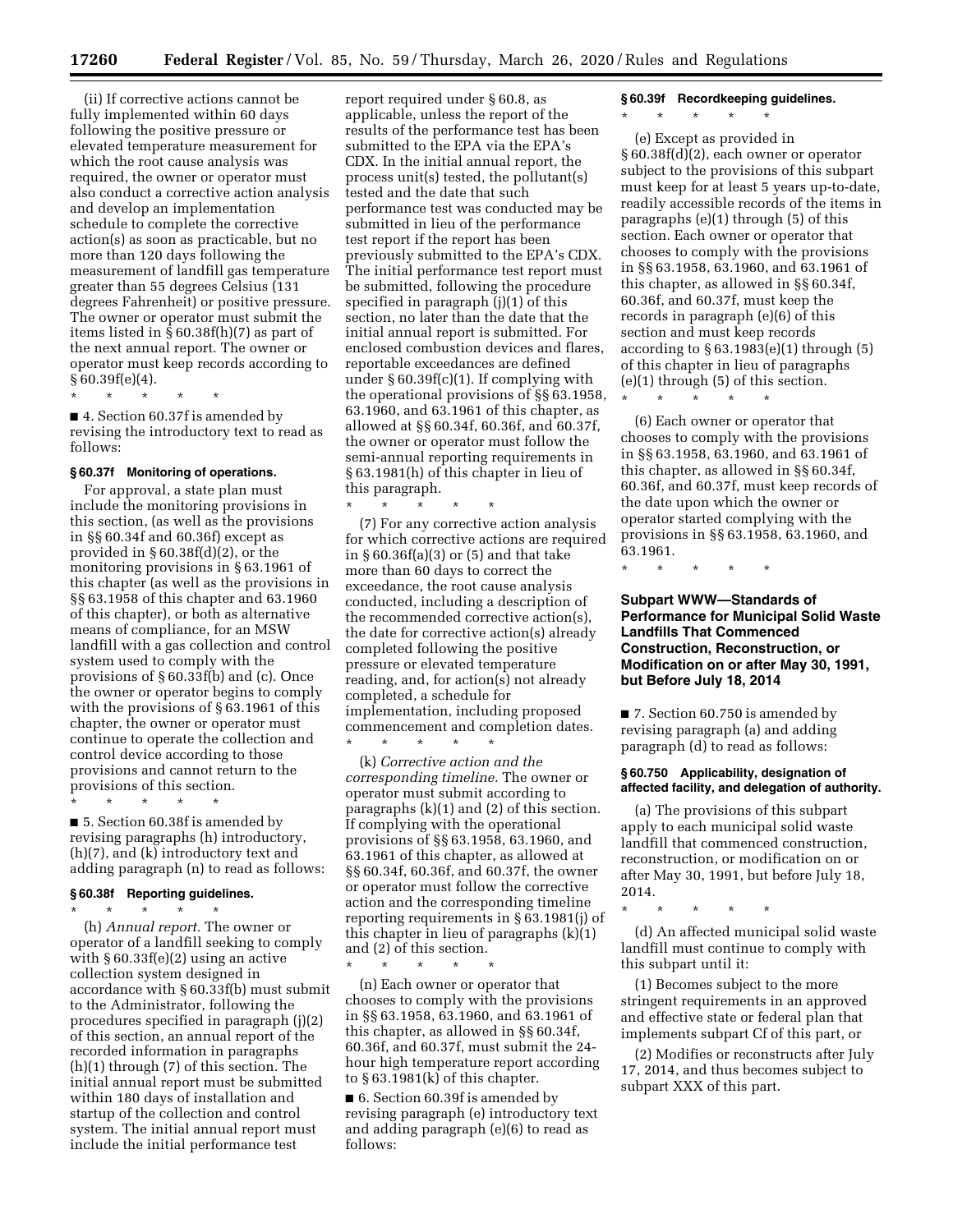## **Subpart XXX—Standards of Performance for Municipal Solid Waste Landfills That Commenced Construction, Reconstruction, or Modification After July 17, 2014**

■ 8. Section 60.762 is amended by revising paragraph (b)(2)(iv) to read as follows:

## **§ 60.762 Standards for air emissions from municipal solid waste landfills.**

- \* \* \* \* \*
	- (b) \* \* \*
	- $\left(2\right)$  \* \* \*

(iv) *Operation.* Operate the collection and control device installed to comply with this subpart in accordance with the provisions of §§ 60.763, 60.765, and 60.766; or the provisions of §§ 63.1958, 63.1960, and 63.1961 of this chapter. Once the owner or operator begins to comply with the provisions of §§ 63.1958, 63.1960, and 63.1961 of this chapter, the owner or operator must continue to operate the collection and control device according to those provisions and cannot return to the provisions of §§ 60.763, 60.765, and 60.766.

\* \* \* \* \*

■ 9. Section 60.765 is amended by revising paragraph (a)(5)(ii) to read as follows:

## **§ 60.765 Compliance provisions.**

## $(a) * * * *$

 $(5)^*$  \* \* \*

(ii) If corrective actions cannot be fully implemented within 60 days following the positive pressure or elevated temperature measurement for which the root cause analysis was required, the owner or operator must also conduct a corrective action analysis and develop an implementation schedule to complete the corrective action(s) as soon as practicable, but no more than 120 days following the measurement of landfill gas temperature greater than 55 degrees Celsius (131 degrees Fahrenheit) or positive pressure. The owner or operator must submit the items listed in § 60.767(g)(7) as part of the next annual report. The owner or operator must keep records according to § 60.768(e)(4).

\* \* \* \* \*

■ 10. Section 60.767 is amended by revising paragraphs (g) introductory text, (g)(7, and (j) introductory text and adding paragraph (m) to read as follows:

## **§ 60.767 Reporting requirements.**

\* \* \* \* \*

(g) *Annual report.* The owner or operator of a landfill seeking to comply with  $§ 60.762(b)(2)$  using an active collection system designed in

accordance with § 60.762(b)(2)(ii) must submit to the Administrator, following the procedure specified in paragraph (i)(2) of this section, annual reports of the recorded information in paragraphs (g)(1) through (7) of this section. The initial annual report must be submitted within 180 days of installation and startup of the collection and control system and must include the initial performance test report required under § 60.8, as applicable, unless the report of the results of the performance test has been submitted to the EPA via the EPA's CDX. In the initial annual report, the process unit(s) tested, the pollutant(s) tested, and the date that such performance test was conducted may be submitted in lieu of the performance test report if the report has been previously submitted to the EPA's CDX. For enclosed combustion devices and flares, reportable exceedances are defined under § 60.768(c). If complying with the operational provisions of §§ 63.1958, 63.1960, and 63.1961 of this chapter, as allowed at  $\S 60.762(b)(2)(iv)$ , the owner or operator must follow the semi-annual reporting requirements in § 63.1981(h) of this chapter in lieu of this paragraph.

\* \* \* \* \* (7) For any corrective action analysis for which corrective actions are required in § 60.765(a)(3) or (5) and that take more than 60 days to correct the exceedance, the root cause analysis conducted, including a description of the recommended corrective action(s), the date for corrective action(s) already completed following the positive pressure or elevated temperature reading, and, for action(s) not already completed, a schedule for implementation, including proposed commencement and completion dates.

(j) *Corrective action and the corresponding timeline.* The owner or operator must submit according to paragraphs (j)(1) and (2) of this section. If complying with the operational provisions of §§ 63.1958, 63.1960, and 63.1961 of this chapter, as allowed at § 60.762(b)(2)(iv), the owner or operator must follow the corrective action and the corresponding timeline requirements in § 63.1981(j) of this chapter in lieu of this paragraph. \* \* \* \* \*

\* \* \* \* \*

(m) Each owner or operator that chooses to comply with the provisions in §§ 63.1958, 63.1960, and 63.1961, as allowed at  $\S 60.762(b)(2)(iv)$ , must submit the 24-hour high temperature report according to § 63.1981(k) of this chapter.

■ 11. Section 60.768 is amended by revising paragraph (e) introductory text and adding paragraph (e)(6) to read as follows:

## **§ 60.768 Recordkeeping requirements.**

## \* \* \* \* \*

(e) Except as provided in § 60.767(c)(2), each owner or operator subject to the provisions of this subpart must keep for at least 5 years up-to-date, readily accessible records of the items in paragraphs (e)(1) through (5) of this section. Each owner or operator that chooses to comply with the provisions in §§ 63.1958, 63.1960, and 63.1961 of this chapter, as allowed at § 60.762(b)(2)(iv), must keep the records in paragraph (e)(6) of this section and must keep records according to §§ 63.1983(e)(1) through (5) of this chapter in lieu of paragraphs (e)(1) through (5) of this section.

\* \* \* \* \* (6) Each owner or operator that chooses to comply with the provisions in §§ 63.1958, 63.1960, and 63.1961 of this chapter, as allowed at § 60.762(b)(2)(iv), must keep records of the date upon which the owner or operator started complying with the provisions in §§ 63.1958, 63.1960, and 63.1961.

\* \* \* \* \*

## **PART 63—NATIONAL EMISSION STANDARDS FOR HAZARDOUS AIR POLLUTANTS FOR SOURCE CATEGORIES**

■ 12. The authority citation for part 63 continues to read as follows:

**Authority:** 42 U.S.C. 7401 *et seq.* 

■ 13. Section 63.14 is amended by revising paragraph (h)(94) to read as follows:

## **§ 63.14 Incorporations by reference.**

- \* \* \* \* \*
	- (h) \* \* \*

(94) ASTM D6522–11 Standard Test Method for Determination of Nitrogen Oxides, Carbon Monoxide, and Oxygen Concentrations in Emissions from Natural Gas-Fired Reciprocating Engines, Combustion Turbines, Boilers, and Process Heaters Using Portable Analyzers, Approved December 1, 2011, IBR approved for § 63.1961(a) and table 3 to subpart YYYY.

\* \* \* \* \*

■ 14. Subpart AAAA is revised to read as follows: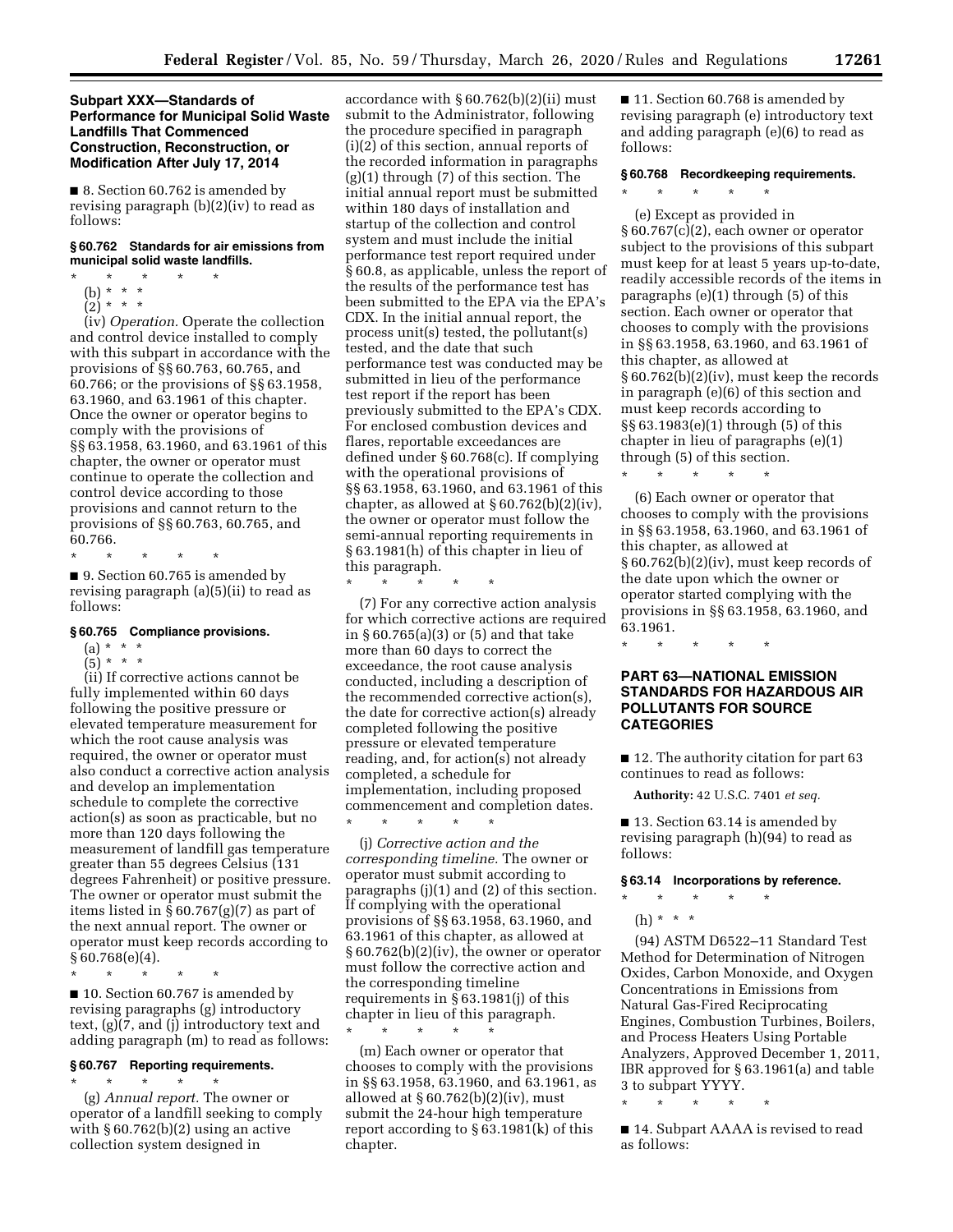#### **Subpart AAAA—National Emission Standards for Hazardous Air Pollutants: Municipal Solid Waste Landfills**

#### **What This Subpart Covers**

Sec.

- 63.1930 What is the purpose of this subpart?
- 63.1935 Am I subject to this subpart?
- 63.1940 What is the affected source of this subpart?
- 63.1945 When do I have to comply with this subpart?
- 63.1947 When do I have to comply with this subpart if I own or operate a bioreactor?
- 63.1950 When am I no longer required to comply with this subpart?
- 63.1952 When am I no longer required to comply with the requirements of this subpart if I own or operate a bioreactor?

#### **Standards**

- 63.1955 What requirements must I meet?
- 63.1957 Requirements for gas collection and control system installation and removal
- 63.1958 Operational standards for collection and control systems
- 63.1959 NMOC calculation procedures
- 63.1960 Compliance provisions
- 63.1961 Monitoring of operations
- 63.1962 Specifications for active collection systems

## **General and Continuing Compliance Requirements**

- 63.1964 How is compliance determined?<br>63.1965 What is a deviation?
- What is a deviation?
- 63.1975 How do I calculate the 3-hour block average used to demonstrate compliance?

#### **Notifications, Records, and Reports**

- 63.1981 What reports must I submit?
- 63.1982 What records and reports must I submit and keep for bioreactors or liquids addition other than leachate?
- 63.1983 What records must I keep?

## **Other Requirements and Information**

63.1985 Who enforces this subpart? 63.1990 What definitions apply to this subpart?

**Table 1 to Subpart AAAA of Part 63— Applicability of NESHAP General Provisions to Subpart AAAA** 

## **Subpart AAAA—National Emission Standards for Hazardous Air Pollutants: Municipal Solid Waste Landfills**

## **What This Subpart Covers**

#### **§ 63.1930 What is the purpose of this subpart?**

This subpart establishes national emission standards for hazardous air pollutants for existing and new municipal solid waste (MSW) landfills.

(a) Before September 28, 2021, all landfills described in § 63.1935 must meet the requirements of 40 CFR part 60, subpart WWW, or an approved state

or federal plan that implements 40 CFR part 60, subpart Cc, and requires timely control of bioreactors and additional reporting requirements. Landfills must also meet the startup, shutdown, and malfunction (SSM) requirements of the general provisions as specified in Table 1 to Subpart AAAA of this part and must demonstrate compliance with the operating conditions by parameter monitoring results that are within the specified ranges. Specifically, landfills must meet the following requirements of this subpart that apply before September 28, 2021, as set out in: §§ 63.1955(a), 63.1955(b), 63.1965(a), 63.1965(c), 63.1975, 63.1981(a), 63.1981(b), and 63.1982, and the definitions of ''Controlled landfill'' and ''Deviation'' in § 63.1990.

(b) Beginning no later than September 27, 2021, all landfills described in § 63.1935 must meet the requirements of this subpart. A landfill may choose to meet the requirements of this subpart rather than the requirements identified in § 63.1930(a) at any time before September 27, 2021. The requirements of this subpart apply at all times, including during periods of SSM, and the SSM requirements of the General Provisions of this part do not apply.

## **§ 63.1935 Am I subject to this subpart?**

You are subject to this subpart if you meet the criteria in paragraph (a) or (b) of this section.

(a) You are subject to this subpart if you own or operate an MSW landfill that has accepted waste since November 8, 1987, or has additional capacity for waste deposition and meets any one of the three criteria in paragraphs (a)(1) through (3) of this section:

(1) Your MSW landfill is a major source as defined in § 63.2 of subpart A.

(2) Your MSW landfill is collocated with a major source as defined in § 63.2 of subpart A.

 $(3)$  Your MSW landfill is an area source landfill that has a design capacity equal to or greater than 2.5 million megagrams (Mg) and 2.5 million cubic meters (m3) and has estimated uncontrolled emissions equal to or greater than 50 megagrams per year (Mg/ yr) NMOC as calculated according to § 63.1959.

(b) You are subject to this subpart if you own or operate an MSW landfill that has accepted waste since November 8, 1987, or has additional capacity for waste deposition, that includes a bioreactor, as defined in § 63.1990, and that meets any one of the criteria in paragraphs (b)(1) through (3) of this section:

(1) Your MSW landfill is a major source as defined in § 63.2 of subpart A.

(2) Your MSW landfill is collocated with a major source as defined in §63.2 of subpart A.

(3)  $\bar{Y}$ our MSW landfill is an area source landfill that has a design capacity equal to or greater than 2.5 million Mg and 2.5 million  $m<sup>3</sup>$  and that is not permanently closed as of January 16, 2003.

## **§ 63.1940 What is the affected source of this subpart?**

(a) An affected source of this subpart is an MSW landfill, as defined in § 63.1990, that meets the criteria in § 63.1935(a) or (b). The affected source includes the entire disposal facility in a contiguous geographic space where household waste is placed in or on land, including any portion of the MSW landfill operated as a bioreactor.

(b) A new affected source of this subpart is an affected source that commenced construction or reconstruction after November 7, 2000. An affected source is reconstructed if it meets the definition of reconstruction in § 63.2 of subpart A.

(c) An affected source of this subpart is existing if it is not new.

#### **§ 63.1945 When do I have to comply with this subpart?**

(a) If your landfill is a new affected source, you must comply with this subpart by January 16, 2003, or at the time you begin operating, whichever is later.

(b) If your landfill is an existing affected source, you must comply with this subpart by January 16, 2004.

#### **§ 63.1947 When do I have to comply with this subpart if I own or operate a bioreactor?**

You must comply with this subpart by the dates specified in § 63.1945(a) or (b). If you own or operate a bioreactor located at a landfill that is not permanently closed as of January 16, 2003, and has a design capacity equal to or greater than 2.5 million Mg and 2.5 million m3, then you must install and operate a collection and control system that meets the criteria in § 63.1959(b)(2) according to the schedule specified in paragraph (a), (b), or (c) of this section.

(a) If your bioreactor is at a new affected source, then you must meet the requirements in paragraphs (a)(1) and (2) of this section:

(1) Install the gas collection and control system for the bioreactor before initiating liquids addition.

(2) Begin operating the gas collection and control system within 180 days after initiating liquids addition or within 180 days after achieving a moisture content of 40 percent by weight, whichever is later. If you choose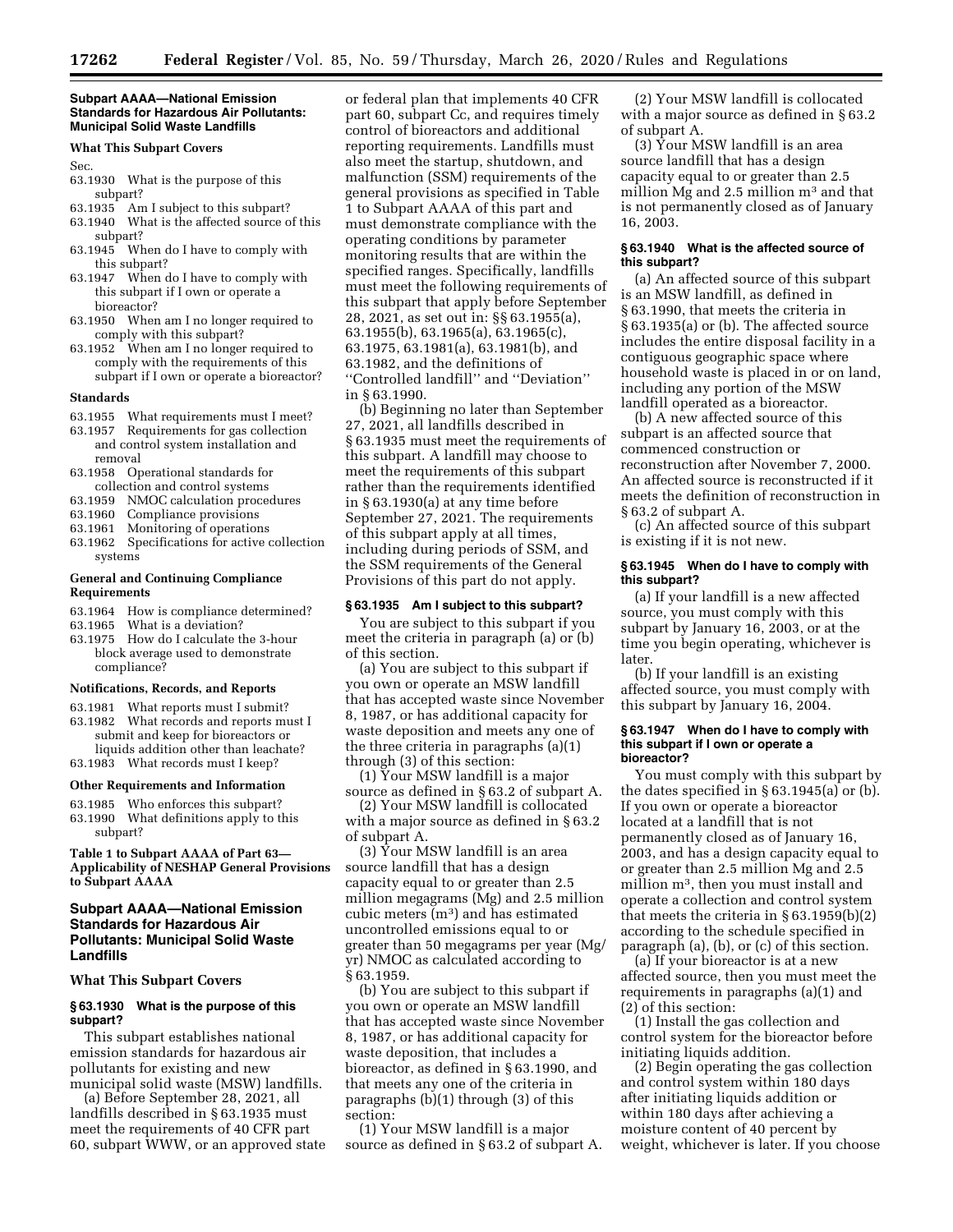to begin gas collection and control system operation 180 days after achieving a 40-percent moisture content instead of 180 days after liquids addition, use the procedures in §§ 63.1982(c) and (d) to determine when the bioreactor moisture content reaches 40 percent.

(b) If your bioreactor is at an existing affected source, then you must install and begin operating the gas collection and control system for the bioreactor by January 17, 2006, or by the date your bioreactor is required to install a gas collection and control system under 40 CFR part 60, subpart WWW; a federal plan; or an EPA-approved and effective state plan or tribal plan that applies to your landfill, whichever is earlier.

(c) If your bioreactor is at an existing affected source and you do not initiate liquids addition to your bioreactor until later than January 17, 2006, then you must meet the requirements in paragraphs (c)(1) and (2) of this section:

(1) Install the gas collection and control system for the bioreactor before initiating liquids addition.

(2) Begin operating the gas collection and control system within 180 days after initiating liquids addition or within 180 days after achieving a moisture content of 40 percent by weight, whichever is later. If you choose to begin gas collection and control system operation 180 days after achieving a 40-percent moisture content instead of 180 days after liquids addition, use the procedures in § 63.1980(e) and (f) to determine when the bioreactor moisture content reaches 40 percent.

#### **§ 63.1950 When am I no longer required to comply with this subpart?**

You are no longer required to comply with the requirements of this subpart when your landfill meets the collection and control system removal criteria in § 63.1957(b).

#### **§ 63.1952 When am I no longer required to comply with the requirements of this subpart if I own or operate a bioreactor?**

If you own or operate a landfill that includes a bioreactor, you are no longer required to comply with the requirements of this subpart for the bioreactor provided you meet the conditions of either paragraph (a) or (b) of this section.

(a) Your affected source meets the control system removal criteria in § 63.1950 or the bioreactor meets the criteria for a nonproductive area of the landfill in § 63.1962(a)(3)(ii).

(b) The bioreactor portion of the landfill is a closed landfill as defined in § 63.1990, you have permanently ceased

adding liquids to the bioreactor, and you have not added liquids to the bioreactor for at least 1 year. A closure report for the bioreactor must be submitted to the Administrator as provided in § 63.1981(g).

#### **Standards**

#### **§ 63.1955 What requirements must I meet?**

(a) Before September 28, 2021, if alternatives to the operational standards, test methods, procedures, compliance measures, monitoring, recordkeeping, or reporting provisions have already been approved under 40 CFR part 60, subpart WWW; subpart XXX; a federal plan; or an EPAapproved and effective state or tribal plan, these alternatives can be used to comply with this subpart, except that all affected sources must comply with the SSM requirements in subpart A of this part as specified in Table 1 of this subpart and all affected sources must submit compliance reports every 6 months as specified in § 63.1981(h), including information on all deviations that occurred during the 6-month reporting period. Deviations for continuous emission monitors or numerical continuous parameter monitors must be determined using a 3-hour monitoring block average. Beginning no later than September 28, 2021, the collection and control system design plan may include for approval collection and control systems that include any alternatives to the operational standards, test methods, procedures, compliance measures, monitoring, recordkeeping, or reporting provisions, as provided in § 63.1981(d)(2).

(b) If you own or operate a bioreactor that is located at an MSW landfill that is not permanently closed and has a design capacity equal to or greater than 2.5 million Mg and 2.5 million m3, then you must meet the requirements of this subpart, including requirements in paragraphs (b)(1) and (2) of this section.

(1) You must comply with this subpart starting on the date you are required to install the gas collection and control system.

(2) You must extend the collection and control system into each new cell or area of the bioreactor prior to initiating liquids addition in that area.

(c) At all times, beginning no later than September 27, 2021, the owner or operator must operate and maintain any affected source, including associated air pollution control equipment and monitoring equipment, in a manner consistent with safety and good air pollution control practices for minimizing emissions. The general duty to minimize emissions does not require the owner or operator to make any further efforts to reduce emissions if the requirements of this subpart have been achieved. Determination of whether a source is operating in compliance with operation and maintenance requirements will be based on information available to the Administrator which may include, but is not limited to, monitoring results, review of operation and maintenance procedures, review of operation and maintenance records, and inspection of the source.

#### **§ 63.1957 Requirements for gas collection and control system installation and removal.**

(a) *Operation.* Operate the collection and control device in accordance with the provisions of §§ 63.1958, 63.1960, and 63.1961.

(b) *Removal criteria.* The collection and control system may be capped, removed, or decommissioned if the following criteria are met:

(1) The landfill is a closed landfill (as defined in § 63.1990). A closure report must be submitted to the Administrator as provided in § 63.1981(f);

(2) The gas collection and control system has been in operation a minimum of 15 years or the landfill owner or operator demonstrates that the gas collection and control system will be unable to operate for 15 years due to declining gas flow; and

(3) Following the procedures specified in § 63.1959(c), the calculated NMOC emission rate at the landfill is less than 50 Mg/yr on three successive test dates. The test dates must be no less than 90 days apart, and no more than 180 days apart.

#### **§ 63.1958 Operational standards for collection and control systems.**

Each owner or operator of an MSW landfill with a gas collection and control system used to comply with the provisions of § 63.1957 must:

(a) Operate the collection system such that gas is collected from each area, cell, or group of cells in the MSW landfill in which solid waste has been in place for:

(1) 5 years or more if active; or

(2) 2 years or more if closed or at final grade;

(b) Operate the collection system with negative pressure at each wellhead except under the following conditions:

(1) A fire or increased well temperature. The owner or operator must record instances when positive pressure occurs in efforts to avoid a fire. These records must be submitted with the semi-annual reports as provided in § 63.1981(h);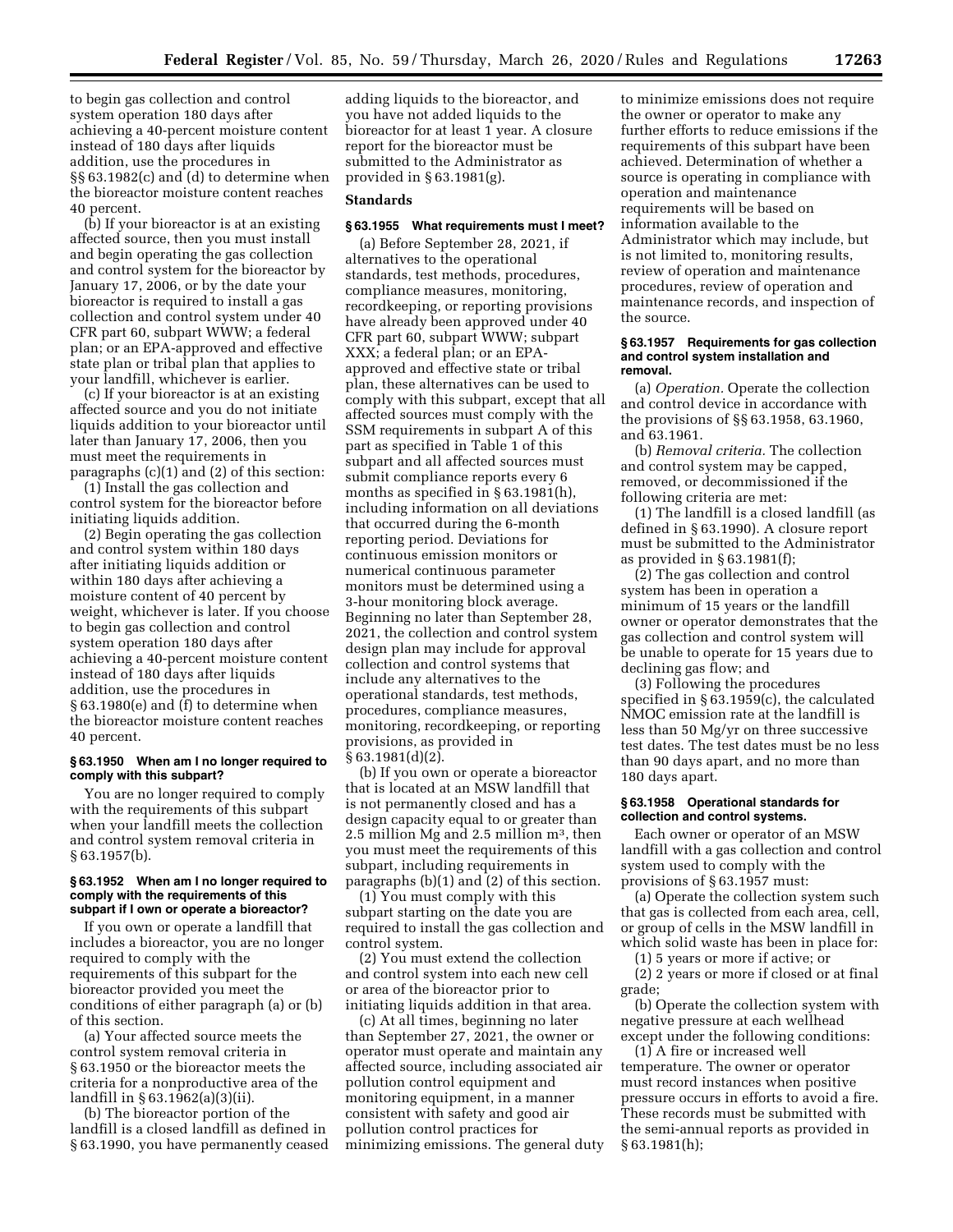(2) Use of a geomembrane or synthetic cover. The owner or operator must develop acceptable pressure limits in the design plan;

(3) A decommissioned well. A well may experience a static positive pressure after shut down to accommodate for declining flows. All design changes must be approved by the Administrator as specified in § 63.1981(d)(2);

(c) Operate each interior wellhead in the collection system as specified in § 60.753(c), except:

(1) Beginning no later than September 27, 2021, operate each interior wellhead in the collection system with a landfill gas temperature less than 62.8 degrees Celsius (145 degrees Fahrenheit).

(2) The owner or operator may establish a higher operating temperature value at a particular well. A higher operating value demonstration must be submitted to the Administrator for approval and must include supporting data demonstrating that the elevated parameter neither causes fires nor significantly inhibits anaerobic decomposition by killing methanogens. The demonstration must satisfy both criteria in order to be approved (*i.e.,*  neither causing fires nor killing methanogens is acceptable).

(d)(1) Operate the collection system so that the methane concentration is less than 500 parts per million (ppm) above background at the surface of the landfill. To determine if this level is exceeded, the owner or operator must conduct surface testing around the perimeter of the collection area and along a pattern that traverses the landfill at no more than 30-meter intervals and where visual observations indicate elevated concentrations of landfill gas, such as distressed vegetation and cracks or seeps in the cover. The owner or operator may establish an alternative traversing pattern that ensures equivalent coverage. A surface

monitoring design plan must be developed that includes a topographical map with the monitoring route and the rationale for any site-specific deviations from the 30-meter intervals. Areas with steep slopes or other dangerous areas may be excluded from the surface testing.

(2) Beginning no later than September 27, 2021, the owner or operator must:

(i) Conduct surface testing using an organic vapor analyzer, flame ionization detector, or other portable monitor meeting the specifications provided in § 63.1960(d).

(ii) Conduct surface testing at all cover penetrations. Thus, the owner or operator must monitor any cover penetrations that are within an area of the landfill where waste has been placed and a gas collection system is required.

(iii) Determine the latitude and longitude coordinates of each exceedance using an instrument with an accuracy of at least 4 meters. The coordinates must be in decimal degrees with at least five decimal places.

(e) Operate the system as specified in § 60.753(e) of this chapter, except:

(1) Beginning no later than September 27, 2021, operate the system in accordance to § 63.1955(c) such that all collected gases are vented to a control system designed and operated in compliance with § 63.1959(b)(2)(iii). In the event the collection or control system is not operating:

(i) The gas mover system must be shut down and all valves in the collection and control system contributing to venting of the gas to the atmosphere must be closed within 1 hour of the collection or control system not operating; and

(ii) Efforts to repair the collection or control system must be initiated and completed in a manner such that downtime is kept to a minimum, and the collection and control system must be returned to operation.

### (2) [Reserved]

(f) Operate the control system at all times when the collected gas is routed to the system.

(g) If monitoring demonstrates that the operational requirements in paragraph (b), (c), or (d) of this section are not met, corrective action must be taken as specified in § 63.1960(a)(3) and (5) or (c). If corrective actions are taken as specified in § 63.1960, the monitored exceedance is not a deviation of the operational requirements in this section.

## **§ 63.1959 NMOC calculation procedures.**

(a) Calculate the NMOC emission rate using the procedures specified in § 60.754(a) of this chapter, except:

(1) *NMOC emission rate.* Beginning no later than September 27, 2021 the landfill owner or operator must calculate the NMOC emission rate using either Equation 1 provided in paragraph (a)(1)(i) of this section or Equation 2 provided in paragraph  $(a)(1)(ii)$  of this section. Both Equation 1 and Equation 2 may be used if the actual year-to-year solid waste acceptance rate is known, as specified in paragraph (a)(1)(i) of this section, for part of the life of the landfill and the actual year-to-year solid waste acceptance rate is unknown, as specified in paragraph (a)(1)(ii) of this section, for part of the life of the landfill. The values to be used in both Equation 1 and Equation 2 are 0.05 per year for k, 170 cubic meters per megagram  $(m^3/Mg)$  for  $L<sub>O</sub>$ , and 4,000 parts per million by volume (ppmv) as hexane for the  $C_{\text{NMOC}}$ . For landfills located in geographical areas with a 30 year annual average precipitation of less than 25 inches, as measured at the nearest representative official meteorologic site, the k value to be used is 0.02 per year.

(i)(A) Equation 1 must be used if the actual year-to-year solid waste acceptance rate is known.

## $M_{\text{NMOC}} = \sum_{i=1}^{n} 2 k L_0 M_i (e^{-kt}i) (C_{\text{NMOC}}) (3.6x10^{-9})$  (Eq. 1)

Where:

- $M_{\text{NMOC}}$  = Total NMOC emission rate from the landfill, Mg/yr.
- k = Methane generation rate constant,  $year - 1.$
- $L<sub>o</sub>$  = Methane generation potential, m<sup>3</sup>/Mg solid waste.

 $M_i$  = Mass of solid waste in the ith section, Mg.

 $t_i$  = Age of the ith section, years.

- $C_{\text{NMOC}}$  = Concentration of NMOC, ppmv as hexane.
- $3.6 \times 10 9 =$  Conversion factor.

(B) The mass of nondegradable solid waste may be subtracted from the total

mass of solid waste in a particular section of the landfill when calculating the value for  $M_i$  if documentation of the nature and amount of such wastes is maintained.

(ii)(A) Equation 2 must be used if the actual year-to-year solid waste acceptance rate is unknown.

$$
M_{\text{NMOC}} = 2L_0 R (e^{-kC} - e^{-kt}) C_{\text{NMOC}} (3.6 \times 10^{-9})
$$
 (Eq. 2)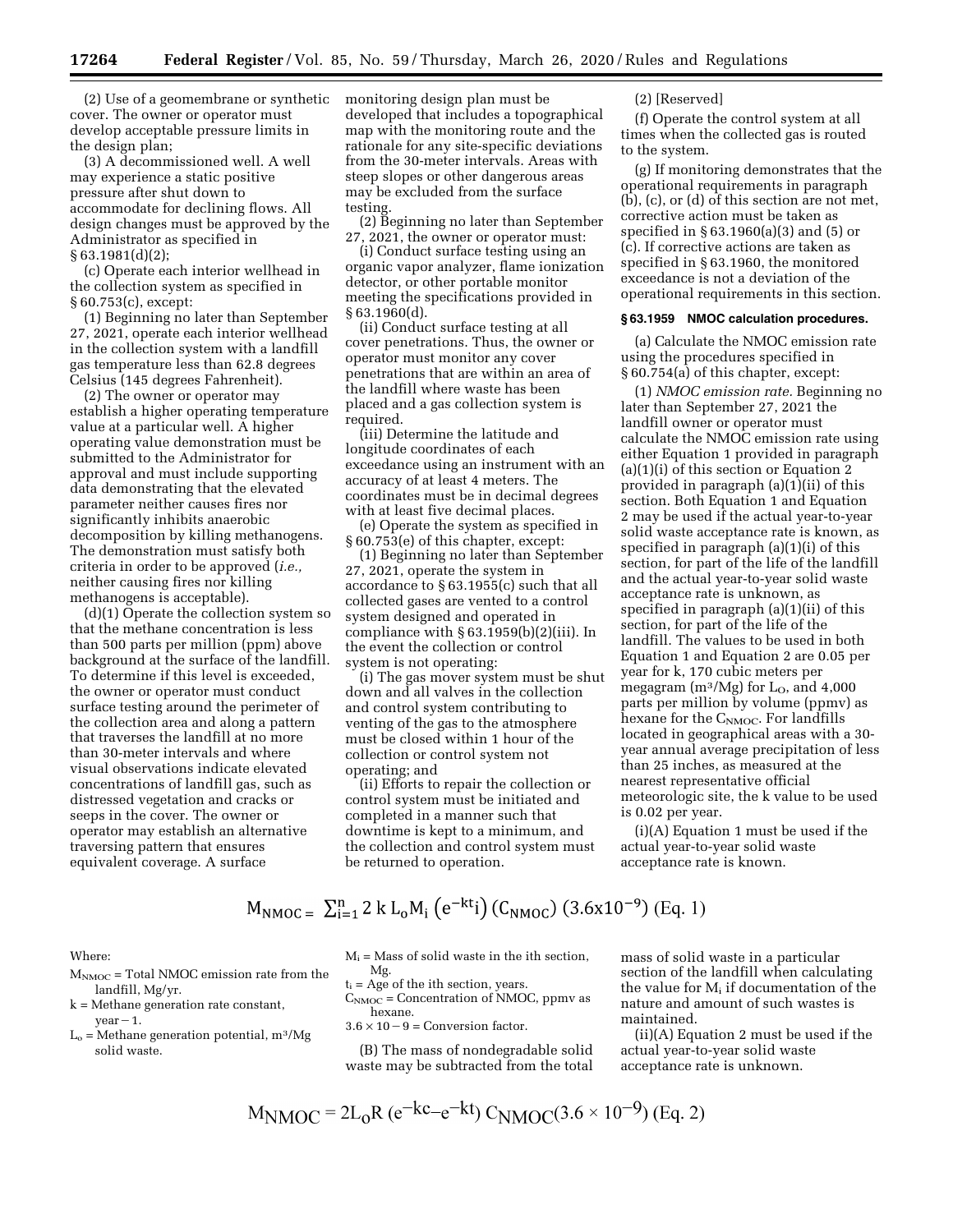Where:

 $M_{\text{NMOC}}$  = Mass emission rate of NMOC, Mg/ yr.

 $L<sub>o</sub>$  = Methane generation potential, m<sup>3</sup>/Mg solid waste.

 $R =$  Average annual acceptance rate, Mg/yr.

- k = Methane generation rate constant, year<sup>-1</sup>.
- t = Age of landfill, years.

 $C_{\text{NMOC}}$  = Concentration of NMOC, ppmv as hexane.

c = Time since closure, years; for active landfill c=0 and  $e^{-kc} = 1$ .

 $3.6 \times 10^{-9}$  = Conversion factor.

(B) The mass of nondegradable solid waste may be subtracted from the total mass of solid waste in a particular section of the landfill when calculating the value of R, if documentation of the nature and amount of such wastes is maintained.

(2) *Tier 1.* The owner or operator must compare the calculated NMOC mass emission rate to the standard of 50 Mg/ yr.

(i) If the NMOC emission rate calculated in paragraph (a)(1) of this section is less than 50 Mg/yr, then the landfill owner or operator must submit an NMOC emission rate report according to § 63.1981(c) and must recalculate the NMOC mass emission rate annually as required under paragraph (b) of this section.

(ii) If the calculated NMOC emission rate as calculated in paragraph (a)(1) of this section is equal to or greater than 50 Mg/yr, then the landfill owner must either:

(A) Submit a gas collection and control system design plan within 1 year as specified in § 63.1981(d) and install and operate a gas collection and control system within 30 months of the first annual report in which the NMOC emission rate equals or exceeds 50 Mg/ yr, according to paragraphs (b)(2)(ii) and (iii) of this section;

(B) Determine a site-specific NMOC concentration and recalculate the NMOC emission rate using the Tier 2 procedures provided in paragraph (a)(3) of this section; or

(C) Determine a site-specific methane generation rate constant and recalculate the NMOC emission rate using the Tier 3 procedures provided in paragraph (a)(4) of this section.

(3) *Tier 2.* The landfill owner or operator must determine the sitespecific NMOC concentration using the following sampling procedure. The landfill owner or operator must install at least two sample probes per hectare, evenly distributed over the landfill surface that has retained waste for at least 2 years. If the landfill is larger than 25 hectares in area, only 50 samples are required. The probes should be evenly distributed across the sample area. The

sample probes should be located to avoid known areas of nondegradable solid waste. The owner or operator must collect and analyze one sample of landfill gas from each probe to determine the NMOC concentration using EPA Method 25 or 25C of appendix A–7 to part 60. Taking composite samples from different probes into a single cylinder is allowed; however, equal sample volumes must be taken from each probe. For each composite, the sampling rate, collection times, beginning and ending cylinder vacuums, or alternative volume measurements must be recorded to verify that composite volumes are equal. Composite sample volumes should not be less than one liter unless evidence can be provided to substantiate the accuracy of smaller volumes. Terminate compositing before the cylinder approaches ambient pressure where measurement accuracy diminishes. If more than the required number of samples are taken, all samples must be used in the analysis. The landfill owner or operator must divide the NMOC concentration from EPA Method 25 or 25C of appendix A–7 to part 60 by 6 to convert from  $C_{\text{NMOC}}$  as carbon to  $C_{\text{NMOC}}$ as hexane. If the landfill has an active or passive gas removal system in place, EPA Method 25 or 25C samples may be collected from these systems instead of surface probes provided the removal system can be shown to provide sampling as representative as the two sampling probe per hectare requirement. For active collection systems, samples may be collected from the common header pipe. The sample location on the common header pipe must be before any gas moving, condensate removal, or treatment system equipment. For active collection systems, a minimum of three samples must be collected from the header pipe.

(i) Within 60 days after the date of completing each performance test (as defined in § 63.7 of subpart A), the owner or operator must submit the results according to § 63.1981(i).

(ii) The landfill owner or operator must recalculate the NMOC mass emission rate using Equation 1 or Equation 2 provided in paragraph (a)(1)(i) or (ii) of this section and use the average site-specific NMOC concentration from the collected samples instead of the default value provided in paragraph (a)(1) of this section.

(iii) If the resulting NMOC mass emission rate is less than 50 Mg/yr, then the owner or operator must submit a periodic estimate of NMOC emissions in an NMOC emission rate report according to § 63.1981(c) and must

recalculate the NMOC mass emission rate annually as required under paragraph (b) of this section. The sitespecific NMOC concentration must be retested every 5 years using the methods specified in this section.

(iv) If the NMOC mass emission rate as calculated using the Tier 2 sitespecific NMOC concentration is equal to or greater than 50 Mg/yr, the landfill owner or operator must either:

(A) Submit a gas collection and control system design plan within 1 year as specified in § 63.1981(d) and install and operate a gas collection and control system within 30 months according to paragraphs (b)(2)(ii) and (iii) of this section; or

(B) Determine a site-specific methane generation rate constant and recalculate the NMOC emission rate using the sitespecific methane generation rate using the Tier 3 procedures specified in paragraph (a)(4) of this section.

(4) *Tier 3.* The site-specific methane generation rate constant must be determined using the procedures provided in EPA Method 2E of appendix A–1 to part 60 of this chapter. The landfill owner or operator must estimate the NMOC mass emission rate using Equation 1 or Equation 2 in paragraph (a)(1)(i) or (ii) of this section and using a site-specific methane generation rate constant, and the sitespecific NMOC concentration as determined in paragraph (a)(3) of this section instead of the default values provided in paragraph (a)(1) of this section. The landfill owner or operator must compare the resulting NMOC mass emission rate to the standard of 50 Mg/ yr.

(i) If the NMOC mass emission rate as calculated using the Tier 2 site-specific NMOC concentration and Tier 3 sitespecific methane generation rate is equal to or greater than 50 Mg/yr, the owner or operator must:

(A) Submit a gas collection and control system design plan within 1 year as specified in § 63.1981(e) and install and operate a gas collection and control system within 30 months of the first annual report in which the NMOC emission rate equals or exceeds 50 Mg/ yr, according to paragraphs (b)(2)(ii) and (iii) of this section.

(B) [Reserved]

(ii) If the NMOC mass emission rate is less than 50 Mg/yr, then the owner or operator must recalculate the NMOC mass emission rate annually using Equation 1 or Equation 2 in paragraph (a)(1) of this section and using the sitespecific Tier 2 NMOC concentration and Tier 3 methane generation rate constant and submit a periodic NMOC emission rate report as provided in § 63.1981(c).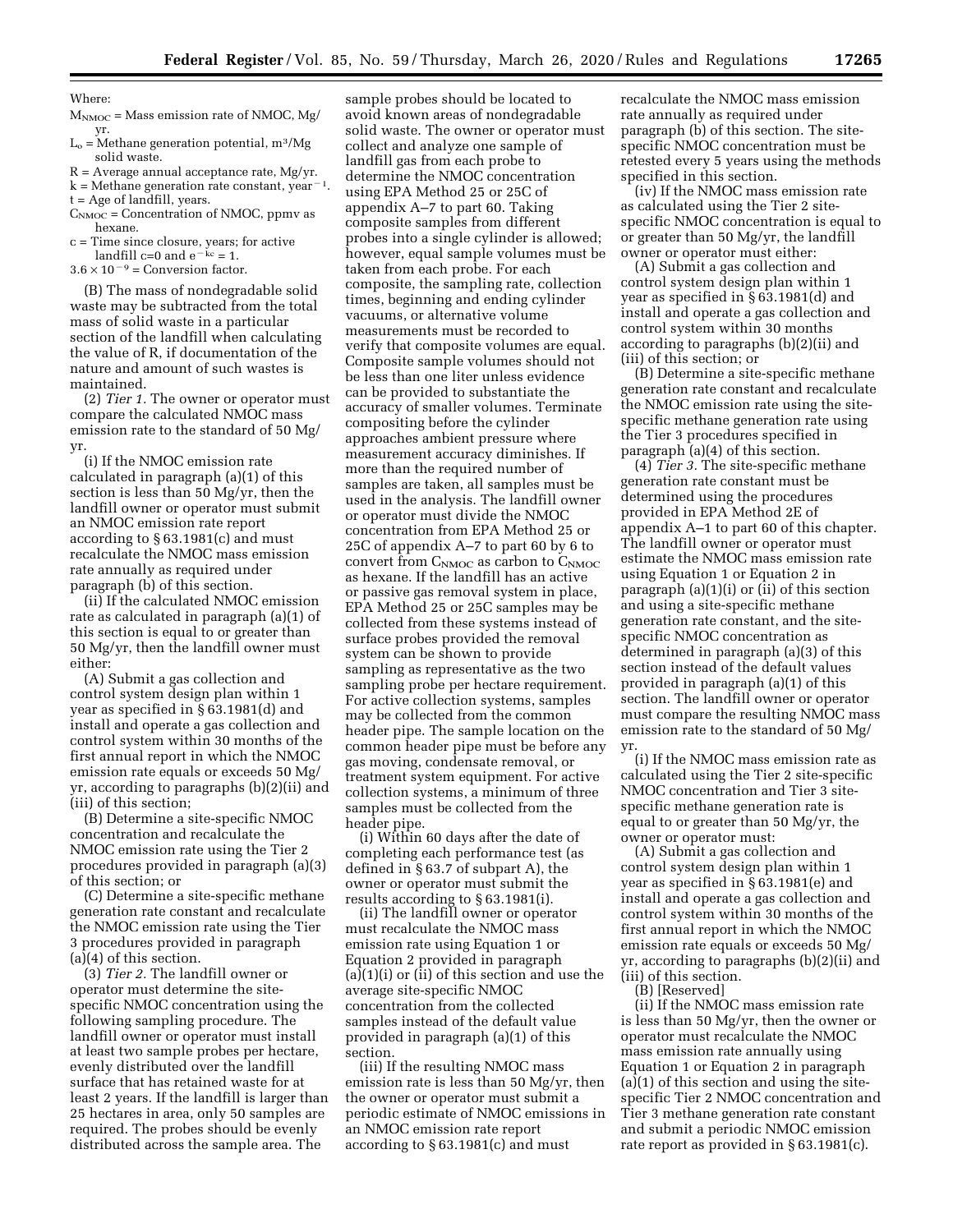The calculation of the methane generation rate constant is performed only once, and the value obtained from this test must be used in all subsequent annual NMOC emission rate calculations.

(5) *Other methods.* The owner or operator may use other methods to determine the NMOC concentration or a site-specific methane generation rate constant as an alternative to the methods required in paragraphs (a)(3) and (4) of this section if the method has been approved by the Administrator.

(b) Each owner or operator of an affected source having a design capacity equal to or greater than 2.5 million Mg and 2.5 million m3 must either comply with paragraph (b)(2) of this section or calculate an NMOC emission rate for the landfill using the procedures specified in paragraph (a) of this section. The NMOC emission rate must be recalculated annually, except as provided in § 63.1981(c)(1)(ii)(A).

(1) If the calculated NMOC emission rate is less than 50 Mg/yr, the owner or operator must:

(i) Submit an annual NMOC emission rate emission report to the Administrator, except as provided for in § 63.1981(c)(1)(ii); and

(ii) Recalculate the NMOC emission rate annually using the procedures specified in paragraph (a)(1) of this section until such time as the calculated NMOC emission rate is equal to or greater than 50 Mg/yr, or the landfill is closed.

(A) If the calculated NMOC emission rate, upon initial calculation or annual recalculation required in paragraph (b) of this section, is equal to or greater than 50 Mg/yr, the owner or operator must either: comply with paragraph (b)(2) of this section or calculate NMOC emissions using the next higher tier in paragraph (a) of this section.

(B) If the landfill is permanently closed, a closure report must be submitted to the Administrator as provided for in § 63.1981(f).

(2) If the calculated NMOC emission rate is equal to or greater than 50 Mg/ yr using Tier 1, 2, or 3 procedures, the owner or operator must either:

(i) Submit a collection and control system design plan prepared by a professional engineer to the Administrator within 1 year as specified

in § 63.1981(d) or calculate NMOC emissions using the next higher tier in paragraph (a) of this section. The collection and control system must meet the requirements in paragraphs (b)(2)(ii) and (iii) of this section.

(ii) Collection system. Install and start up a collection and control system that captures the gas generated within the landfill as required by paragraphs  $(b)(2)(ii)(B)$  or  $(C)$  and  $(b)(2)(iii)$  of this section within 30 months after:

(A) The first annual report in which the NMOC emission rate equals or exceeds 50 Mg/yr, unless Tier 2 or Tier 3 sampling demonstrates that the NMOC emission rate is less than 50 Mg.

(B) An active collection system must:

(*1*) Be designed to handle the maximum expected gas flow rate from the entire area of the landfill that warrants control over the intended use period of the gas control system equipment;

(*2*) Collect gas from each area, cell, or group of cells in the landfill in which the initial solid waste has been placed for a period of 5 years or more if active; or 2 years or more if closed or at final grade;

(*3*) Collect gas at a sufficient extraction rate; and

(*4*) Be designed to minimize off-site migration of subsurface gas.

(C) A passive collection system must:

(*1*) Comply with the provisions specified in paragraphs (b)(2)(ii)(B)(1), (2), and (3) of this section; and

(*2*) Be installed with liners on the bottom and all sides in all areas in which gas is to be collected. The liners must be installed as required under § 258.40 of this chapter.

(iii) Control system. Route all the collected gas to a control system that complies with the requirements in either paragraph  $(b)(2)(iii)(A)$ ,  $(B)$ , or  $(C)$ of this section.

(A) A non-enclosed flare designed and operated in accordance with the parameters established in § 63.11(b) except as noted in paragraph (f) of this section; or

(B) A control system designed and operated to reduce NMOC by 98 weightpercent, or, when an enclosed combustion device is used for control, to either reduce NMOC by 98 weightpercent or reduce the outlet NMOC concentration to less than 20 ppmv, dry

MNMOC =  $1.89 \times 10^{-3} Q_{LFG}C_{NMOC}$  (Eq. 3)

basis as hexane at 3-percent oxygen. The reduction efficiency or ppmv must be established by an initial performance test to be completed no later than 180 days after the initial startup of the approved control system using the test methods specified in paragraph (e) of this section. The performance test is not required for boilers and process heaters with design heat input capacities equal to or greater than 44 megawatts that burn landfill gas for compliance with this subpart.

(*1*) If a boiler or process heater is used as the control device, the landfill gas stream must be introduced into the flame zone.

(*2*) The control device must be operated within the parameter ranges established during the initial or most recent performance test. The operating parameters to be monitored are specified in §§ 63.1961(b) through (e);

(C) A treatment system that processes the collected gas for subsequent sale or beneficial use such as fuel for combustion, production of vehicle fuel, production of high-British thermal unit (Btu) gas for pipeline injection, or use as a raw material in a chemical manufacturing process. Venting of treated landfill gas to the ambient air is not allowed. If the treated landfill gas cannot be routed for subsequent sale or beneficial use, then the treated landfill gas must be controlled according to either paragraph (b)(2)(iii)(A) or (B) of this section.

(D) All emissions from any atmospheric vent from the gas treatment system are subject to the requirements of paragraph  $(b)(2)(iii)(A)$  or  $(B)$  of this section. For purposes of this subpart, atmospheric vents located on the condensate storage tank are not part of the treatment system and are exempt from the requirements of paragraph  $(b)(2)(iii)(A)$  or  $(B)$  of this section.

(c) After the installation and startup of a collection and control system in compliance with this subpart, the owner or operator must calculate the NMOC emission rate for purposes of determining when the system can be capped, removed, or decommissioned as provided in § 63.1957(b)(3), using Equation 3:

Where:

 $M_{\text{NMOC}} = \text{Mass emission rate of NMOC}, \text{Mg}/$ yr.

 $Q_{LFG}$  = Flow rate of landfill gas,  $m^3$  per minute.

 $C_{\text{NMOC}} =$  Average NMOC concentration, ppmv as hexane.

 $1.89 \times 10^{-3}$  = Conversion factor.

(1) The flow rate of landfill gas,  $Q_{LFG}$ , must be determined by measuring the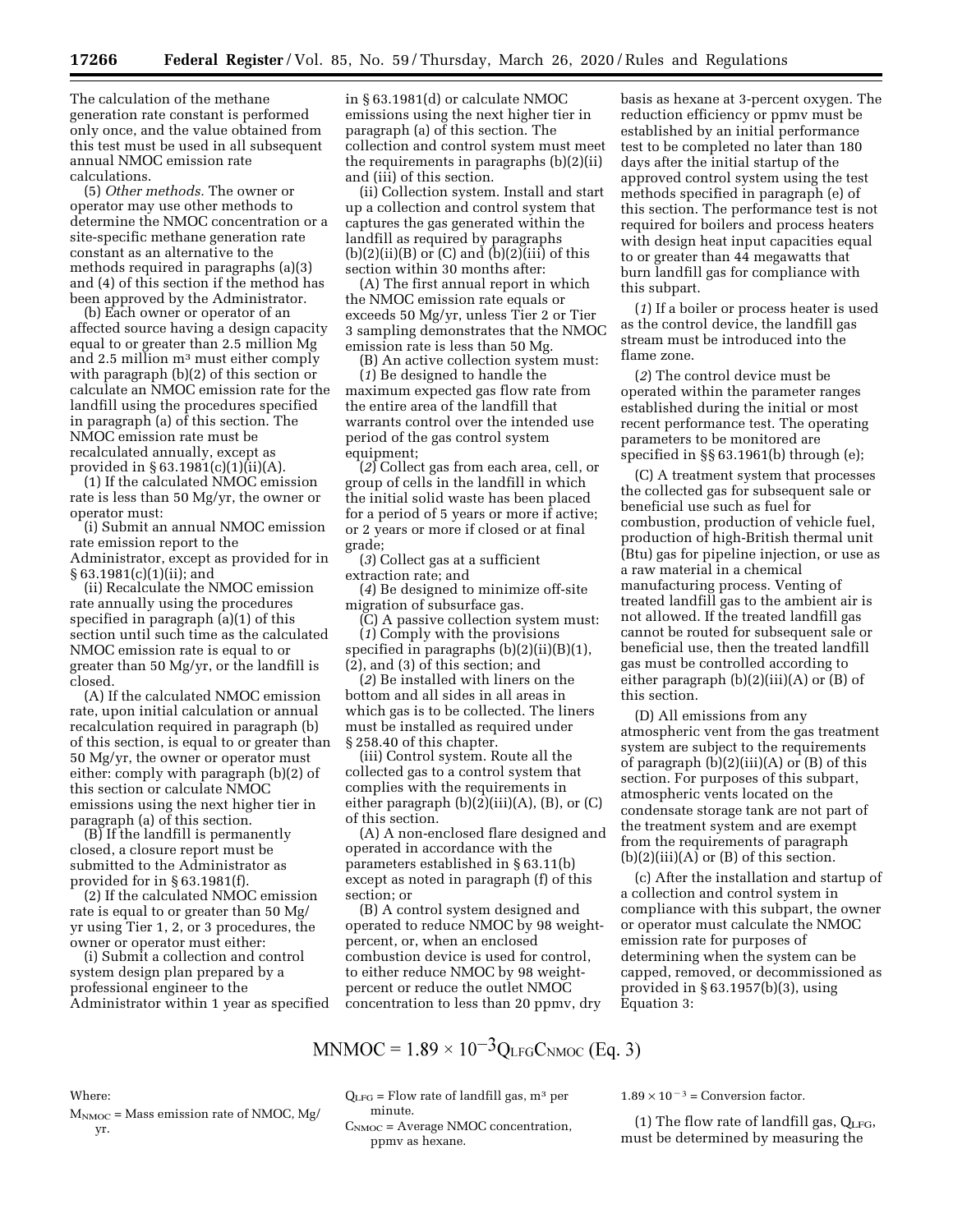total landfill gas flow rate at the common header pipe that leads to the control system using a gas flow measuring device calibrated according to the provisions of section 10 of EPA Method 2E of appendix A–1 of part 60.

(2) The average NMOC concentration,  $C_{\text{NMOC}}$ , must be determined by collecting and analyzing landfill gas sampled from the common header pipe before the gas moving or condensate removal equipment using the procedures in EPA Method 25 or 25C of appendix A–7 to part 60 of this chapter. The sample location on the common header pipe must be before any condensate removal or other gas refining units. The landfill owner or operator must divide the NMOC concentration from EPA Method 25 or 25C of appendix A–7 to part 60 by 6 to convert from  $C_{\text{NMOC}}$  as carbon to  $C_{\text{NMOC}}$  as hexane.

(3) The owner or operator may use another method to determine landfill gas flow rate and NMOC concentration if the method has been approved by the Administrator.

(i) Within 60 days after the date of completing each performance test (as defined in § 63.7), the owner or operator must submit the results of the performance test, including any associated fuel analyses, according to § 63.1981(i).

(ii) [Reserved]

(d) For the performance test required in § 63.1959(b)(2)(iii)(B), EPA Method 25 or 25C (EPA Method 25C of appendix A–7 to part 60 of this chapter may be used at the inlet only) of appendix A of this part must be used to determine compliance with the 98 weight-percent efficiency or the 20- ppmv outlet concentration level, unless another method to demonstrate compliance has been approved by the Administrator as

provided by § 63.1981(d)(2). EPA Method 3, 3A, or 3C of appendix A–7 to part 60 must be used to determine oxygen for correcting the NMOC concentration as hexane to 3 percent. In cases where the outlet concentration is less than 50 ppm NMOC as carbon (8 ppm NMOC as hexane), EPA Method 25A should be used in place of EPA Method 25. EPA Method 18 may be used in conjunction with EPA Method 25A on a limited basis (compound specific, *e.g.,* methane) or EPA Method 3C may be used to determine methane. The methane as carbon should be subtracted from the EPA Method 25A total hydrocarbon value as carbon to give NMOC concentration as carbon. The landowner or operator must divide the NMOC concentration as carbon by 6 to convert from the  $C_{\rm NMOC}$  as carbon to C<sub>NMOC</sub> as hexane. Equation 4 must be used to calculate efficiency:

Control Efficiency =  $(NMOC<sub>in</sub> - NMOC<sub>out</sub>)/(NMOC<sub>in</sub>)$ 

Where:

- $NMOC<sub>in</sub> = Mass of NMOC entering control$ device.
- $NMOC_{out}$  = Mass of NMOC exiting control device.

(e) For the performance test required in § 63.1959(b)(2)(iii)(A), the net heating value of the combusted landfill gas as determined in  $§ 63.11(b)(6)(ii)$  is calculated from the concentration of methane in the landfill gas as measured by EPA Method 3C of appendix A to part 60 of this chapter. A minimum of three 30-minute EPA Method 3C samples are determined. The measurement of other organic components, hydrogen, and carbon monoxide is not applicable. EPA Method 3C may be used to determine the landfill gas molecular weight for calculating the flare gas exit velocity under § 63.11(b)(7) of subpart A.

(1) Within 60 days after the date of completing each performance test (as defined in § 63.7), the owner or operator must submit the results of the performance tests, including any associated fuel analyses, required by § 63.1959(c) or (e) according to § 63.1981(i).

(2) [Reserved]

## Where:

Qm = Maximum expected gas generation flow rate,  $m^3/yr$ .

(f) The performance tests required in §§ 63.1959(b)(2)(iii)(A) and (B), must be conducted under such conditions as the Administrator specifies to the owner or operator based on representative performance of the affected source for the period being tested. Representative conditions exclude periods of startup and shutdown unless specified by the Administrator. The owner or operator may not conduct performance tests during periods of malfunction. The owner or operator must record the process information that is necessary to document operating conditions during the test and include in such record an explanation to support that such conditions represent normal operation. Upon request, the owner or operator shall make available to the Administrator such records as may be necessary to determine the conditions of performance tests.

## **§ 63.1960 Compliance provisions.**

(a) Except as provided in § 63.1981(d)(2), the specified methods in paragraphs (a)(1) through (6) of this section must be used to determine whether the gas collection system is in compliance with  $\S 63.1959(b)(2)(ii)$ .

$$
Qm = 2L_0R (e^{-kc} - e^{-kt})
$$
 (Eq. 5)

- $L<sub>o</sub>$  = Methane generation potential, m<sup>3</sup>/Mg solid waste.
- $R =$  Average annual acceptance rate, Mg/yr.
- $k =$  Methane generation rate constant, year<sup> $-1$ </sup>.

(1) For the purposes of calculating the maximum expected gas generation flow rate from the landfill to determine compliance with

 $(Eq. 4)$ 

§ 63.1959(b)(2)(ii)(C)(1), either Equation 5 or Equation 6 must be used. The owner or operator may use another method to determine the maximum gas generation flow rate, if the method has been approved by the Administrator. The methane generation rate constant (k) and methane generation potential  $(L<sub>o</sub>)$  kinetic factors should be those published in the most recent *Compilation of Air Pollutant Emission Factors* (AP–42) or other site-specific values demonstrated to be appropriate and approved by the Administrator. If k has been determined as specified in § 63.1959(a)(4), the value of k determined from the test must be used. A value of no more than 15 years must be used for the intended use period of the gas mover equipment. The active life of the landfill is the age of the landfill plus the estimated number of years until closure.

(i) For sites with unknown year-toyear solid waste acceptance rate:

 $t = Age of the landfill at equipment$ installation plus the time the owner or operator intends to use the gas mover equipment or active life of the landfill,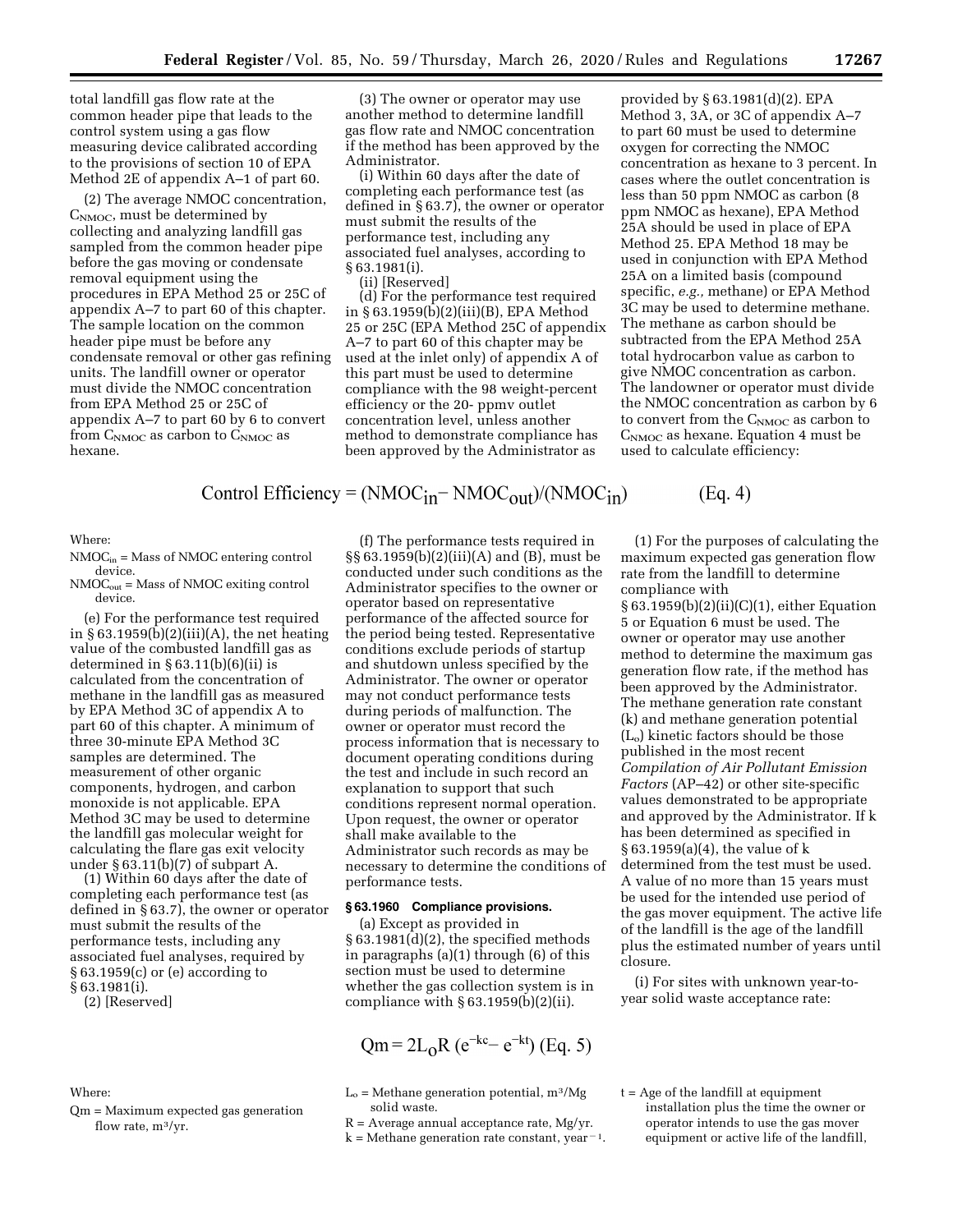Where:

Qm = Maximum expected gas generation flow rate, m3/yr.

landfill at installation, years.

- $k = M$ ethane generation rate constant, year<sup> $-1$ </sup>.
- $L<sub>o</sub>$  = Methane generation potential, m<sup>3</sup>/Mg solid waste.
- $M_i$  = Mass of solid waste in the ith section, Mg.
- $t_i$  = Age of the ith section, years.

(iii) If a collection and control system has been installed, actual flow data may be used to project the maximum expected gas generation flow rate instead of, or in conjunction with, Equation 5 or Equation 6 in paragraphs (a)(1)(i) and (ii) of this section. If the landfill is still accepting waste, the actual measured flow data will not equal the maximum expected gas generation rate, so calculations using Equation 5 or Equation 6 in paragraph  $(a)(1)(i)$  or  $(ii)$  of this section or other methods must be used to predict the maximum expected gas generation rate over the intended period of use of the gas control system equipment.

(2) For the purposes of determining sufficient density of gas collectors for compliance with § 63.1959(b)(2)(ii)(B)(*2*), the owner or operator must design a system of vertical wells, horizontal collectors, or other collection devices, satisfactory to the Administrator, capable of controlling and extracting gas from all portions of the landfill sufficient to meet all operational and performance standards.

(3) For the purpose of demonstrating whether the gas collection system flow rate is sufficient to determine compliance with § 63.1959(b)(2)(ii)(B)(*3*), the owner or

operator must measure gauge pressure in the gas collection header applied to each individual well monthly. Any attempted corrective measure must not cause exceedances of other operational or performance standards. An alternative timeline for correcting the exceedance may be submitted to the Administrator for approval. If a positive pressure exists, follow the procedures as specified in § 60.755(a)(3), except:

(i) Beginning no later than September 27, 2021, if a positive pressure exists, action must be initiated to correct the exceedance within 5 days, except for the three conditions allowed under § 63.1958(b).

c = Time since closure, years (for an active landfill  $c = 0$  and  $e^{-kc} = 1$ ). 2 = Constant.

$$
Q_{M} = \sum_{i=1}^{n} 2kL_0 M_i \left(e^{-kt_i}\right) \left(Eq. 6\right)
$$

(A) If negative pressure cannot be achieved without excess air infiltration within 15 days of the first measurement of positive pressure, the owner or operator must conduct a root cause analysis and correct the exceedance as soon as practicable, but no later than 60 days after positive pressure was first measured. The owner or operator must keep records according to § 63.1983(e)(3).

(B) If corrective actions cannot be fully implemented within 60 days following the positive pressure measurement for which the root cause analysis was required, the owner or operator must also conduct a corrective action analysis and develop an implementation schedule to complete the corrective action(s) as soon as practicable, but no more than 120 days following the positive pressure measurement. The owner or operator must submit the items listed in § 63.1981(h)(7) as part of the next semiannual report. The owner or operator must keep records according to § 63.1983(e)(5).

(C) If corrective action is expected to take longer than 120 days to complete after the initial exceedance, the owner or operator must submit the root cause analysis, corrective action analysis, and corresponding implementation timeline to the Administrator, according to § 63.1981(j). The owner or operator must keep records according to § 63.1983(e)(5).

(ii) [Reserved]

(4) Where an owner or operator subject to the provisions of this subpart seeks to demonstrate compliance with the temperature and nitrogen or oxygen operational standards in introductory paragraph § 63.1958(c), for the purpose of identifying whether excess air infiltration into the landfill is occurring, the owner or operator must follow the procedures as specified in § 60.755(a)(5) of this chapter, except:

(i) Once an owner or operator subject to the provisions of this subpart seeks to demonstrate compliance with the operational standard for temperature in § 63.1958(c)(1), the owner or operator must monitor each well monthly for temperature. If a well exceeds the operating parameter for temperature as provided in  $\S 63.1958(c)(1)$ , action must be initiated to correct the exceedance within 5 days. Any attempted corrective

(ii) For sites with known year-to-year solid waste acceptance rate:

measure must not cause exceedances of other operational or performance standards.

(A) If a landfill gas temperature less than or equal to 62.8 degrees Celsius (145 degrees Fahrenheit) cannot be achieved within 15 days of the first measurement of landfill gas temperature greater than 62.8 degrees Celsius (145 degrees Fahrenheit), the owner or operator must conduct a root cause analysis and correct the exceedance as soon as practicable, but no later than 60 days after a landfill gas temperature greater than 62.8 degrees Celsius (145 degrees Fahrenheit) was first measured. The owner or operator must keep records according to  $\S 63.1983(e)(3)$ .

(B) If corrective actions cannot be fully implemented within 60 days following the temperature measurement for which the root cause analysis was required, the owner or operator must also conduct a corrective action analysis and develop an implementation schedule to complete the corrective action(s) as soon as practicable, but no more than 120 days following the measurement of landfill gas temperature greater than 62.8 degrees Celsius (145 degrees Fahrenheit). The owner or operator must submit the items listed in  $§ 63.1981(h)(7)$  as part of the next semiannual report. The owner or operator must keep records according to § 63.1983(e)(4).

(C) If corrective action is expected to take longer than 120 days to complete after the initial exceedance, the owner or operator must submit the root cause analysis, corrective action analysis, and corresponding implementation timeline to the Administrator, according to § 63.1981(h)(7) and (j). The owner or operator must keep records according to § 63.1983(e)(5).

(D) If a landfill gas temperature measured at either the wellhead or at any point in the well is greater than or equal to 76.7 degrees Celsius (170 degrees Fahrenheit) and the carbon monoxide concentration measured, according to the procedures in § 63.1961(a)(5)(vi) is greater than or equal to 1,000 ppmv the corrective action(s) for the wellhead temperature standard (62.8 degrees Celsius or 145 degrees Fahrenheit) must be completed within 15 days.

(5) An owner or operator seeking to demonstrate compliance with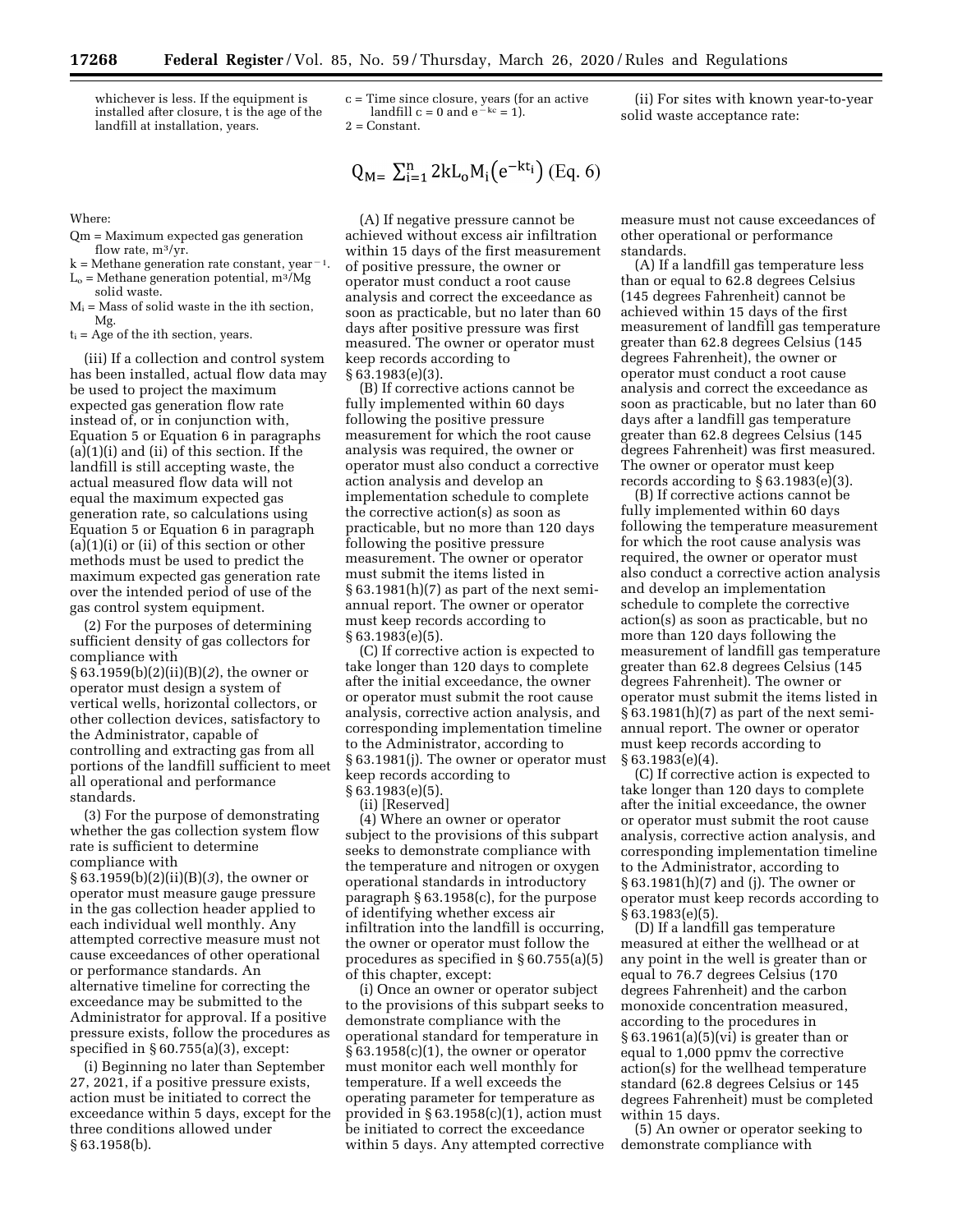§ 63.1959(b)(2)(ii)(B)(*4*) through the use of a collection system not conforming to the specifications provided in § 63.1962 must provide information satisfactory to the Administrator as specified in § 63.1981(c)(3) demonstrating that offsite migration is being controlled.

(b) For purposes of compliance with § 63.1958(a), each owner or operator of a controlled landfill must place each well or design component as specified in the approved design plan as provided in § 63.1981(b). Each well must be installed no later than 60 days after the date on which the initial solid waste has been in place for a period of:

(1) 5 years or more if active; or

(2) 2 years or more if closed or at final grade.

(c) The following procedures must be used for compliance with the surface methane operational standard as provided in § 63.1958(d).

(1) After installation and startup of the gas collection system, the owner or operator must monitor surface concentrations of methane along the entire perimeter of the collection area and along a pattern that traverses the landfill at 30 meter intervals (or a sitespecific established spacing) for each collection area on a quarterly basis using an organic vapor analyzer, flame ionization detector, or other portable monitor meeting the specifications provided in paragraph (d) of this section.

(2) The background concentration must be determined by moving the probe inlet upwind and downwind outside the boundary of the landfill at a distance of at least 30 meters from the perimeter wells.

(3) Surface emission monitoring must be performed in accordance with section 8.3.1 of EPA Method 21 of appendix A–7 of part 60 of this chapter, except that the probe inlet must be placed within 5 to 10 centimeters of the ground. Monitoring must be performed during typical meteorological conditions.

(4) Any reading of 500 ppm or more above background at any location must be recorded as a monitored exceedance and the actions specified in paragraphs  $(c)(4)(i)$  through  $(v)$  of this section must be taken. As long as the specified actions are taken, the exceedance is not a violation of the operational requirements of § 63.1958(d).

(i) The location of each monitored exceedance must be marked and the location and concentration recorded. Beginning no later than September 27, 2021, the location must be recorded using an instrument with an accuracy of at least 4 meters. The coordinates must

be in decimal degrees with at least five decimal places.

(ii) Cover maintenance or adjustments to the vacuum of the adjacent wells to increase the gas collection in the vicinity of each exceedance must be made and the location must be remonitored within 10 days of detecting the exceedance.

(iii) If the re-monitoring of the location shows a second exceedance, additional corrective action must be taken and the location must be monitored again within 10 days of the second exceedance. If the re-monitoring shows a third exceedance for the same location, the action specified in paragraph  $(c)(4)(v)$  of this section must be taken, and no further monitoring of that location is required until the action specified in paragraph (c)(4)(v) of this section has been taken.

(iv) Any location that initially showed an exceedance but has a methane concentration less than 500 ppm methane above background at the 10 day re-monitoring specified in paragraph (c)(4)(ii) or (iii) of this section must be re-monitored 1 month from the initial exceedance. If the 1-month remonitoring shows a concentration less than 500 ppm above background, no further monitoring of that location is required until the next quarterly monitoring period. If the 1-month remonitoring shows an exceedance, the actions specified in paragraph (c)(4)(iii) or (v) of this section must be taken.

(v) For any location where monitored methane concentration equals or exceeds 500 ppm above background three times within a quarterly period, a new well or other collection device must be installed within 120 days of the initial exceedance. An alternative remedy to the exceedance, such as upgrading the blower, header pipes or control device, and a corresponding timeline for installation may be submitted to the Administrator for approval.

(5) The owner or operator must implement a program to monitor for cover integrity and implement cover repairs as necessary on a monthly basis.

(d) Each owner or operator seeking to comply with the provisions in paragraph (c) of this section must comply with the following instrumentation specifications and procedures for surface emission monitoring devices:

(1) The portable analyzer must meet the instrument specifications provided in section 6 of EPA Method 21 of appendix A of part 60 of this chapter, except that ''methane'' replaces all references to ''VOC''.

(2) The calibration gas must be methane, diluted to a nominal concentration of 500 ppm in air.

(3) To meet the performance evaluation requirements in section 8.1 of EPA Method 21 of appendix A of part 60 of this chapter, the instrument evaluation procedures of section 8.1 of EPA Method 21 of appendix A of part 60 must be used.

(4) The calibration procedures provided in sections 8 and 10 of EPA Method 21 of appendix A of part 60 of this chapter must be followed immediately before commencing a surface monitoring survey.

(e)(1) Where an owner or operator subject to the provisions of this subpart seeks to demonstrate compliance with the operational standards in introductory paragraph § 63.1958(e), the provisions of this subpart apply at all times, except during periods of SSM, provided that the duration of SSM does not exceed 5 days for collection systems and does not exceed 1 hour for treatment or control devices. You must comply with the provisions in Table 1 to subpart AAAA that apply before September 28, 2021.

(2) Once an owner or operator subject to the provisions of this subpart seeks to demonstrate compliance with the operational standard in § 63.1958(c)(1), the provisions of this subpart apply at all times, including periods of SSM. During periods of SSM, you must comply with the work practice requirement specified in § 63.1958(e) in lieu of the compliance provisions in § 63.1960.

### **§ 63.1961 Monitoring of operations.**

Except as provided in  $\S 63.1981(d)(2)$ : (a) Each owner or operator seeking to comply with  $\S 63.1959(b)(2)(ii)(B)$  for an active gas collection system must install a sampling port and a thermometer, other temperature measuring device, or an access port for temperature measurements at each wellhead and:

(1) Measure the gauge pressure in the gas collection header on a monthly basis as provided in § 63.1960(a)(3); and

(2) Monitor nitrogen or oxygen concentration in the landfill gas on a monthly basis as follows:

(i) The nitrogen level must be determined using EPA Method 3C of appendix A–2 to part 60 of this chapter, unless an alternative test method is established as allowed by § 63.1981(d)(2).

(ii) Unless an alternative test method is established as allowed by § 63.1981(d)(2), the oxygen level must be determined by an oxygen meter using EPA Method 3A or 3C of appendix A– 2 to part 60 of this chapter or ASTM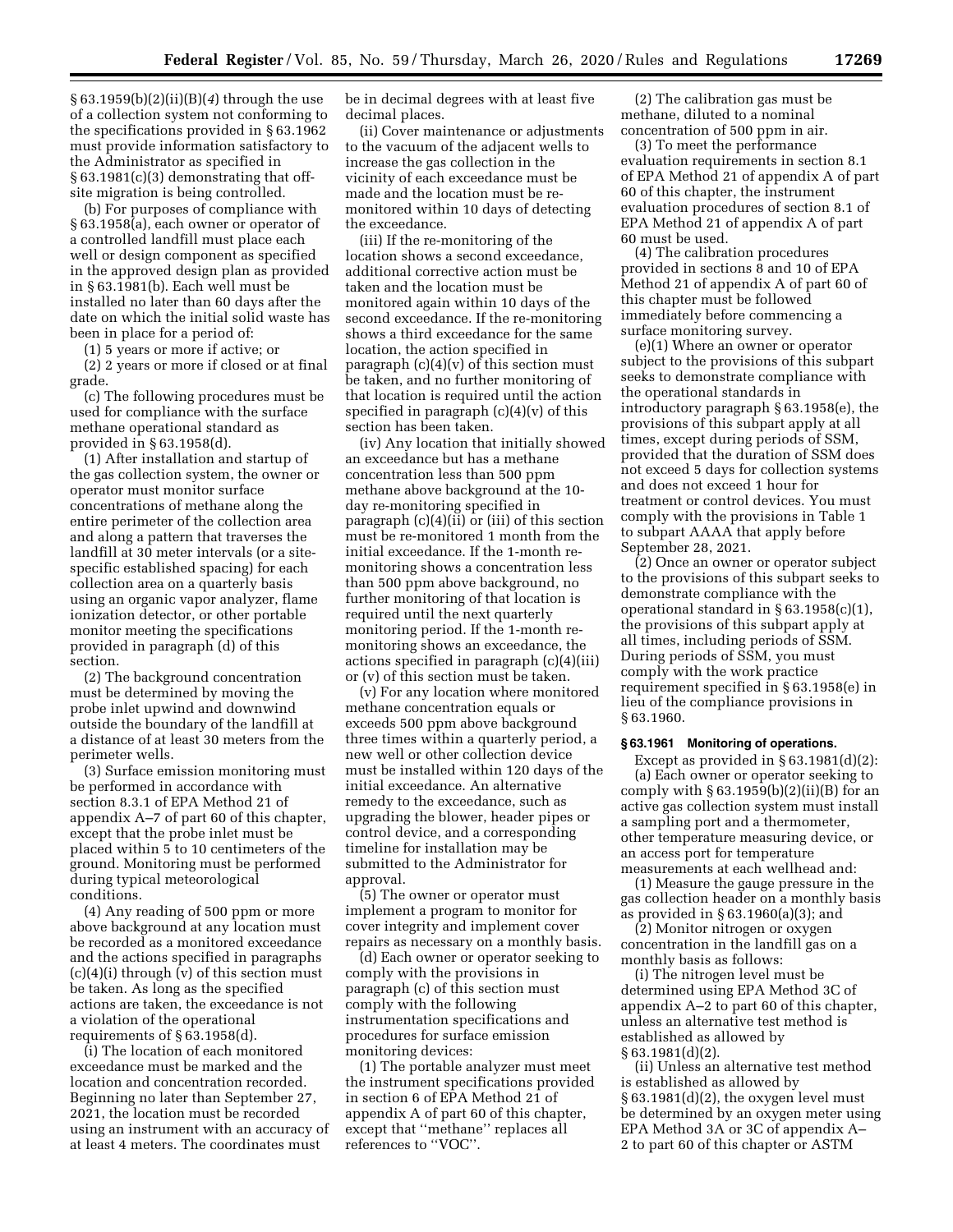D6522–11 (incorporated by reference, see § 63.14). Determine the oxygen level by an oxygen meter using EPA Method 3A or 3C of appendix A–2 to part 60 or ASTM D6522–11 (if sample location is prior to combustion) except that:

(A) The span must be set between 10 and 12-percent oxygen;

(B) A data recorder is not required; (C) Only two calibration gases are

required, a zero and span; (D) A calibration error check is not

required; and (E) The allowable sample bias, zero

drift, and calibration drift are ±10 percent.

(iii) A portable gas composition analyzer may be used to monitor the oxygen levels provided:

(A) The analyzer is calibrated; and (B) The analyzer meets all quality assurance and quality control requirements for EPA Method 3A of appendix A–2 to part 60 of this chapter or ASTM D6522–11 (incorporated by reference, see § 63.14).

(3) Where an owner or operator subject to the provisions of this subpart seeks to demonstrate compliance with the temperature and nitrogen or oxygen operational standards in introductory paragraph § 63.1958(c), the owner or operator must follow the procedures as specified in  $\S 60.756(a)(2)$  and (3) of this chapter. Monitor temperature of the landfill gas on a monthly basis as provided in § 63.1960(a)(4). The temperature measuring device must be calibrated annually using the procedure in Section 10.3 of EPA Method 2 of appendix A–1 to part 60 of this chapter.

(4) Where an owner or operator subject to the provisions of this subpart seeks to demonstrate compliance with the operational standard for temperature in § 63.1958(c)(1), monitor temperature of the landfill gas on a monthly basis as provided in § 63.1960(a)(4). The temperature measuring device must be calibrated annually using the procedure in Section 10.3 of EPA Method 2 of appendix A–1 to part 60 of this chapter. Keep records specified in § 63.1983(e).

(5) Where an owner or operator subject to the provisions of this subpart seeks to demonstrate compliance with the operational standard for temperature in § 63.1958(c)(1), unless a higher operating temperature value has been approved by the Administrator under this subpart or under 40 CFR part 60, subpart WWW; 40 CFR part 60, subpart XXX; or a federal plan or EPA-approved and effective state plan or tribal plan that implements either 40 CFR part 60, subpart Cc or 40 CFR part 60, subpart Cf, you must initiate enhanced monitoring at each well with a measurement of landfill gas temperature

greater than 62.8 degrees Celsius (145 degrees Fahrenheit) as follows:

(i) Visual observations for subsurface oxidation events (smoke, smoldering ash, damage to well) within the radius of influence of the well.

(ii) Monitor oxygen concentration as provided in paragraph (a)(2) of this section;

(iii) Monitor temperature of the landfill gas at the wellhead as provided in paragraph (a)(4) of this section.

(iv) Monitor temperature of the landfill gas every 10 vertical feet of the well as provided in paragraph (a)(6) of this section.

(v) Monitor the methane concentration with a methane meter using EPA Method 3C of appendix A– 6 to part 60, EPA Method 18 of appendix A–6 to part 60 of this chapter, or a portable gas composition analyzer to monitor the methane levels provided that the analyzer is calibrated and the analyzer meets all quality assurance and quality control requirements for EPA Method 3C or EPA Method 18.

(vi) Monitor carbon monoxide concentrations, as follows:

(A) Collect the sample from the wellhead sampling port in a passivated canister or multi-layer foil gas sampling bag (such as the Cali-5-Bond Bag) and analyze that sample using EPA Method 10 of appendix A–4 to part 60 of this chapter, or an equivalent method with a detection limit of at least 100 ppmv of carbon monoxide in high concentrations of methane; and

(B) Collect and analyze the sample from the wellhead using EPA Method 10 of appendix A–4 to part 60 to measure carbon monoxide concentrations.

(vii) The enhanced monitoring this paragraph (a)(5) must begin 7 days after the first measurement of landfill gas temperature greater than 62.8 degrees Celsius (145 degrees Fahrenheit); and

(viii) The enhanced monitoring in this paragraph (a)(5) must be conducted on a weekly basis. If four consecutive weekly carbon monoxide readings are under 100 ppmv, then enhanced monitoring may be decreased to monthly. However, if carbon monoxide readings exceed 100 ppmv again, the landfill must return to weekly monitoring.

(ix) The enhanced monitoring in this paragraph (a)(5) can be stopped once a higher operating value is approved, at which time the monitoring provisions issued with the higher operating value should be followed, or once the measurement of landfill gas temperature at the wellhead is less than or equal to 62.8 degrees Celsius (145 degrees Fahrenheit).

(6) For each wellhead with a measurement of landfill gas temperature greater than or equal to 73.9 degrees Celsius (165 degrees Fahrenheit), annually monitor temperature of the landfill gas every 10 vertical feet of the well. This temperature can be monitored either with a removable thermometer, or using temporary or permanent thermocouples installed in the well.

(b) Each owner or operator seeking to comply with  $\S 63.1959(b)(2)(iii)$  using an enclosed combustor must calibrate, maintain, and operate according to the manufacturer's specifications, the following equipment:

(1) A temperature monitoring device equipped with a continuous recorder and having a minimum accuracy of ±1 percent of the temperature being measured expressed in degrees Celsius or ±0.5 degrees Celsius, whichever is greater. A temperature monitoring device is not required for boilers or process heaters with design heat input capacity equal to or greater than 44 megawatts.

(2) A device that records flow to the control device and bypass of the control device (if applicable). The owner or operator must:

(i) Install, calibrate, and maintain a gas flow rate measuring device that must record the flow to the control device at least every 15 minutes; and

(ii) Secure the bypass line valve in the closed position with a car-seal or a lockand-key type configuration. A visual inspection of the seal or closure mechanism must be performed at least once every month to ensure that the valve is maintained in the closed position and that the gas flow is not diverted through the bypass line.

(c) Each owner or operator seeking to comply with  $\S 63.1959(b)(2)(iii)$  using a non-enclosed flare must install, calibrate, maintain, and operate according to the manufacturer's specifications the following equipment:

(1) A heat sensing device, such as an ultraviolet beam sensor or thermocouple, at the pilot light or the flame itself to indicate the continuous presence of a flame; and

(2) A device that records flow to the flare and bypass of the flare (if applicable). The owner or operator must:

(i) Install, calibrate, and maintain a gas flow rate measuring device that records the flow to the control device at least every 15 minutes; and

(ii) Secure the bypass line valve in the closed position with a car-seal or a lockand-key type configuration. A visual inspection of the seal or closure mechanism must be performed at least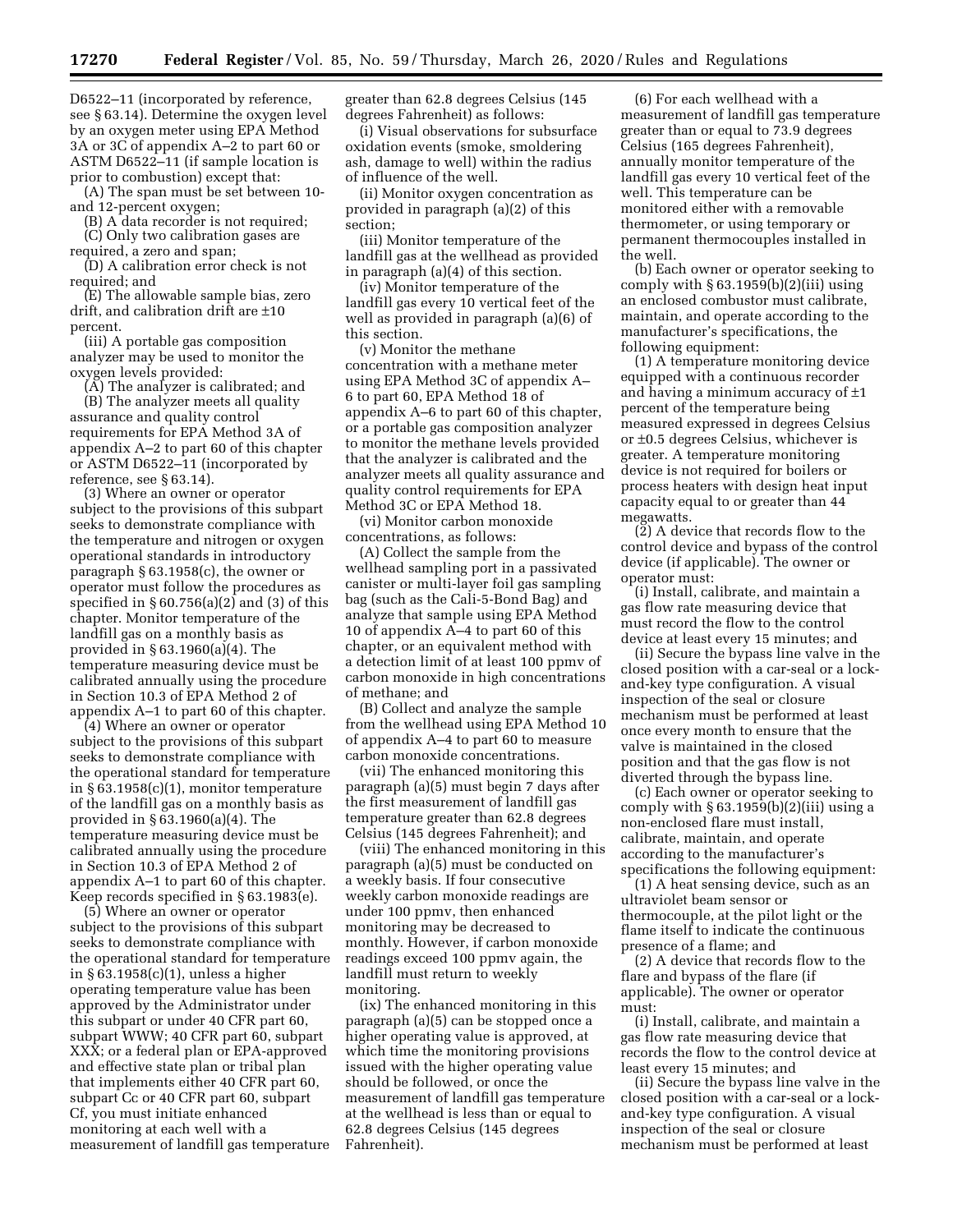once every month to ensure that the valve is maintained in the closed position and that the gas flow is not diverted through the bypass line.

(d) Each owner or operator seeking to demonstrate compliance with § 63.1959(b)(2)(iii) using a device other than a non-enclosed flare or an enclosed combustor or a treatment system must provide information satisfactory to the Administrator as provided in § 63.1981(d)(2) describing the operation of the control device, the operating parameters that would indicate proper performance, and appropriate monitoring procedures. The Administrator must review the information and either approve it, or request that additional information be submitted. The Administrator may specify additional appropriate monitoring procedures.

(e) Each owner or operator seeking to install a collection system that does not meet the specifications in § 63.1962 or seeking to monitor alternative parameters to those required by §§ 63.1958 through 63.1961 must provide information satisfactory to the Administrator as provided in § 63.1981(d)(2) and (3) describing the design and operation of the collection system, the operating parameters that would indicate proper performance, and appropriate monitoring procedures. The Administrator may specify additional appropriate monitoring procedures.

(f) Each owner or operator seeking to demonstrate compliance with the 500 ppm surface methane operational standard in § 63.1958(d) must monitor surface concentrations of methane according to the procedures in § 63.1960(c) and the instrument specifications in § 63.1960(d). If you are complying with the 500-ppm surface methane operational standard in § 63.1958(d)(2), for location, you must determine the latitude and longitude coordinates of each exceedance using an instrument with an accuracy of at least 4 meters and the coordinates must be in decimal degrees with at least five decimal places. In the semi-annual report in 63.1981(i), you must report the location of each exceedance of the 500 ppm methane concentration as provided in § 63.1958(d) and the concentration recorded at each location for which an exceedance was recorded in the previous month. Any closed landfill that has no monitored exceedances of the operational standard in three consecutive quarterly monitoring periods may skip to annual monitoring. Any methane reading of 500 ppm or more above background detected during the annual monitoring returns the

frequency for that landfill to quarterly monitoring.

(g) Each owner or operator seeking to demonstrate compliance with § 63.1959(b)(2)(iii)(C) using a landfill gas treatment system must calibrate, maintain, and operate according to the manufacturer's specifications a device that records flow to the treatment system and bypass of the treatment system (if applicable). Beginning no later than September 27, 2021, each owner or operator must maintain and operate all monitoring systems associated with the treatment system in accordance with the site-specific treatment system monitoring plan required in § 63.1983(b)(5)(ii). The owner or operator must:

(1) Install, calibrate, and maintain a gas flow rate measuring device that records the flow to the treatment system at least every 15 minutes; and

(2) Secure the bypass line valve in the closed position with a car-seal or a lockand-key type configuration. A visual inspection of the seal or closure mechanism must be performed at least once every month to ensure that the valve is maintained in the closed position and that the gas flow is not diverted through the bypass line.

(h) The monitoring requirements of paragraphs  $(a)$ ,  $(b)$ ,  $(c)$ ,  $(d)$ , and  $(g)$  of this section apply at all times the affected source is operating, except for periods of monitoring system malfunctions, repairs associated with monitoring system malfunctions, and required monitoring system quality assurance or quality control activities. A monitoring system malfunction is any sudden, infrequent, not reasonably preventable failure of the monitoring system to provide valid data. Monitoring system failures that are caused in part by poor maintenance or careless operation are not malfunctions. You are required to complete monitoring system repairs in response to monitoring system malfunctions and to return the monitoring system to operation as expeditiously as practicable. Where an owner or operator subject to the provisions of this subpart seeks to demonstrate compliance with the temperature and nitrogen or oxygen operational standards in introductory paragraph § 63.1958(c)(1), (d)(2), and (e)(1), the standards apply at all times.

#### **§ 63.1962 Specifications for active collection systems.**

(a) Each owner or operator seeking to comply with  $§ 63.1959(b)(2)(i)$  must site active collection wells, horizontal collectors, surface collectors, or other extraction devices at a sufficient density

throughout all gas producing areas using the following procedures unless alternative procedures have been approved by the Administrator as provided in § 63.1981(d)(2) and (3):

(1) The collection devices within the interior must be certified to achieve comprehensive control of surface gas emissions by a professional engineer. The following issues must be addressed in the design: Depths of refuse, refuse gas generation rates and flow characteristics, cover properties, gas system expandability, leachate and condensate management, accessibility, compatibility with filling operations, integration with closure end use, air intrusion control, corrosion resistance, fill settlement, resistance to the refuse decomposition heat, and ability to isolate individual components or sections for repair or troubleshooting without shutting down entire collection system.

(2) The sufficient density of gas collection devices determined in paragraph (a)(1) of this section must address landfill gas migration issues and augmentation of the collection system through the use of active or passive systems at the landfill perimeter or exterior.

(3) The placement of gas collection devices determined in paragraph (a)(1) of this section must control all gas producing areas, except as provided by paragraphs (a)(3)(i) and (ii) of this section.

(i) Any segregated area of asbestos or nondegradable material may be excluded from collection if documented as provided under § 63.1983(d). The documentation must provide the nature, date of deposition, location and amount of asbestos or nondegradable material deposited in the area and must be provided to the Administrator upon request.

(ii) Any nonproductive area of the landfill may be excluded from control, provided that the total of all excluded areas can be shown to contribute less than 1 percent of the total amount of NMOC emissions from the landfill. The amount, location, and age of the material must be documented and provided to the Administrator upon request. A separate NMOC emissions estimate must be made for each section proposed for exclusion, and the sum of all such sections must be compared to the NMOC emissions estimate for the entire landfill.

(A) The NMOC emissions from each section proposed for exclusion must be computed using Equation 7: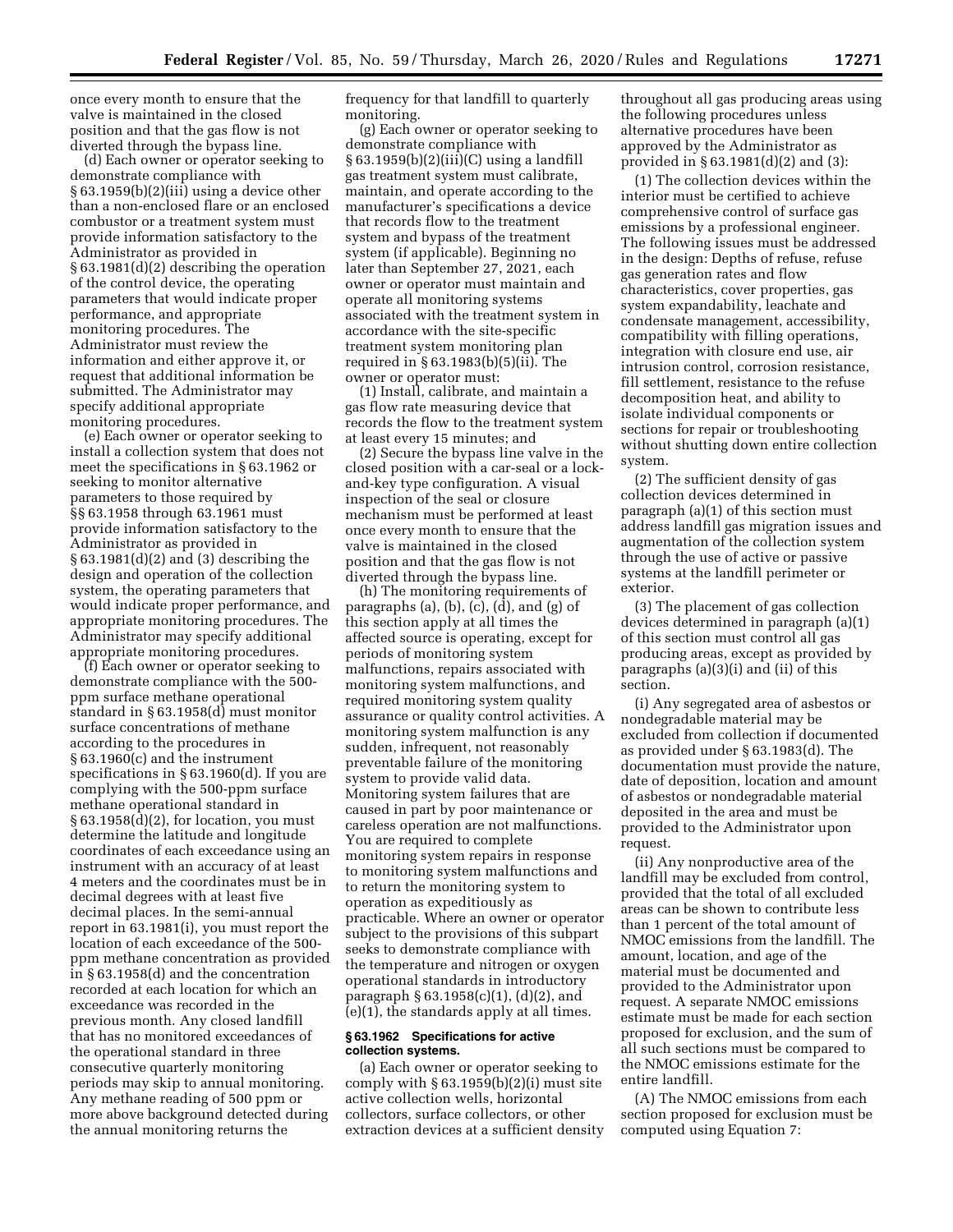# $Q_i = 2 k L_0 M_i(e^{-kt_i}) (C_{NMOC}) (3.6 \times 10^{-9}) (Eq. 7)$

Where:

- $Q_i$  = NMOC emission rate from the ith section, Mg/yr.
- k = Methane generation rate constant, year  $\frac{-1}{1}$ .
- $L<sub>o</sub>$  = Methane generation potential, m<sup>3</sup>/Mg solid waste.
- $M<sub>i</sub>$  = Mass of the degradable solid waste in the ith section, Mg.
- $t_i$  = Age of the solid waste in the ith section, years.
- $C_{\text{NMOC}} =$  Concentration of NMOC, ppmv.  $3.6 \times 10^{-9}$  = Conversion factor.

(B) If the owner/operator is proposing to exclude, or cease gas collection and control from, nonproductive physically separated (*e.g.,* separately lined) closed areas that already have gas collection systems, NMOC emissions from each physically separated closed area must be computed using either Equation 3 in § 63.1959(c) or Equation 7 in paragraph  $(a)(3)(ii)(A)$  of this section.

(iii) The values for  $k$  and  $C_{\text{NMOC}}$ determined in field testing must be used if field testing has been performed in determining the NMOC emission rate or the radii of influence (the distance from the well center to a point in the landfill where the pressure gradient applied by the blower or compressor approaches zero). If field testing has not been performed, the default values for k, Lo and C<sub>NMOC</sub> provided in § 63.1959(a)(1) or the alternative values from § 63.1959(a)(5) must be used. The mass of nondegradable solid waste contained within the given section may be subtracted from the total mass of the section when estimating emissions provided the nature, location, age, and amount of the nondegradable material is documented as provided in paragraph (a)(3)(i) of this section.

(b) Each owner or operator seeking to comply with  $\S 63.1959(b)(2)(ii)$  must construct the gas collection devices using the following equipment or procedures:

(1) The landfill gas extraction components must be constructed of polyvinyl chloride (PVC), high density polyethylene (HDPE) pipe, fiberglass, stainless steel, or other nonporous corrosion resistant material of suitable dimensions to: Convey projected amounts of gases; withstand installation, static, and settlement forces; and withstand planned overburden or traffic loads. The collection system must extend as necessary to comply with emission and migration standards. Collection devices such as wells and horizontal collectors must be perforated to allow gas entry without head loss sufficient to impair

performance across the intended extent of control. Perforations must be situated with regard to the need to prevent excessive air infiltration.

(2) Vertical wells must be placed so as not to endanger underlying liners and must address the occurrence of water within the landfill. Holes and trenches constructed for piped wells and horizontal collectors must be of sufficient cross-section so as to allow for their proper construction and completion including, for example, centering of pipes and placement of gravel backfill. Collection devices must be designed so as not to allow indirect short circuiting of air into the cover or refuse into the collection system or gas into the air. Any gravel used around pipe perforations should be of a dimension so as not to penetrate or block perforations.

(3) Collection devices may be connected to the collection header pipes below or above the landfill surface. The connector assembly must include a positive closing throttle valve, any necessary seals and couplings, access couplings and at least one sampling port. The collection devices must be constructed of PVC, HDPE, fiberglass, stainless steel, or other nonporous material of suitable thickness.

(c) Each owner or operator seeking to comply with  $§ 63.1959(b)(2)(iii)$  must convey the landfill gas to a control system in compliance with § 63.1959(b)(2)(iii) through the collection header pipe(s). The gas mover equipment must be sized to handle the maximum gas generation flow rate expected over the intended use period of the gas moving equipment using the following procedures:

(1) For existing collection systems, the flow data must be used to project the maximum flow rate. If no flow data exists, the procedures in paragraph (c)(2) of this section must be used.

(2) For new collection systems, the maximum flow rate must be in accordance with  $\S 63.1960(a)(1)$ .

## **General and Continuing Compliance Requirements**

#### **§ 63.1964 How is compliance determined?**

Compliance is determined using performance testing, collection system monitoring, continuous parameter monitoring, and other credible evidence. In addition, continuous parameter monitoring data collected under § 63.1961(b)(1), (c)(1), and (d) are used to demonstrate compliance with the operating standards for control

systems. If a deviation occurs, you have failed to meet the control device operating standards described in this subpart and have deviated from the requirements of this subpart.

(a) Before September 28, 2021, you must develop a written SSM plan according to the provisions in § 63.6(e)(3) of subpart A. A copy of the SSM plan must be maintained on site. Failure to write or maintain a copy of the SSM plan is a deviation from the requirements of this subpart.

(b) After September 27, 2021, the SSM provisions of § 63.6(e) of subpart A no longer apply to this subpart and the SSM plan developed under paragraph (a) of this section no longer applies. Compliance with the emissions standards and the operating standards of § 63.1958 of this subpart is required at all times.

## **§ 63.1965 What is a deviation?**

A deviation is defined in § 63.1990. For the purposes of the landfill monitoring and SSM plan requirements, deviations include the items in paragraphs (a) through (c) of this section.

(a) A deviation occurs when the control device operating parameter boundaries described in  $\S$  63.1983(c)(1) are exceeded.

(b) A deviation occurs when 1 hour or more of the hours during the 3-hour block averaging period does not constitute a valid hour of data. A valid hour of data must have measured values for at least three 15-minute monitoring periods within the hour.

(c) Before September 28, 2021, a deviation occurs when a SSM plan is not developed or maintained on site and when an affected source fails to meet any emission limitation, (including any operating limit), or work practice requirement in this subpart during SSM, regardless of whether or not such failure is permitted by this subpart.

#### **§ 63.1975 How do I calculate the 3-hour block average used to demonstrate compliance?**

Before September 28, 2021, averages are calculated in the same way as they are calculated in 40 CFR part 60, subpart WWW (§ 60.758(b)(2)(i) for average combustion temperature and § 60.758(c) for 3-hour average combustion temperature for enclosed combustors), except that the data collected during the events listed in paragraphs (a) through (d) of this section are not to be included in any average computed under this subpart. Beginning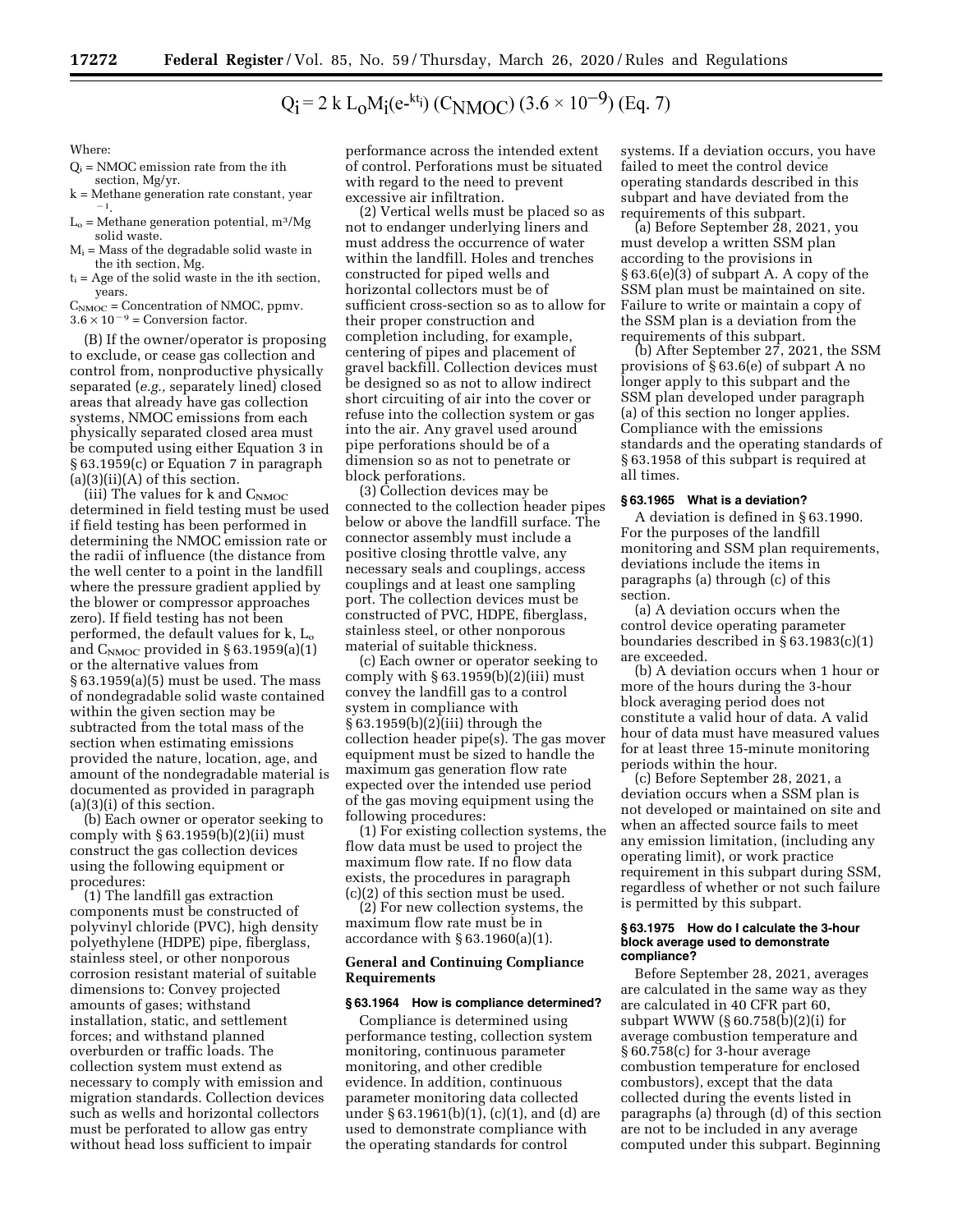no later than September 27, 2021, averages are calculated according to §§ 63.1983(b)(2)(i) and 63.1983(c)(1)(i) and the data collected during the events listed in paragraphs (a) through (d) of this section are included in any average computed under this subpart.

(a) Monitoring system breakdowns, repairs, calibration checks, and zero (low-level) and high-level adjustments.

- (b) Startups.
- (c) Shutdowns.
- (d) Malfunctions.

## **Notifications, Records, and Reports**

#### **§ 63.1981 What reports must I submit?**

You must submit the reports specified in this section and the reports specified in Table 1 to this subpart. If you have previously submitted a design capacity report, amended design capacity report, initial NMOC emission rate report, initial or revised collection and control system design plan, closure report, equipment removal report, or initial performance test under 40 CFR part 60, subpart WWW; 40 CFR part 60, subpart XXX; or a federal plan or EPA-approved and effective state plan or tribal plan that implements either 40 CFR part 60, subpart Cc or 40 CFR part 60, subpart Cf, then that submission constitutes compliance with the design capacity report in paragraph (a) of this section, the amended design capacity report in paragraph (b) of this section, the initial NMOC emission rate report in paragraph (c) of this section, the initial collection and control system design plan in paragraph (d) of this section, the revised design plan in paragraph (e) of this section, the closure report in paragraph (f) of this section, the equipment removal report in paragraph (g) of this section, and the initial performance test report in paragraph (i) of this section. You do not need to resubmit the report(s). However, you must include a statement certifying prior submission of the respective report(s) and the date of submittal in the first semi-annual report required in this section.

(a) *Initial design capacity report.* The initial design capacity report must contain the information specified in § 60.757(a)(2) of this chapter, except beginning no later than September 28, 2021, the report must contain:

(1) A map or plot of the landfill, providing the size and location of the landfill, and identifying all areas where solid waste may be landfilled according to the permit issued by the state, local, or tribal agency responsible for regulating the landfill.

(2) The maximum design capacity of the landfill. Where the maximum design

capacity is specified in the permit issued by the state, local, or tribal agency responsible for regulating the landfill, a copy of the permit specifying the maximum design capacity may be submitted as part of the report. If the maximum design capacity of the landfill is not specified in the permit, the maximum design capacity must be calculated using good engineering practices. The calculations must be provided, along with the relevant parameters as part of the report. The landfill may calculate design capacity in either Mg or m3 for comparison with the exemption values. If the owner or operator chooses to convert the design capacity from volume to mass or from mass to volume to demonstrate its design capacity is less than 2.5 million Mg or 2.5 million  $m^3$ , the calculation must include a site-specific density, which must be recalculated annually. Any density conversions must be documented and submitted with the design capacity report. The state, tribal, local agency or Administrator may request other reasonable information as may be necessary to verify the maximum design capacity of the landfill.

(b) *Amended design capacity report.*  An amended design capacity report must be submitted to the Administrator providing notification of an increase in the design capacity of the landfill, within 90 days of an increase in the maximum design capacity of the landfill to meet or exceed 2.5 million Mg and 2.5 million m3. This increase in design capacity may result from an increase in the permitted volume of the landfill or an increase in the density as documented in the annual recalculation required in § 63.1983(f).

(c) *NMOC emission rate report.* Each owner or operator subject to the requirements of this subpart must submit a copy of the latest NMOC emission rate report that was submitted according to § 60.757(b) of this chapter or submit an NMOC emission rate report to the Administrator initially and annually thereafter, except as provided for in paragraph  $(c)(1)(ii)(A)$  of this section. The Administrator may request such additional information as may be necessary to verify the reported NMOC emission rate. If you have submitted an annual report under 40 CFR part 60, subpart WWW; 40 CFR part 60, subpart XXX; or a Federal plan or EPA-approved and effective state plan or tribal plan that implements either 40 CFR part 60, subpart Cc or 40 CFR part 60, subpart Cf, then that submission constitutes compliance with the annual NMOC emission rate report in this paragraph. You do not need to re-submit the annual

report for the current year. Beginning no later than September 27, 2021, the report must meet the following requirements:

(1) The NMOC emission rate report must contain an annual or 5-year estimate of the NMOC emission rate calculated using the formula and procedures provided in § 63.1959(a) or (b), as applicable.

(i) The initial NMOC emission rate report must be submitted no later than 90 days after the date of commenced construction, modification, or reconstruction for landfills that commence construction, modification, or reconstruction on or after March 12, 1996.

(ii) Subsequent NMOC emission rate reports must be submitted annually thereafter, except as provided for in paragraph  $(c)(1)(ii)(A)$  of this section.

(A) If the estimated NMOC emission rate as reported in the annual report to the Administrator is less than 50 Mg/yr in each of the next 5 consecutive years, the owner or operator may elect to submit, an estimate of the NMOC emission rate for the next 5-year period in lieu of the annual report. This estimate must include the current amount of solid waste-in-place and the estimated waste acceptance rate for each year of the 5 years for which an NMOC emission rate is estimated. All data and calculations upon which this estimate is based must be provided to the Administrator. This estimate must be revised at least once every 5 years. If the actual waste acceptance rate exceeds the estimated waste acceptance rate in any year reported in the 5-year estimate, a revised 5-year estimate must be submitted to the Administrator. The revised estimate must cover the 5-year period beginning with the year in which the actual waste acceptance rate exceeded the estimated waste acceptance rate.

(B) The report must be submitted following the procedure specified in paragraph (l)(2) of this section.

(2) The NMOC emission rate report must include all the data, calculations, sample reports and measurements used to estimate the annual or 5-year emissions.

(3) Each owner or operator subject to the requirements of this subpart is exempted from the requirements to submit an NMOC emission rate report, after installing a collection and control system that complies with § 63.1959(b)(2), during such time as the collection and control system is in operation and in compliance with §§ 63.1958 and 63.1960.

(d) *Collection and control system design plan.* Each owner or operator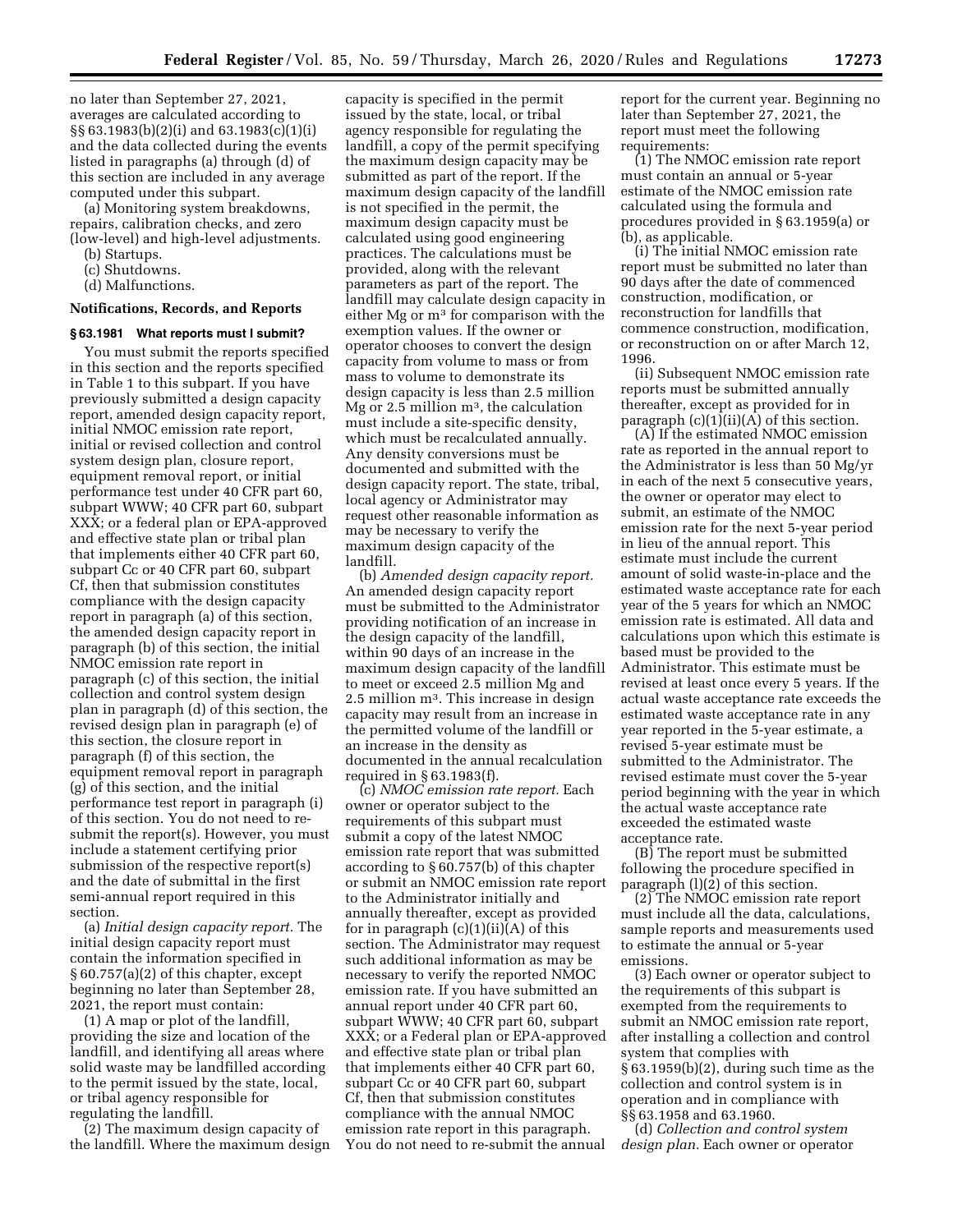subject to the provisions of § 63.1959(b)(2) must submit a collection and control system design plan to the Administrator for approval according to § 60.757(c) of this chapter and the schedule in § 60.757(c)(1) and (2). Beginning no later than September 27, 2021, each owner or operator subject to the provisions of  $\S 63.1959(b)(2)$  must submit a collection and control system design plan to the Administrator according to paragraphs (d)(1) through (6) of this section. The collection and control system design plan must be prepared and approved by a professional engineer.

(1) The collection and control system as described in the design plan must meet the design requirements in  $§ 63.1959(b)(2).$ 

(2) The collection and control system design plan must include any alternatives to the operational standards, test methods, procedures, compliance measures, monitoring, recordkeeping or reporting provisions of §§ 63.1957 through 63.1983 proposed by the owner or operator.

(3) The collection and control system design plan must either conform with specifications for active collection systems in § 63.1962 or include a demonstration to the Administrator's satisfaction of the sufficiency of the alternative provisions to § 63.1962.

(4) Each owner or operator of an MSW landfill affected by this subpart must submit a collection and control system design plan to the Administrator for approval within 1 year of becoming subject to this subpart.

(5) The landfill owner or operator must notify the Administrator that the design plan is completed and submit a copy of the plan's signature page. The Administrator has 90 days to decide whether the design plan should be submitted for review. If the Administrator chooses to review the plan, the approval process continues as described in paragraph (d)(6) of this section. In the event that the design plan is required to be modified to obtain approval, the owner or operator must take any steps necessary to conform any prior actions to the approved design plan and any failure to do so could result in an enforcement action.

(6) Upon receipt of an initial or revised design plan, the Administrator must review the information submitted under paragraphs (d)(1) through (3) of this section and either approve it, disapprove it, or request that additional information be submitted. Because of the many site-specific factors involved with landfill gas system design, alternative systems may be necessary. A wide variety of system designs are

possible, such as vertical wells, combination horizontal and vertical collection systems, or horizontal trenches only, leachate collection components, and passive systems.

(e) *Revised design plan.* Beginning no later than September 27, 2021, the owner or operator who has already been required to submit a design plan under paragraph (d) of this section must submit a revised design plan to the Administrator for approval as follows:

(1) At least 90 days before expanding operations to an area not covered by the previously approved design plan.

(2) Prior to installing or expanding the gas collection system in a way that is not consistent with the design plan that was submitted to the Administrator according to paragraph (d) of this section.

(f) *Closure report.* Each owner or operator of a controlled landfill must submit a closure report to the Administrator within 30 days of waste acceptance cessation. The Administrator may request additional information as may be necessary to verify that permanent closure has taken place in accordance with the requirements of § 258.60 of this chapter. If a closure report has been submitted to the Administrator, no additional wastes may be placed into the landfill without filing a notification of modification as described under § 63.9(b) of subpart A.

(g) *Equipment removal report.* Each owner or operator of a controlled landfill must submit an equipment removal report as provided in § 60.757(e) of this chapter. Each owner or operator of a controlled landfill must submit an equipment removal report to the Administrator 30 days prior to removal or cessation of operation of the control equipment.

(1) Beginning no later than September 27, 2021, the equipment removal report must contain all of the following items:

(i) A copy of the closure report submitted in accordance with paragraph (f) of this section;

(ii) A copy of the initial performance test report demonstrating that the 15 year minimum control period has expired, or information that demonstrates that the gas collection and control system will be unable to operate for 15 years due to declining gas flows. In the equipment removal report, the process unit(s) tested, the pollutant(s) tested, and the date that such performance test was conducted may be submitted in lieu of the performance test report if the report has been previously submitted to the EPA's Central Data Exchange (CDX); and

(iii) Dated copies of three successive NMOC emission rate reports

demonstrating that the landfill is no longer producing 50 Mg or greater of NMOC per year. If the NMOC emission rate reports have been previously submitted to the EPA's CDX, a statement that the NMOC emission rate reports have been submitted electronically and the dates that the reports were submitted to the EPA's CDX may be submitted in the equipment removal report in lieu of the NMOC emission rate reports.

(2) The Administrator may request such additional information as may be necessary to verify that all of the conditions for removal in § 63.1957(b) have been met.

(h) *Semi-annual report.* The owner or operator of a landfill seeking to comply with § 63.1959(b)(2) using an active collection system designed in accordance with § 63.1959(b)(2)(ii) must submit to the Administrator semiannual reports. Beginning no later than September 27, 2021, you must submit the report, following the procedure specified in paragraph (l) of this section. The initial report must be submitted within 180 days of installation and startup of the collection and control system and must include the initial performance test report required under § 63.7 of subpart A, as applicable. In the initial report, the process unit(s) tested, the pollutant(s) tested, and the date that such performance test was conducted may be submitted in lieu of the performance test report if the report has been previously submitted to the EPA's CDX. For enclosed combustion devices and flares, reportable exceedances are defined under § 63.1983(c). The semiannual reports must contain the information in paragraphs (h)(1) through (8) of this section.

(1) Number of times that applicable parameters monitored under § 63.1958(b), (c), and (d) were exceeded and when the gas collection and control system was not operating under § 63.1958(e), including periods of SSM. For each instance, report the date, time, and duration of each exceedance.

(i) Where an owner or operator subject to the provisions of this subpart seeks to demonstrate compliance with the temperature and nitrogen or oxygen operational standards in introductory paragraph § 63.1958(c), provide a statement of the wellhead operational standard for temperature and oxygen you are complying with for the period covered by the report. Indicate the number of times each of those parameters monitored under § 63.1961(a)(3) were exceeded. For each instance, report the date, time, and duration of each exceedance.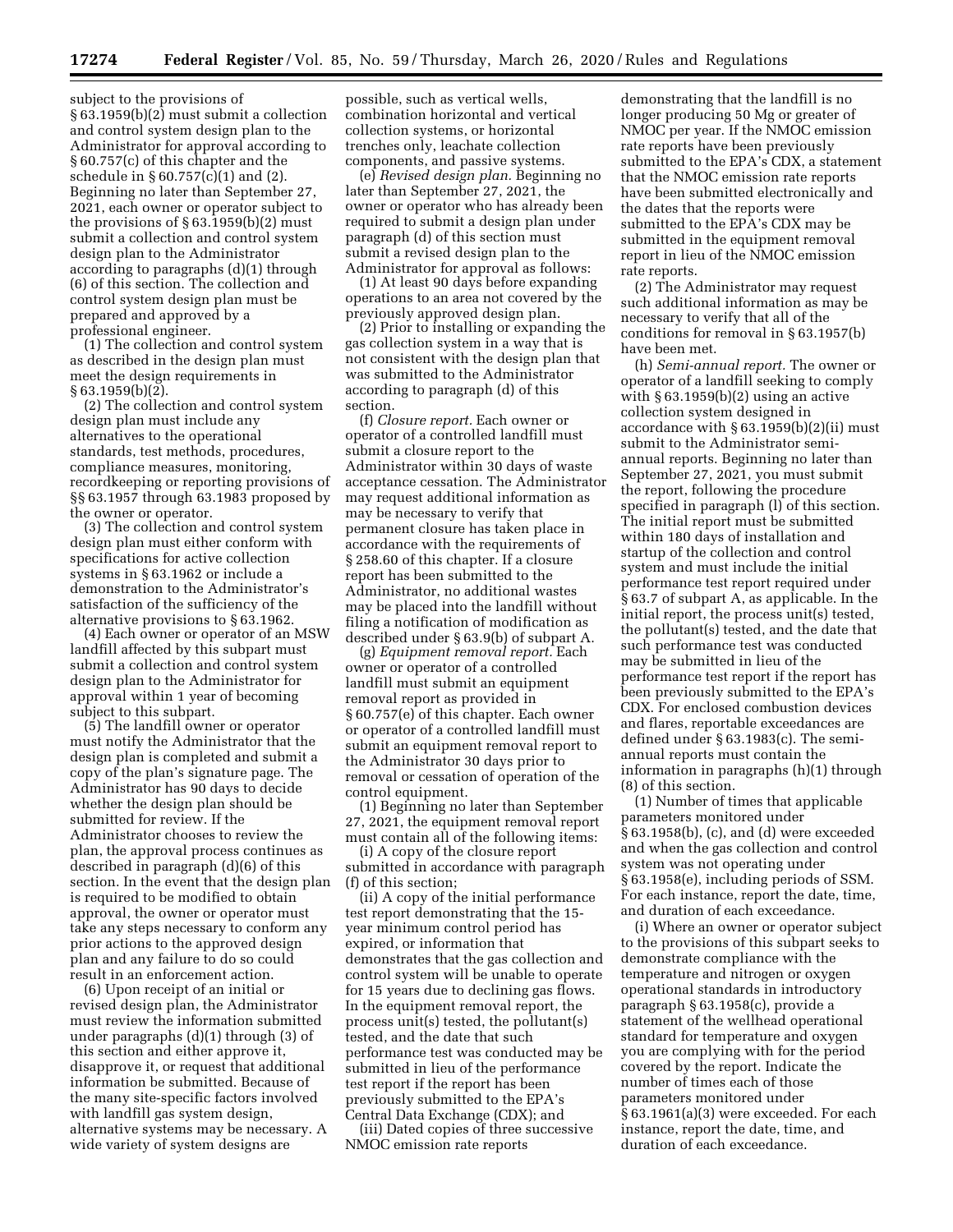(ii) Where an owner or operator subject to the provisions of this subpart seeks to demonstrate compliance with the operational standard for temperature in § 63.1958(c)(1), provide a statement of the wellhead operational standard for temperature and oxygen you are complying with for the period covered by the report. Indicate the number of times each of those parameters monitored under § 63.1961(a)(4) were exceeded. For each instance, report the date, time, and duration of each exceedance.

(iii) Beginning no later than September 27, 2021, number of times the parameters for the site-specific treatment system in § 63.1961(g) were exceeded.

(2) Description and duration of all periods when the gas stream was diverted from the control device or treatment system through a bypass line or the indication of bypass flow as specified under § 63.1961.

(3) Description and duration of all periods when the control device or treatment system was not operating and length of time the control device or treatment system was not operating.

(4) All periods when the collection system was not operating.

(5) The location of each exceedance of the 500-ppm methane concentration as provided in § 63.1958(d) and the concentration recorded at each location for which an exceedance was recorded in the previous month. Beginning no later than September 27, 2021, for location, you record the latitude and longitude coordinates of each exceedance using an instrument with an accuracy of at least 4 meters. The coordinates must be in decimal degrees with at least five decimal places.

(6) The date of installation and the location of each well or collection system expansion added pursuant to § 63.1960(a)(3) and (4), (b), and (c)(4).

(7) For any corrective action analysis for which corrective actions are required in § 63.1960(a)(3)(i) or (a)(5) and that take more than 60 days to correct the exceedance, the root cause analysis conducted, including a description of the recommended corrective action(s), the date for corrective action(s) already completed following the positive pressure or high temperature reading, and, for action(s) not already completed, a schedule for implementation, including proposed commencement and completion dates.

(8) Each owner or operator required to conduct enhanced monitoring in §§ 63.1961(a)(5) and (6) must include the results of all monitoring activities conducted during the period.

(i) For each monitoring point, report the date, time, and well identifier along with the value and units of measure for oxygen, temperature (wellhead and downwell), methane, and carbon monoxide.

(ii) Include a summary trend analysis for each well subject to the enhanced monitoring requirements to chart the weekly readings over time for oxygen, wellhead temperature, methane, and weekly or monthly readings over time, as applicable for carbon monoxide.

(iii) Include the date, time, staff person name, and description of findings for each visual observation for subsurface oxidation event.

(i) *Initial performance test report.*  Each owner or operator seeking to comply with  $§ 63.1959(b)(2)(iii)$  must include the following information with the initial performance test report required under § 63.7 of subpart A:

(1) A diagram of the collection system showing collection system positioning including all wells, horizontal collectors, surface collectors, or other gas extraction devices, including the locations of any areas excluded from collection and the proposed sites for the future collection system expansion;

(2) The data upon which the sufficient density of wells, horizontal collectors, surface collectors, or other gas extraction devices and the gas mover equipment sizing are based;

(3) The documentation of the presence of asbestos or nondegradable material for each area from which collection wells have been excluded based on the presence of asbestos or nondegradable material;

(4) The sum of the gas generation flow rates for all areas from which collection wells have been excluded based on nonproductivity and the calculations of gas generation flow rate for each excluded area;

(5) The provisions for increasing gas mover equipment capacity with increased gas generation flow rate, if the present gas mover equipment is inadequate to move the maximum flow rate expected over the life of the landfill; and

(6) The provisions for the control of off-site migration.

(j) *Corrective action and the corresponding timeline.* The owner or operator must submit information regarding corrective actions according to paragraphs (j)(1) and (2) of this section.

(1) For corrective action that is required according to § 63.1960(a)(3) or (4) and is not completed within 60 days after the initial exceedance, you must submit a notification to the Administrator as soon as practicable but no later than 75 days after the first

measurement of positive pressure or temperature exceedance.

(2) For corrective action that is required according to § 63.1960(a)(3) or (4) and is expected to take longer than 120 days after the initial exceedance to complete, you must submit the root cause analysis, corrective action analysis, and corresponding implementation timeline to the Administrator as soon as practicable but no later than 75 days after the first measurement of positive pressure or temperature monitoring value of 62.8 degrees Celsius (145 degrees Fahrenheit) or above. The Administrator must approve the plan for corrective action and the corresponding timeline.

(k) *24-hour high temperature report.*  Where an owner or operator subject to the provisions of this subpart seeks to demonstrate compliance with the operational standard for temperature in § 63.1958(c)(1) and a landfill gas temperature measured at either the wellhead or at any point in the well is greater than or equal to 76.7 degrees Celsius (170 degrees Fahrenheit) and the carbon monoxide concentration measured is greater than or equal to 1,000 ppmv, then you must report the date, time, well identifier, temperature and carbon monoxide reading via email to the Administrator within 24 hours of the measurement unless a higher operating temperature value has been approved by the Administrator for the well under this subpart or under 40 CFR part 60, subpart WWW; 40 CFR part 60, subpart XXX; or a Federal plan or EPA approved and effective state plan or tribal plan that implements either 40 CFR part 60, subpart Cc or 40 CFR part 60, subpart Cf.

(l) *Electronic reporting.* Beginning no later than September 27, 2021, the owner or operator must submit reports electronically according to paragraphs (l)(1) and (2) of this section.

(1) Within 60 days after the date of completing each performance test required by this subpart, you must submit the results of the performance test following the procedures specified in paragraphs (l)(1)(i) through (iii) of this section.

(i) Data collected using test methods supported by the EPA's Electronic Reporting Tool (ERT) as listed on the EPA's ERT website (*https:// www.epa.gov/electronic-reporting-airemissions/electronic-reporting-tool-ert*) at the time of the test. Submit the results of the performance test to the EPA via the Compliance and Emissions Data Reporting Interface (CEDRI), which can be accessed through the EPA's CDX (*https://cdx.epa.gov/*). The data must be submitted in a file format generated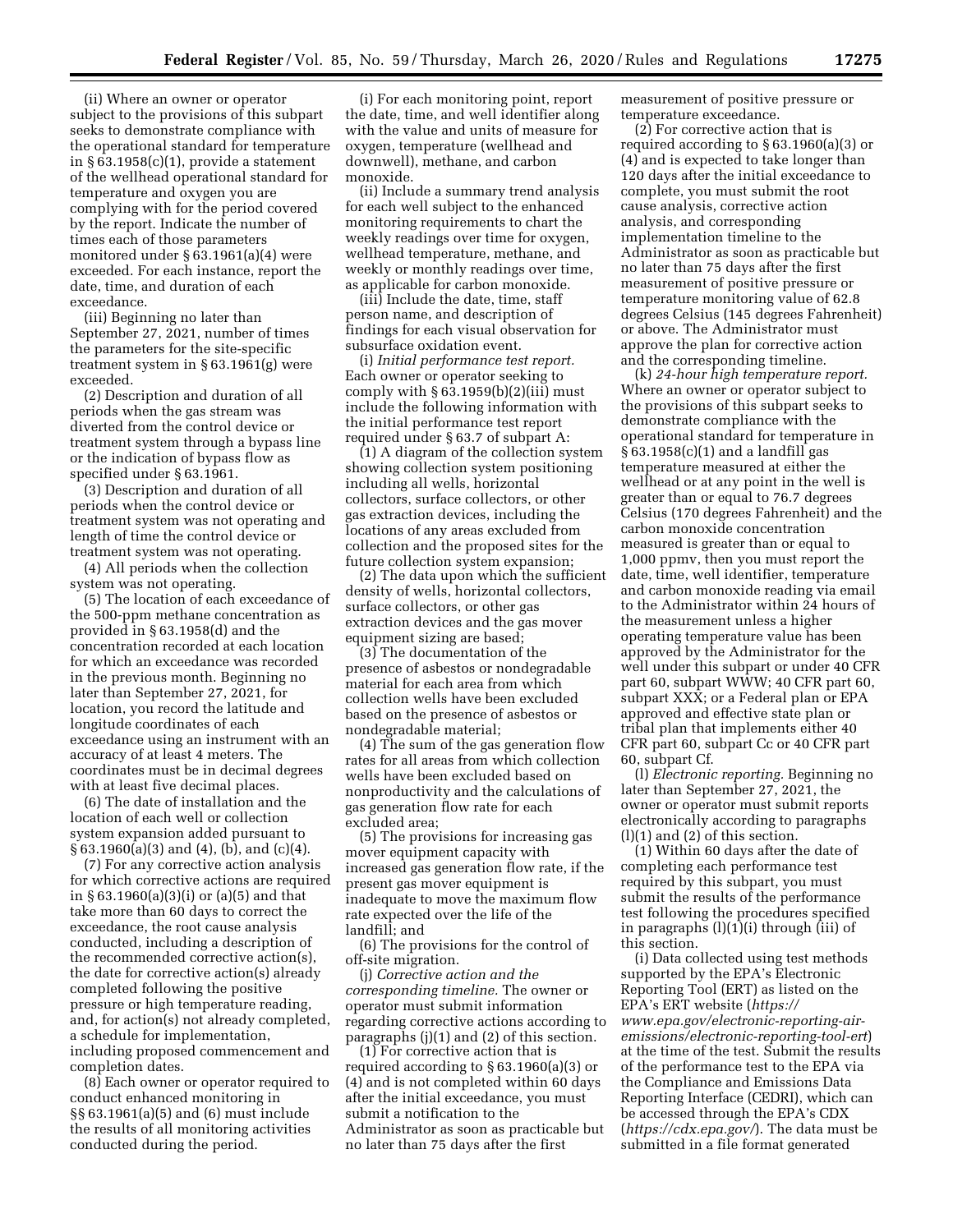through the use of the EPA's ERT. Alternatively, you may submit an electronic file consistent with the extensible markup language (XML) schema listed on the EPA's ERT website.

(ii) Data collected using test methods that are not supported by the EPA's ERT as listed on the EPA's ERT website at the time of the test. The results of the performance test must be included as an attachment in the ERT or an alternate electronic file consistent with the XML schema listed on the EPA's ERT website. Submit the ERT generated package or alternative file to the EPA via CEDRI.

(iii) Confidential business information (CBI). If you claim some of the information submitted under paragraph (a) of this section is CBI, you must submit a complete file, including information claimed to be CBI, to the EPA. The file must be generated through the use of the EPA's ERT or an alternate electronic file consistent with the XML schema listed on the EPA's ERT website. Submit the file on a compact disc, flash drive, or other commonly used electronic storage medium and clearly mark the medium as CBI. Mail the electronic medium to U.S. EPA/ OAQPS/CORE CBI Office, Attention: Group Leader, Measurement Policy Group, MD C404–02, 4930 Old Page Rd., Durham, NC 27703. The same file with the CBI omitted must be submitted to the EPA via the EPA's CDX as described in paragraph (l)(1)(i) of this section.

(2) Each owner or operator required to submit reports following the procedure specified in this paragraph must submit reports to the EPA via CEDRI. CEDRI can be accessed through the EPA's CDX. The owner or operator must use the appropriate electronic report in CEDRI for this subpart or an alternate electronic file format consistent with the XML schema listed on the CEDRI website (*https://www.epa.gov/ electronic-reporting-air-emissions/ compliance-and-emissions-datareporting-interface-cedri*). Once the spreadsheet template upload/forms for the reports have been available in CEDRI for 90 days, the owner or operator must begin submitting all subsequent reports via CEDRI. The reports must be submitted by the deadlines specified in this subpart, regardless of the method in which the reports are submitted. The NMOC emission rate reports, semi-annual reports, and bioreactor 40-percent moisture reports should be electronically reported as a spreadsheet template upload/form to CEDRI. If the reporting forms specific to this subpart are not available in CEDRI at the time

that the reports are due, the owner or operator must submit the reports to the Administrator at the appropriate address listed in § 63.13 of subpart A.

(m) *Claims of EPA system outage.*  Beginning no later than September 27, 2021, if you are required to electronically submit a report through CEDRI in the EPA's CDX, you may assert a claim of EPA system outage for failure to comply timely with the reporting requirement. To assert a claim of EPA system outage, you must meet the following requirements:

(1) You must have been or will be precluded from accessing CEDRI and submitting a required report within the time prescribed due to an outage of either the EPA's CEDRI or CDX systems.

(2) The outage must have occurred within the period of time beginning 5 business days prior to the date that the submission is due.

(3) The outage may be planned or unplanned.

(4) You must submit notification to the Administrator in writing as soon as possible following the date you first knew, or through due diligence should have known, that the event may cause or has caused a delay in reporting.

(5) You must provide to the Administrator a written description identifying:

(i) The date(s) and time(s) when CDX or CEDRI was accessed and the system was unavailable;

(ii) A rationale for attributing the delay in reporting beyond the regulatory deadline to EPA system outage;

(iii) Measures taken or to be taken to minimize the delay in reporting; and

(iv) The date by which you propose to report, or if you have already met the reporting requirement at the time of the notification, the date you reported.

(6) The decision to accept the claim of EPA system outage and allow an extension to the reporting deadline is solely within the discretion of the Administrator.

(7) In any circumstance, the report must be submitted electronically as soon as possible after the outage is resolved.

(n) *Claims of force majeure.* Beginning no later than September 2, 2021, if you are required to electronically submit a report through CEDRI in the EPA's CDX, you may assert a claim of force majeure for failure to comply timely with the reporting requirement. To assert a claim of force majeure, you must meet the following requirements:

(1) You may submit a claim if a force majeure event is about to occur, occurs, or has occurred or there are lingering effects from such an event within the period of time beginning 5 business

days prior to the date the submission is due. For the purposes of this section, a force majeure event is defined as an event that will be or has been caused by circumstances beyond the control of the affected facility, its contractors, or any entity controlled by the affected facility that prevents you from complying with the requirement to submit a report electronically within the time period prescribed. Examples of such events are acts of nature (*e.g.,* hurricanes, earthquakes, or floods), acts of war or terrorism, or equipment failure or safety hazard beyond the control of the affected facility (*e.g.,* large scale power outage).

(2) You must submit notification to the Administrator in writing as soon as possible following the date you first knew, or through due diligence should have known, that the event may cause or has caused a delay in reporting.

(3) You must provide to the Administrator:

(i) A written description of the force majeure event;

(ii) A rationale for attributing the delay in reporting beyond the regulatory deadline to the force majeure event;

(iii) Measures taken or to be taken to minimize the delay in reporting; and

(iv) The date by which you propose to report, or if you have already met the reporting requirement at the time of the notification, the date you reported.

(4) The decision to accept the claim of force majeure and allow an extension to the reporting deadline is solely within the discretion of the Administrator.

(5) In any circumstance, the reporting must occur as soon as possible after the force majeure event occurs.

#### **§ 63.1982 What records and reports must I submit and keep for bioreactors or liquids addition other than leachate?**

Submit reports as specified in this section and § 63.1981. Keep records as specified in this section and § 63.1983.

(a) For bioreactors at new affected sources you must submit the initial semi-annual compliance report and performance test results described in § 63.1981(h) within 180 days after the date you are required to begin operating the gas collection and control system by § 63.1947(a)(2).

(b) If you must submit a semi-annual compliance report for a bioreactor as well as a semi-annual compliance report for a conventional portion of the same landfill, you may delay submittal of a subsequent semi-annual compliance report for the bioreactor according to paragraphs (b)(1) through (3) of this section so that the reports may be submitted on the same schedule.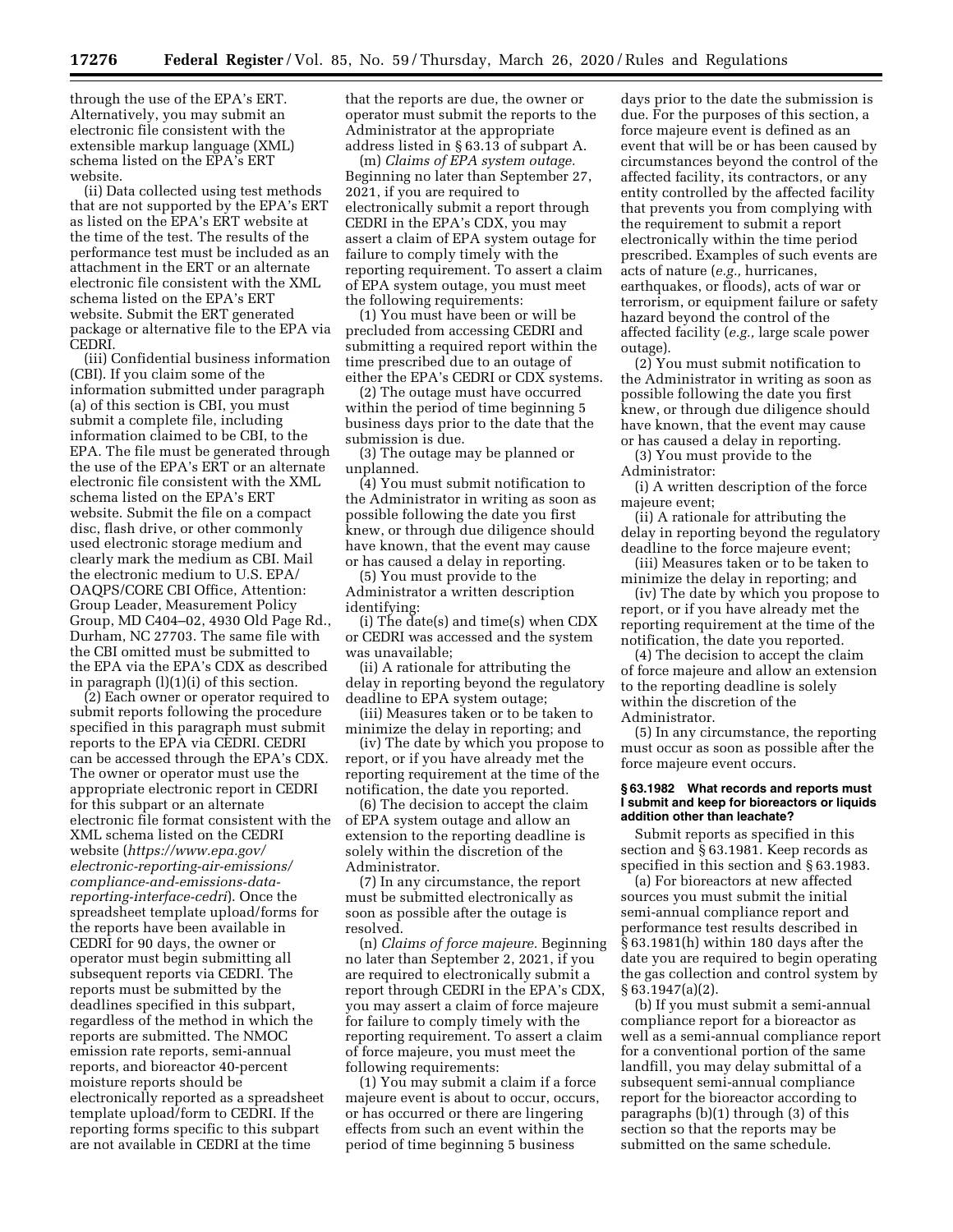(1) After submittal of your initial semi-annual compliance report and performance test results for the bioreactor, you may delay submittal of the subsequent semi-annual compliance report for the bioreactor until the date the initial or subsequent semi-annual compliance report is due for the conventional portion of your landfill.

(2) You may delay submittal of your subsequent semi-annual compliance report by no more than 12 months after the due date for submitting the initial semi-annual compliance report and performance test results described in § 63.1981(h) for the bioreactor. The report must cover the time period since the previous semi-annual report for the bioreactor, which would be a period of at least 6 months and no more than 12 months.

(3) After the delayed semi-annual report, all subsequent semi-annual reports for the bioreactor must be submitted every 6 months on the same date the semi-annual report for the conventional portion of the landfill is due.

(c) If you add any liquids other than leachate in a controlled fashion to the waste mass and do not comply with the bioreactor requirements in §§ 63.1947, 63.1955(b), and paragraphs (a) and (b) of this section, you must keep a record of calculations showing that the percent moisture by weight expected in the waste mass to which liquid is added is less than 40 percent. The calculation must consider the waste mass, moisture content of the incoming waste, mass of water added to the waste including leachate recirculation and other liquids addition and precipitation, and the mass of water removed through leachate or other water losses. Moisture level sampling or mass balances calculations can be used. You must document the calculations and the basis of any assumptions. Keep the record of the calculations until you cease liquids addition.

(d) If you calculate moisture content to establish the date your bioreactor is required to begin operating the collection and control system under § 63.1947(a)(2) or (c)(2), keep a record of the calculations including the information specified in paragraph (e) of this section for 5 years. Within 90 days after the bioreactor achieves 40-percent moisture content, report the results of the calculation, the date the bioreactor achieved 40-percent moisture content by weight, and the date you plan to begin collection and control system operation to the Administrator. Beginning no later than September 27, 2021, the reports should be submitted

following the procedure specified in § 63.1981(l)(2).

## **§ 63.1983 What records must I keep?**

You must keep records as specified in this subpart. You must also keep records as specified in the general provisions of 40 CFR part 63 as shown in Table 1 to this subpart.

(a) Except as provided in § 63.1981(d)(2), each owner or operator of an MSW landfill subject to the provisions of  $\S 63.1959(b)(2)(ii)$  and (iii) of this chapter must keep for at least 5 years up-to-date, readily accessible, onsite records of the design capacity report that triggered § 63.1959(b), the current amount of solid waste in-place, and the year-by-year waste acceptance rate. Offsite records may be maintained if they are retrievable within 4 hours. Either paper copy or electronic formats are acceptable.

(b) Except as provided in § 63.1981(d)(2), each owner or operator of a controlled landfill must keep up-todate, readily accessible records for the life of the control system equipment of the data listed in paragraphs (b)(1) through (5) of this section as measured during the initial performance test or compliance determination. Records of subsequent tests or monitoring must be maintained for a minimum of 5 years. Records of the control device vendor specifications must be maintained until removal.

(1) Where an owner or operator subject to the provisions of this subpart seeks to demonstrate compliance with § 63.1959(b)(2)(ii):

(i) The maximum expected gas generation flow rate as calculated in § 63.1960(a)(1).

(ii) The density of wells, horizontal collectors, surface collectors, or other gas extraction devices determined using the procedures specified in § 63.1962(a)(1) and (2).

(2) Where an owner or operator subject to the provisions of this subpart seeks to demonstrate compliance with § 63.1959(b)(2)(iii) through use of an enclosed combustion device other than a boiler or process heater with a design heat input capacity equal to or greater than 44 megawatts:

(i) The average temperature measured at least every 15 minutes and averaged over the same time period of the performance test.

(ii) The percent reduction of NMOC determined as specified in § 63.1959(b)(2)(iii)(B) achieved by the control device.

(3) Where an owner or operator subject to the provisions of this subpart seeks to demonstrate compliance with § 63.1959(b)(2)(iii)(B)(*1*) through use of a boiler or process heater of any size: A description of the location at which the collected gas vent stream is introduced into the boiler or process heater over the same time period of the performance testing.

(4) Where an owner or operator subject to the provisions of this subpart seeks to demonstrate compliance with § 63.1959(b)(2)(iii)(A) through use of a non-enclosed flare, the flare type (*i.e.,*  steam-assisted, air-assisted, or nonassisted), all visible emission readings, heat content determination, flow rate or bypass flow rate measurements, and exit velocity determinations made during the performance test as specified in § 63.11; continuous records of the flare pilot flame or flare flame monitoring and records of all periods of operations during which the pilot flame or the flare flame is absent.

(5) Where an owner or operator subject to the provisions of this subpart seeks to demonstrate compliance with § 63.1959(b)(2)(iii)(C) through use of a landfill gas treatment system:

(i) *Bypass records.* Records of the flow of landfill gas to, and bypass of, the treatment system.

(ii) *Site-specific treatment monitoring plan.* Beginning no later than September 27, 2021, the owner or operator must prepare a site-specific treatment monitoring plan to include:

(A) Monitoring records of parameters that are identified in the treatment system monitoring plan and that ensure the treatment system is operating properly for each intended end use of the treated landfill gas. At a minimum, records should include records of filtration, de-watering, and compression parameters that ensure the treatment system is operating properly for each intended end use of the treated landfill gas.

(B) Monitoring methods, frequencies, and operating ranges for each monitored operating parameter based on manufacturer's recommendations or engineering analysis for each intended end use of the treated landfill gas.

(C) Documentation of the monitoring methods and ranges, along with justification for their use.

(D) List of responsible staff (by job title) for data collection.

(E) Processes and methods used to collect the necessary data.

(F) Description of the procedures and methods that are used for quality assurance, maintenance, and repair of all continuous monitoring systems (CMS).

(c) Except as provided in § 63.1981(d)(2), each owner or operator of a controlled landfill subject to the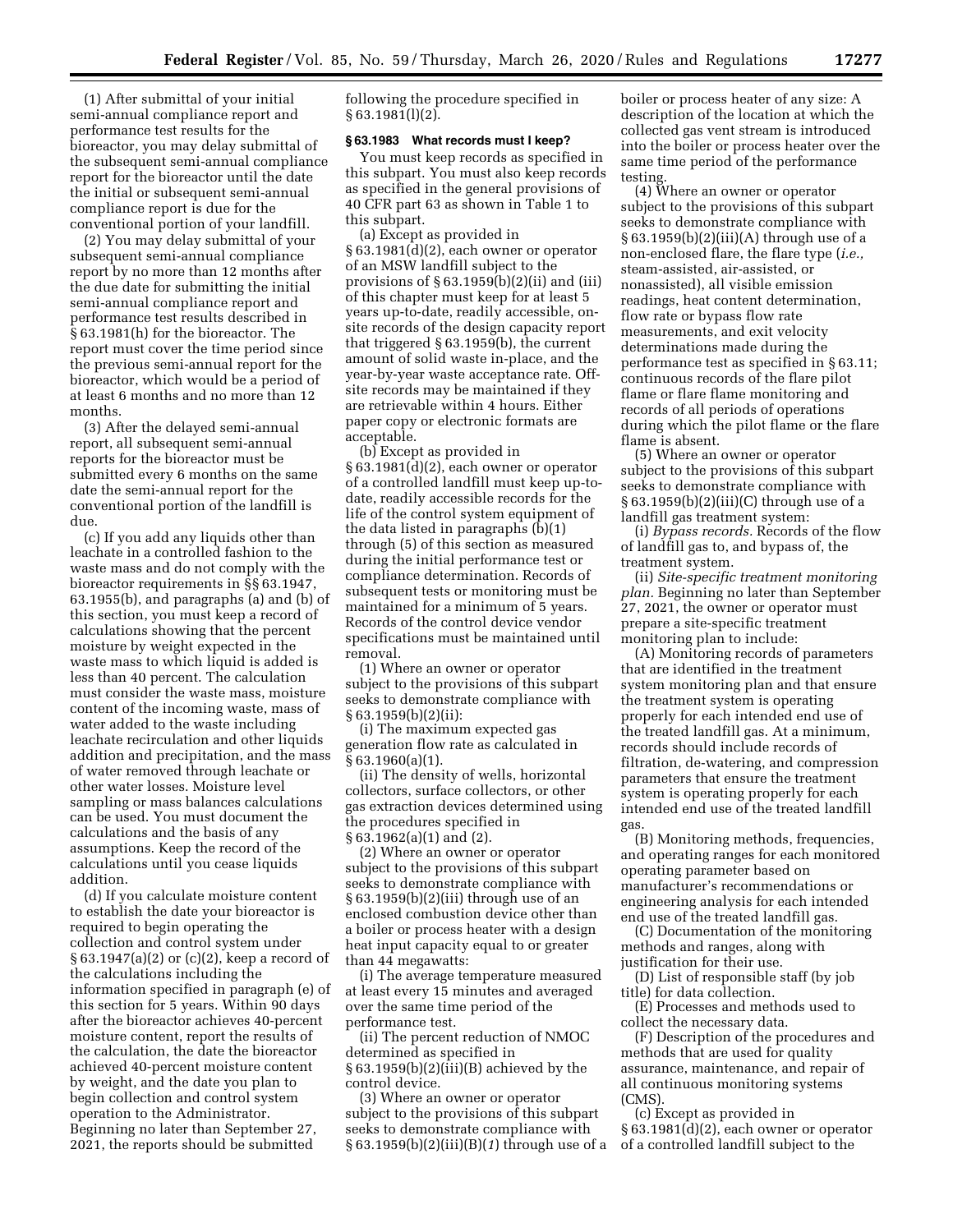provisions of this subpart must keep for 5 years up-to-date, readily accessible continuous records of the equipment operating parameters specified to be monitored in § 63.1961 as well as up-todate, readily accessible records for periods of operation during which the parameter boundaries established during the most recent performance test are exceeded.

(1) The following constitute exceedances that must be recorded and reported under § 63.1981(h):

(i) For enclosed combustors except for boilers and process heaters with design heat input capacity of 44 megawatts (150 million Btu per hour) or greater, all 3-hour periods of operation during which the average temperature was more than 28 degrees Celsius (82 degrees Fahrenheit) below the average combustion temperature during the most recent performance test at which compliance with  $\S 63.1959(b)(2)(iii)$  was determined.

(ii) For boilers or process heaters, whenever there is a change in the location at which the vent stream is introduced into the flame zone as required under paragraph (b)(3) of this section.

(2) Each owner or operator subject to the provisions of this subpart must keep up-to-date, readily accessible continuous records of the indication of flow to the control system and the indication of bypass flow or records of monthly inspections of car-seals or lockand-key configurations used to seal bypass lines, specified under § 63.1961(b)(2)(ii), (c)(2)(ii), and (g)(2).

(3) Each owner or operator subject to the provisions of this subpart who uses a boiler or process heater with a design heat input capacity of 44 megawatts or greater to comply with § 63.1959(b)(2)(iii) must keep an up-todate, readily accessible record of all periods of operation of the boiler or process heater. Examples of such records could include records of steam use, fuel use, or monitoring data collected pursuant to other state, local, tribal, or federal regulatory requirements.

(4) Each owner or operator seeking to comply with the provisions of this subpart by use of a non-enclosed flare must keep up-to-date, readily accessible continuous records of the flame or flare pilot flame monitoring specified under § 63.1961(c), and up-to-date, readily accessible records of all periods of operation in which the flame or flare pilot flame is absent.

(5) Each owner or operator of a landfill seeking to comply with § 63.1959(b)(2) using an active collection system designed in

accordance with § 63.1959(b)(2)(ii) must keep records of periods when the collection system or control device is not operating.

(6) Where an owner or operator subject to the provisions of this subpart seeks to demonstrate compliance with the operational standard in § 63.1958(e)(1), the date, time, and duration of each startup and/or shutdown period, recording the periods when the affected source was subject to the standard applicable to startup and shutdown.

(7) Where an owner or operator subject to the provisions of this subpart seeks to demonstrate compliance with the operational standard in § 63.1958(e)(1), in the event that an affected unit fails to meet an applicable standard, record the information below in this paragraph:

(i) For each failure record the date, time and duration of each failure and the cause of such events (including unknown cause, if applicable).

(ii) For each failure to meet an applicable standard; record and retain a list of the affected sources or equipment.

(iii) Record actions taken to minimize emissions in accordance with the general duty of § 63.1955(c) and any corrective actions taken to return the affected unit to its normal or usual manner of operation.

(8) Beginning no later than September 27, 2021, in lieu of the requirements specified in § 63.8(d)(3) of subpart A you must keep the written procedures required by § 63.8(d)(2) on record for the life of the affected source or until the affected source is no longer subject to the provisions of this part, to be made available for inspection, upon request, by the Administrator. If the performance evaluation plan is revised, you must keep previous (*i.e.,* superseded) versions of the performance evaluation plan on record to be made available for inspection, upon request, by the Administrator, for a period of 5 years after each revision to the plan. The program of corrective action should be included in the plan required under § 63.8(d)(2).

(d) Except as provided in § 63.1981(d)(2), each owner or operator subject to the provisions of this subpart must keep for the life of the collection system an up-to-date, readily accessible plot map showing each existing and planned collector in the system and providing a unique identification location label for each collector.

(1) Each owner or operator subject to the provisions of this subpart must keep up-to-date, readily accessible records of the installation date and location of all

newly installed collectors as specified under § 63.1960(b).

(2) Each owner or operator subject to the provisions of this subpart must keep readily accessible documentation of the nature, date of deposition, amount, and location of asbestos-containing or nondegradable waste excluded from collection as provided in § 63.1962(a)(3)(i) as well as any nonproductive areas excluded from collection as provided in  $§ 63.1962(a)(3)(ii).$ 

(e) Except as provided in § 63.1981(d)(2), each owner or operator subject to the provisions of this subpart must keep for at least 5 years up-to-date, readily accessible records of the following:

(1) All collection and control system exceedances of the operational standards in § 63.1958, the reading in the subsequent month whether or not the second reading is an exceedance, and the location of each exceedance.

(2) Each owner or operator subject to the control provisions of this subpart must keep records of each wellhead temperature monitoring value of greater than 55 degrees Celsius (131 degrees Fahrenheit), each wellhead nitrogen level at or above 20 percent, and each wellhead oxygen level at or above 5 percent, except:

(i) When an owner or operator subject to the provisions of this subpart seeks to demonstrate compliance with the compliance provisions for wellhead temperature in  $\S 63.1958(c)(1)$ , but no later than September 27, 2021, the records of each wellhead temperature monitoring value of 62.8 degrees Celsius (145 degrees Fahrenheit) or above instead of values greater than 55 degrees Celsius (131 degrees Fahrenheit).

(ii) Each owner or operator required to conduct the enhanced monitoring provisions in § 63.1961(a)(5), must also keep records of all enhanced monitoring activities.

(iii) Each owner or operator required to submit the *24-hour high temperature report in* § 63.1981(k), must also keep a record of the email transmission.

(3) For any root cause analysis for which corrective actions are required in  $§ 63.1960(a)(3)(i)(A)$  or  $(a)(4)(i)(A)$ , keep a record of the root cause analysis conducted, including a description of the recommended corrective action(s) taken, and the date(s) the corrective action(s) were completed.

(4) For any root cause analysis for which corrective actions are required in § 63.1960(a)(3)(i)(B) or (a)(4)(i)(B), keep a record of the root cause analysis conducted, the corrective action analysis, the date for corrective action(s) already completed following the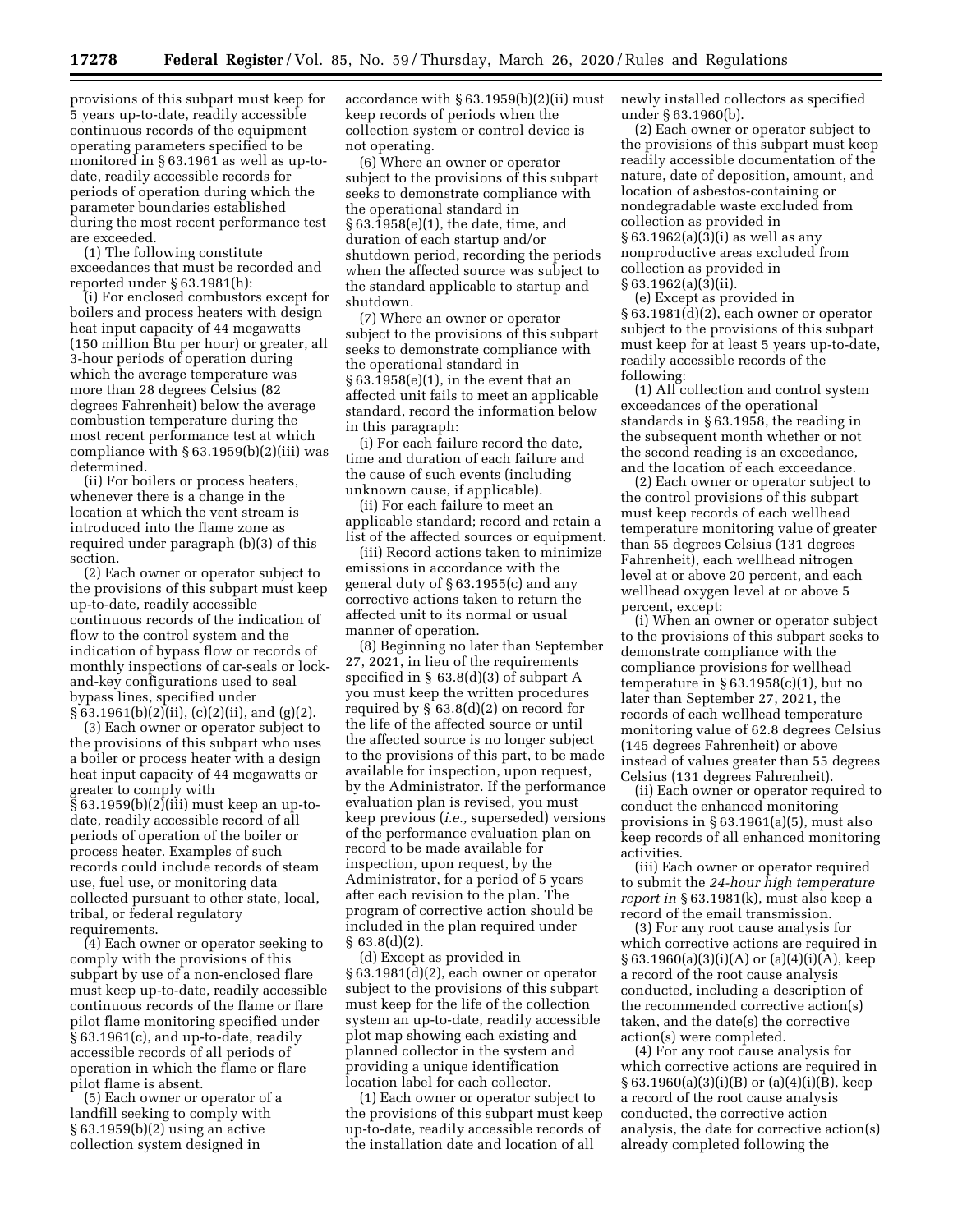positive pressure reading or high temperature reading, and, for action(s) not already completed, a schedule for implementation, including proposed commencement and completion dates.

(5) For any root cause analysis for which corrective actions are required in § 63.1960(a)(3)(i)(C) or (a)(4)(i)(C), keep a record of the root cause analysis conducted, the corrective action analysis, the date for corrective action(s) already completed following the positive pressure reading or high temperature reading, for action(s) not already completed, a schedule for implementation, including proposed commencement and completion dates, and a copy of any comments or final approval on the corrective action analysis or schedule from the Administrator.

(f) Landfill owners or operators who convert design capacity from volume to mass or mass to volume to demonstrate that landfill design capacity is less than 2.5 million Mg or 2.5 million  $m^3$ , as provided in the definition of ''design capacity,'' must keep readily accessible, on-site records of the annual recalculation of site-specific density, design capacity, and the supporting documentation. Off-site records may be maintained if they are retrievable within 4 hours. Either paper copy or electronic formats are acceptable.

(g) Except as provided in § 63.1981(d)(2), each owner or operator subject to the provisions of this subpart must keep for at least 5 years up-to-date, readily accessible records of all collection and control system monitoring data for parameters measured in  $\S 63.1961(a)(1)$  through  $(5)$ .

(h) Where an owner or operator subject to the provisions of this subpart seeks to demonstrate compliance with the operational standard for temperature in § 63.1958(c)(1), you must keep the following records.

(1) Records of the landfill gas temperature on a monthly basis as monitored in § 63.1960(a)(4).

(2) Records of enhanced monitoring data at each well with a measurement of landfill gas temperature greater than 62.8 degrees Celsius (145 degrees Fahrenheit) as gathered in § 63.1961(a)(5) and (6).

(i) Any records required to be maintained by this subpart that are submitted electronically via the EPA's CEDRI may be maintained in electronic format. This ability to maintain electronic copies does not affect the requirement for facilities to make records, data, and reports available upon request to a delegated air agency or the EPA as part of an on-site compliance evaluation.

(ii) [Reserved]

#### **Other Requirements and Information**

#### **§ 63.1985 Who enforces this subpart?**

(a) This subpart can be implemented and enforced by the EPA, or a delegated authority such as the applicable state, local, or tribal agency. If the EPA Administrator has delegated authority to a state, local, or tribal agency, then that agency as well as the EPA has the authority to implement and enforce this subpart. Contact the applicable EPA Regional office to find out if this subpart is delegated to a state, local, or tribal agency.

(b) In delegating implementation and enforcement authority of this subpart to a state, local, or tribal agency under subpart E of this part, the authorities contained in paragraph (c) of this section are retained by the EPA Administrator and are not transferred to the state, local, or tribal agency.

(c) The authorities that will not be delegated to state, local, or tribal agencies are as follows. Approval of alternatives to the standards in §§ 63.1955 through 63.1962. Where this subpart references 40 CFR part 60, subpart WWW, the cited provisions will be delegated according to the delegation provisions of 40 CFR part 60, subpart WWW. For this subpart, the EPA also retains the authority to approve methods for determining the NMOC concentration in § 63.1959(a)(3) and the method for determining the site-specific methane generation rate constant k in § 63.1959(a)(4).

#### **§ 63.1990 What definitions apply to this subpart?**

Terms used in this subpart are defined in the Clean Air Act, 40 CFR part 60, subparts A, Cc, Cf, WWW, and XXX; 40 CFR part 62, subpart GGG, and subpart A of this part, and this section that follows:

*Active collection system* means a gas collection system that uses gas mover equipment.

*Active landfill* means a landfill in which solid waste is being placed or a landfill that is planned to accept waste in the future.

*Bioreactor* means an MSW landfill or portion of an MSW landfill where any liquid other than leachate (leachate includes landfill gas condensate) is added in a controlled fashion into the waste mass (often in combination with recirculating leachate) to reach a minimum average moisture content of at least 40 percent by weight to accelerate or enhance the anaerobic (without oxygen) biodegradation of the waste.

*Closed area* means a separately lined area of an MSW landfill in which solid

waste is no longer being placed. If additional solid waste is placed in that area of the landfill, that landfill area is no longer closed. The area must be separately lined to ensure that the landfill gas does not migrate between open and closed areas.

*Closed landfill* means a landfill in which solid waste is no longer being placed, and in which no additional solid wastes will be placed without first filing a notification of modification as prescribed under § 63.9(b). Once a notification of modification has been filed, and additional solid waste is placed in the landfill, the landfill is no longer closed.

*Closure* means that point in time when a landfill becomes a closed landfill.

*Commercial solid waste* means all types of solid waste generated by stores, offices, restaurants, warehouses, and other nonmanufacturing activities, excluding residential and industrial wastes.

*Controlled landfill* means any landfill at which collection and control systems are required under this subpart as a result of the nonmethane organic compounds emission rate. The landfill is considered controlled at the time a collection and control system design plan is submitted in compliance with § 60.752(b)(2)(i) of this chapter or in compliance with  $\S 63.1959(b)(2)(i)$ .

*Corrective action analysis* means a description of all reasonable interim and long-term measures, if any, that are available, and an explanation of why the selected corrective action(s) is/are the best alternative(s), including, but not limited to, considerations of cost effectiveness, technical feasibility, safety, and secondary impacts.

*Cover penetration* means a wellhead, a part of a landfill gas collection or operations system, and/or any other object that completely passes through the landfill cover. The landfill cover includes that portion which covers the waste, as well as the portion which borders the waste extended to the point where it is sealed with the landfill liner or the surrounding land mass. Examples of what is not a penetration for purposes of this subpart include but are not limited to: Survey stakes, fencing including litter fences, flags, signs, utility posts, and trees so long as these items do not pass through the landfill cover.

*Design capacity* means the maximum amount of solid waste a landfill can accept, as indicated in terms of volume or mass in the most recent permit issued by the state, local, or tribal agency responsible for regulating the landfill, plus any in-place waste not accounted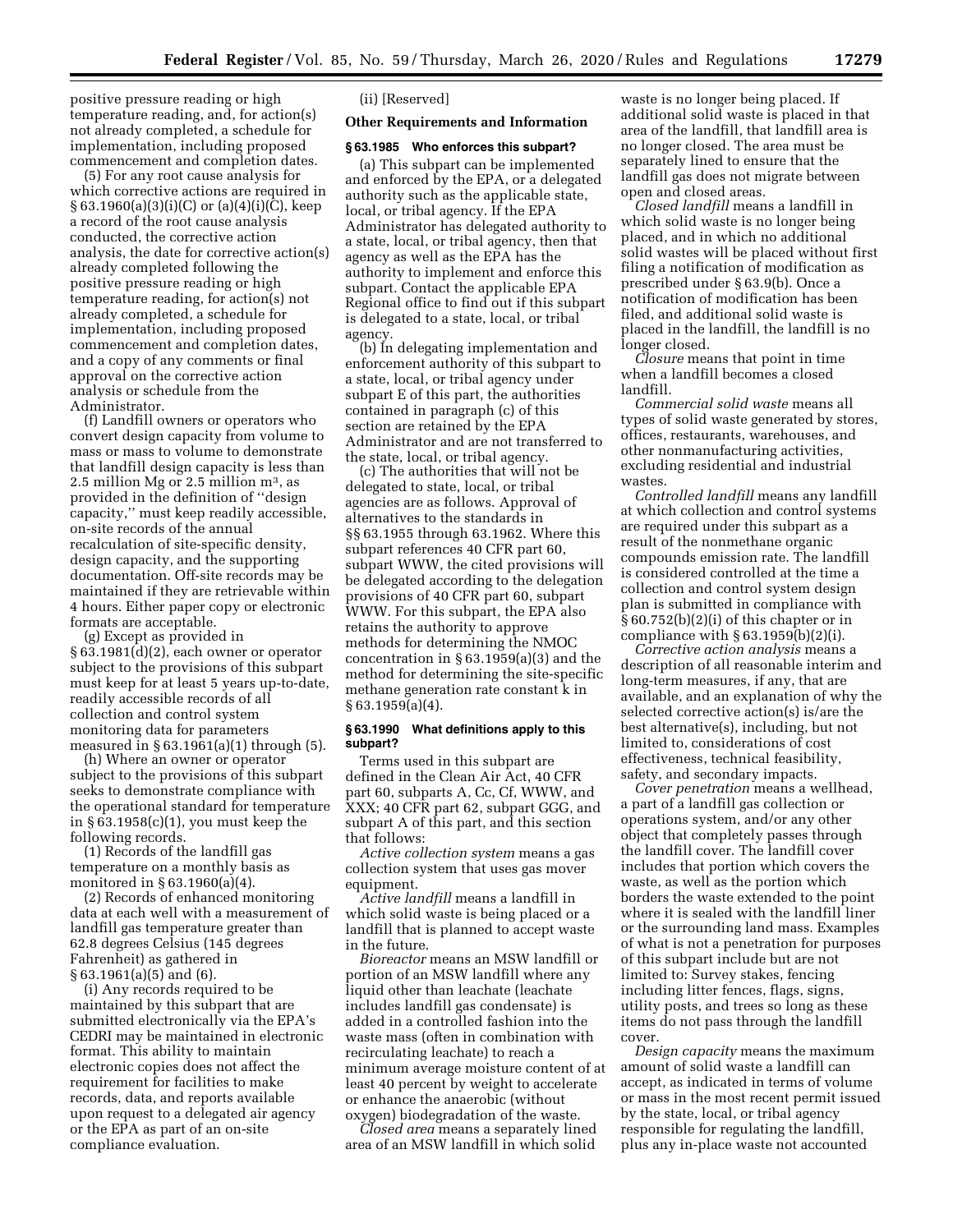for in the most recent permit. If the owner or operator chooses to convert the design capacity from volume to mass or from mass to volume to demonstrate its design capacity is less than 2.5 million Mg or 2.5 million m3, the calculation must include a sitespecific density, which must be recalculated annually.

*Deviation* before September 28, 2021, means any instance in which an affected source subject to this subpart, or an owner or operator of such a source:

(1) Fails to meet any requirement or obligation established by this subpart, including, but not limited to, any emissions limitation (including any operating limit) or work practice requirement;

(2) Fails to meet any term or condition that is adopted to implement an applicable requirement in this subpart and that is included in the operating permit for any affected source required to obtain such a permit; or

(3) Fails to meet any emission limitation, (including any operating limit), or work practice requirement in this subpart during SSM, regardless of whether or not such failure is permitted by this subpart.

*Deviation beginning no later* than September 27, 2021, means any instance in which an affected source subject to this subpart or an owner or operator of such a source:

(1) Fails to meet any requirement or obligation established by this subpart including but not limited to any emission limit, or operating limit, or work practice requirement; or

(2) Fails to meet any term or condition that is adopted to implement an applicable requirement in this subpart and that is included in the operating permit for any affected source required to obtain such a permit.

*Disposal facility* means all contiguous land and structures, other appurtenances, and improvements on the land used for the disposal of solid waste.

*Emissions limitation* means any emission limit, opacity limit, operating limit, or visible emissions limit.

*Enclosed combustor* means an enclosed firebox which maintains a relatively constant limited peak temperature generally using a limited supply of combustion air. An enclosed flare is considered an enclosed combustor.

*EPA approved State plan* means a State plan that EPA has approved based on the requirements in 40 CFR part 60, subpart B to implement and enforce 40 CFR part 60, subparts Cc or Cf. An approved state plan becomes effective on the date specified in the document

published in the **Federal Register**  announcing EPA's approval.

*EPA approved Tribal plan* means a plan submitted by a tribal authority pursuant to 40 CFR parts 9, 35, 49, 50, and 81 to implement and enforce 40 CFR part 60, subpart Cc or subpart Cf.

*Federal plan* means the EPA plan to implement 40 CFR part 60, subparts Cc or Cf for existing MSW landfills located in states and Indian country where state plans or tribal plans are not currently in effect. On the effective date of an EPA approved state or tribal plan, the Federal Plan no longer applies. The Federal Plan implementing 40 CFR part 60, subpart Cc is found at 40 CFR part 62, subpart GGG.

*Flare* means an open combustor without enclosure or shroud.

*Gas mover equipment* means the equipment (*i.e.,* fan, blower, compressor) used to transport landfill gas through the header system.

*Household waste* means any solid waste (including garbage, trash, and sanitary waste in septic tanks) derived from households (including, but not limited to, single and multiple residences, hotels and motels, bunkhouses, ranger stations, crew quarters, campgrounds, picnic grounds, and day-use recreation areas). Household waste does not include fully segregated yard waste. Segregated yard waste means vegetative matter resulting exclusively from the cutting of grass, the pruning and/or removal of bushes, shrubs, and trees, the weeding of gardens, and other landscaping maintenance activities. Household waste does not include construction, renovation, or demolition wastes, even if originating from a household.

*Industrial solid waste* means solid waste generated by manufacturing or industrial processes that is not a hazardous waste regulated under Subtitle C of the Resource Conservation and Recovery Act, 40 CFR parts 264 and 265. Such waste may include, but is not limited to, waste resulting from the following manufacturing processes: Electric power generation; fertilizer/ agricultural chemicals; food and related products/by-products; inorganic chemicals; iron and steel manufacturing; leather and leather products; nonferrous metals manufacturing/foundries; organic chemicals; plastics and resins manufacturing; pulp and paper industry; rubber and miscellaneous plastic products; stone, glass, clay, and concrete products; textile manufacturing; transportation equipment; and water treatment. This term does not include mining waste or oil and gas waste.

*Interior well* means any well or similar collection component located inside the perimeter of the landfill waste. A perimeter well located outside the landfilled waste is not an interior well.

*Landfill* means an area of land or an excavation in which wastes are placed for permanent disposal, and that is not a land application unit, surface impoundment, injection well, or waste pile as those terms are defined under § 257.2 of this chapter.

*Lateral expansion* means a horizontal expansion of the waste boundaries of an existing MSW landfill. A lateral expansion is not a modification unless it results in an increase in the design capacity of the landfill.

*Leachate recirculation* means the practice of taking the leachate collected from the landfill and reapplying it to the landfill by any of one of a variety of methods, including pre-wetting of the waste, direct discharge into the working face, spraying, infiltration ponds, vertical injection wells, horizontal gravity distribution systems, and pressure distribution systems.

*Modification* means an increase in the permitted volume design capacity of the landfill by either lateral or vertical expansion based on its permitted design capacity after November 7, 2000. Modification does not occur until the owner or operator commences construction on the lateral or vertical expansion.

*Municipal solid waste landfill* or *MSW landfill* means an entire disposal facility in a contiguous geographical space where household waste is placed in or on land. An MSW landfill may also receive other types of RCRA Subtitle D wastes (§ 257.2 of this chapter) such as commercial solid waste, nonhazardous sludge, conditionally exempt small quantity generator waste, and industrial solid waste. Portions of an MSW landfill may be separated by access roads. An MSW landfill may be publicly or privately owned. An MSW landfill may be a new MSW landfill, an existing MSW landfill, or a lateral expansion.

*Municipal solid waste landfill emissions* or *MSW landfill emissions*  means gas generated by the decomposition of organic waste deposited in an MSW landfill or derived from the evolution of organic compounds in the waste.

*NMOC* means nonmethane organic compounds, as measured according to the provisions of § 63.1959.

*Nondegradable waste* means any waste that does not decompose through chemical breakdown or microbiological activity. Examples are, but are not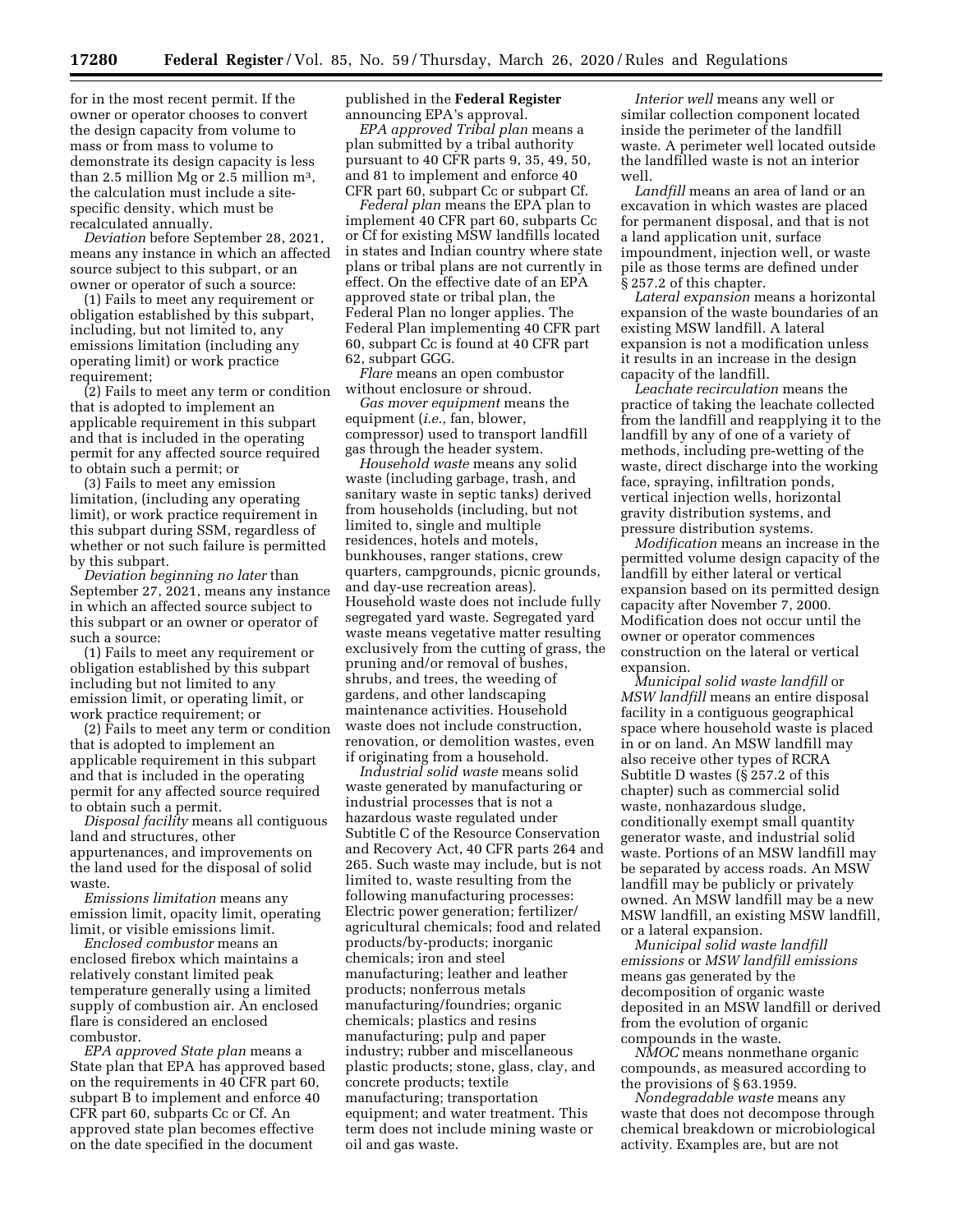limited to, concrete, municipal waste combustor ash, and metals.

*Passive collection system* means a gas collection system that solely uses positive pressure within the landfill to move the gas rather than using gas mover equipment.

*Root cause analysis* means an assessment conducted through a process of investigation to determine the primary cause, and any other contributing causes, of an exceedance of a standard operating parameter at a wellhead.

*Segregated yard waste* means vegetative matter resulting exclusively from the cutting of grass, the pruning and/or removal of bushes, shrubs, and trees, the weeding of gardens, and other landscaping maintenance activities.

*Sludge* means the term sludge as defined in § 258.2 of this chapter.

*Solid waste* means the term solid waste as defined in § 258.2 of this chapter.

*Sufficient density* means any number, spacing, and combination of collection system components, including vertical wells, horizontal collectors, and surface collectors, necessary to maintain emission and migration control as determined by measures of performance set forth in this subpart.

*Sufficient extraction rate* means a rate sufficient to maintain a negative pressure at all wellheads in the collection system without causing air infiltration, including any wellheads connected to the system as a result of expansion or excess surface emissions, for the life of the blower.

*Treated landfill gas* means landfill gas processed in a treatment system as defined in this subpart.

*Treatment system* means a system that filters, de-waters, and compresses landfill gas for sale or beneficial use.

*Untreated landfill gas* means any landfill gas that is not treated landfill gas.

*Work practice requirement* means any design, equipment, work practice, or operational standard, or combination thereof, that is promulgated pursuant to section 112(h) of the Clean Air Act.

## **Table 1 to Subpart AAAA of Part 63— Applicability of NESHAP General Provisions to Subpart AAAA**

As specified in this subpart, you must meet each requirement in the following table that applies to you. The owner or operator may begin complying with the provisions that apply no later than September 27, 2021, any time before that date.

## TABLE 1 TO SUBPART AAAA OF PART 63—APPLICABILITY OF NESHAP GENERAL PROVISIONS TO SUBPART AAAA

| Part 63 citation         | Description                                                                       | Applicable<br>to subpart<br>AAAA<br>before<br>September<br>28, 2021 | Applicable<br>to subpart<br>AAAA<br>no later<br>than<br>September<br>27, 2021 | Explanation                                                                     |
|--------------------------|-----------------------------------------------------------------------------------|---------------------------------------------------------------------|-------------------------------------------------------------------------------|---------------------------------------------------------------------------------|
| $§ 63.1(a)$              | General<br>Applicability:<br>applicability<br>οf                                  | Yes                                                                 | Yes.                                                                          |                                                                                 |
| $§ 63.1(b)$              | NESHAP in this part.<br>Applicability<br>determination for stationary<br>sources. | Yes                                                                 | Yes.                                                                          |                                                                                 |
| § 63.1(c)                | Applicability after a standard has been set                                       | No <sup>1</sup>                                                     | Yes.                                                                          |                                                                                 |
| §63.1(e)                 | Applicability of permit program before rel-<br>evant standard is set.             | Yes                                                                 | Yes.                                                                          |                                                                                 |
|                          |                                                                                   | Yes                                                                 | Yes.                                                                          |                                                                                 |
| §63.3                    |                                                                                   | No <sup>1</sup>                                                     | Yes.                                                                          |                                                                                 |
| §63.4                    | Prohibited activities and circumvention                                           | Yes                                                                 | Yes.                                                                          |                                                                                 |
| $§ 63.5(a)$              |                                                                                   | No <sup>1</sup>                                                     | Yes.                                                                          |                                                                                 |
| $§63.5(b)$               | Requirements for existing, newly con-                                             | Yes                                                                 | Yes.                                                                          |                                                                                 |
|                          | structed, and reconstructed sources.                                              |                                                                     |                                                                               |                                                                                 |
| $§ 63.5(d)$              | Application for approval of construction or re-<br>construction.                  | No <sup>1</sup>                                                     | Yes.                                                                          |                                                                                 |
| $§ 63.5(e)$ and (f)      | Approval of construction and reconstruction                                       | No <sup>1</sup>                                                     | Yes.                                                                          |                                                                                 |
| $§ 63.6(a)$              | Compliance with standards and maintenance                                         | No <sup>1</sup>                                                     | Yes.                                                                          |                                                                                 |
|                          | requirements-applicability.                                                       |                                                                     |                                                                               |                                                                                 |
| $§ 63.6(b)$ and (c)      | Compliance dates for new, reconstructed,<br>and existing sources.                 | $No1$                                                               | Yes.                                                                          |                                                                                 |
| $§ 63.6(e)(1)(i)–(ii)$   | Operation and maintenance requirements                                            | Yes                                                                 | No                                                                            | See §63.1955(c) for general duty require-<br>ments.                             |
| $63.6(e)(3)(i)$ - $(ix)$ |                                                                                   | Yes                                                                 | No.                                                                           |                                                                                 |
| $63.6(f)(1)$             | Exemption of nonopacity emission standards<br>during SSM.                         | Yes                                                                 | No.                                                                           |                                                                                 |
| $§ 63.6(f)(2)$ and (3)   | Compliance with nonopacity emission stand-<br>ards.                               | Yes                                                                 | Yes.                                                                          |                                                                                 |
| $§ 63.6(g)$              | Use of an alternative nonopacity standard                                         | No <sup>1</sup>                                                     | Yes.                                                                          |                                                                                 |
| $§ 63.6(h)$              | Compliance with opacity and visible emission                                      | No <sup>1</sup>                                                     | No                                                                            | Subpart AAAA does not prescribe opacity or                                      |
|                          | standards.                                                                        |                                                                     |                                                                               | visible emission standards.                                                     |
|                          | Extension of compliance with emission<br>standards.                               | No <sup>1</sup>                                                     | Yes.                                                                          |                                                                                 |
|                          | Exemption from compliance with emission<br>standards.                             | $No1$                                                               | Yes.                                                                          |                                                                                 |
| §63.7                    |                                                                                   | No <sup>1</sup>                                                     | Yes.                                                                          |                                                                                 |
| $§63.7(e)(1)$            | Conditions for performing performance tests                                       | No <sup>1</sup>                                                     | No                                                                            | 40 CFR 63.1959(f) specifies the conditions<br>for performing performance tests. |
| $§ 63.8(a)$ and (b)      | Monitoring requirements-Applicability and<br>conduct of monitoring.               | $No1$                                                               | Yes.                                                                          |                                                                                 |
| $\S 63.8(c)(1)$          | Operation and Maintenance of continuous<br>emissions monitoring system.           | $No1$                                                               | Yes.                                                                          |                                                                                 |